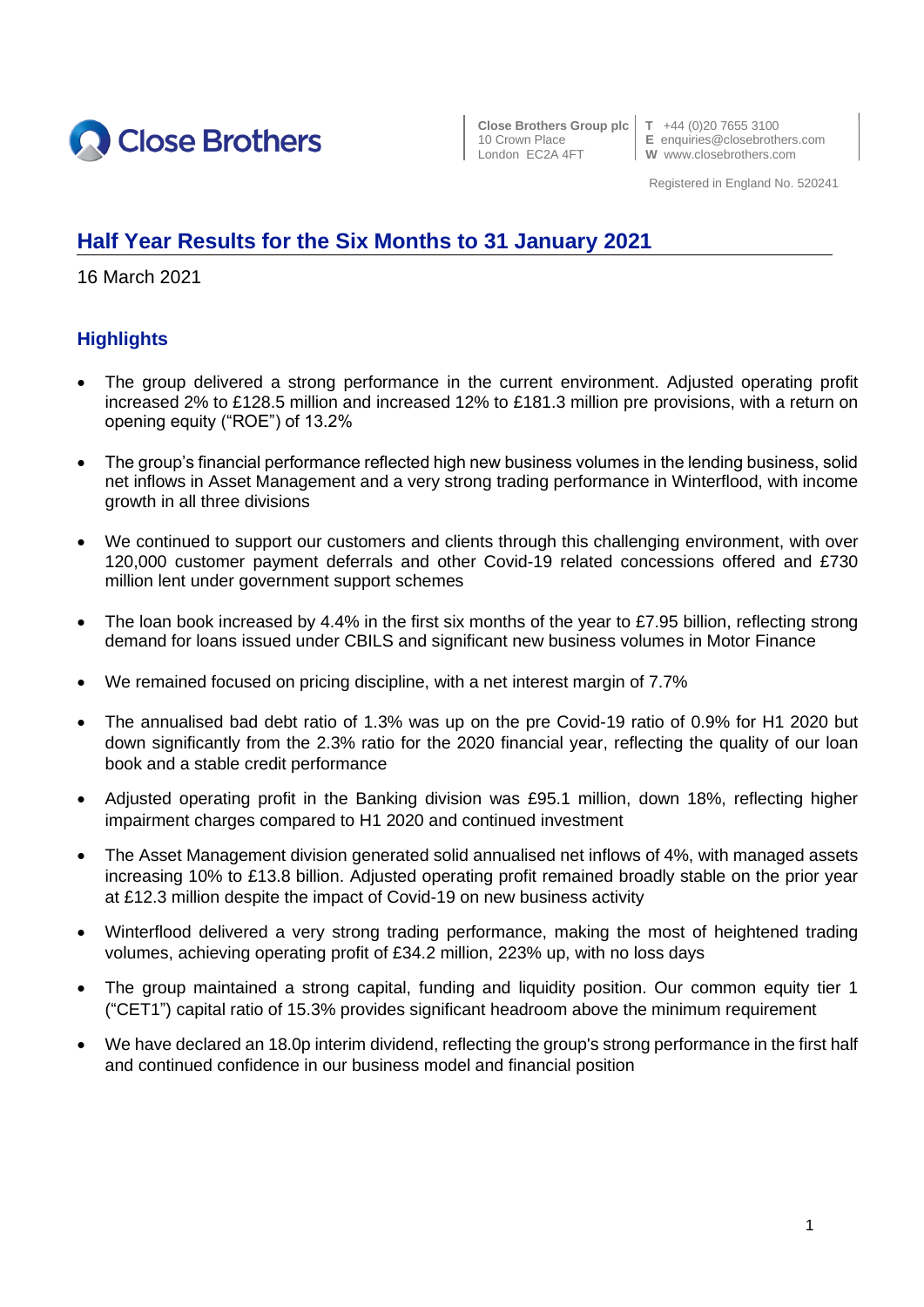|                                        | <b>First half</b> | <b>First half</b> | Change         |
|----------------------------------------|-------------------|-------------------|----------------|
| Key Financials <sup>1</sup>            | 2021              | 2020              | %              |
| Adjusted operating profit <sup>2</sup> | £128.5m           | £125.7m           | $\overline{2}$ |
| Operating profit before tax            | £127.0m           | £124.1m           | 2              |
| Adjusted basic earnings per share      | 64.0p             | 63.8p             |                |
| Basic earnings per share               | 63.2p             | 63.0p             |                |
| Ordinary dividend per share            | 18.0p             |                   |                |
| Return on opening equity               | 13.2%             | 13.6%             |                |
| Return on average tangible equity      | 15.7%             | 16.0%             |                |
| Net interest margin                    | 7.7%              | 7.8%              |                |
| Bad debt ratio                         | 1.3%              | $0.9\%$           |                |
|                                        | 31 January        | 31 July           | Change         |
|                                        | 2021              | 2020              | %              |
| Loan book                              | £7.95bn           | £7.62bn           | 4.4            |
| <b>Total client assets</b>             | £14.9bn           | £13.7bn           | 9              |
| <b>CET1</b> capital ratio              | 15.3%             | 14.1%             |                |
| <b>Total capital ratio</b>             | 17.4%             | 16.3%             |                |

1 Please refer to definitions on pages 23 to 25.

2 Adjusted operating profit is stated before amortisation of intangible assets on acquisition of £1.5 million (H1 2020: £1.6 million).

#### **Enquiries**

| Sophie Gillingham       | Close Brothers Group plc | 020 3857 6574 |
|-------------------------|--------------------------|---------------|
| Camila Sugimura         | Close Brothers Group plc | 020 3857 6577 |
| <b>Kimberley Taylor</b> | Close Brothers Group plc | 020 3857 6233 |
| Andy Donald             | Maitland                 | 07738 346 460 |

A pre-recorded presentation to analysts and investors will be held today at 9.30 am GMT followed by a live Q&A session. A webcast and dial-in facility will be available by registering at [https://webcasts.closebrothers.com/results/InterimResults2021.](https://webcasts.closebrothers.com/results/InterimResults2021)

#### **Basis of Presentation**

Results are presented both on a statutory and an adjusted basis to aid comparability between periods. Adjusted measures are presented on a basis consistent with prior periods and exclude amortisation of intangible assets on acquisition, to present the performance of the group's acquired businesses consistent with its other businesses; and any exceptional items, which are nonrecurring and do not reflect trading performance.

#### **About Close Brothers**

Close Brothers is a leading UK merchant banking group providing lending, deposit taking, wealth management services and securities trading. We employ over 3,700 people, principally in the UK. Close Brothers Group plc is listed on the London Stock Exchange and is a member of the FTSE 250.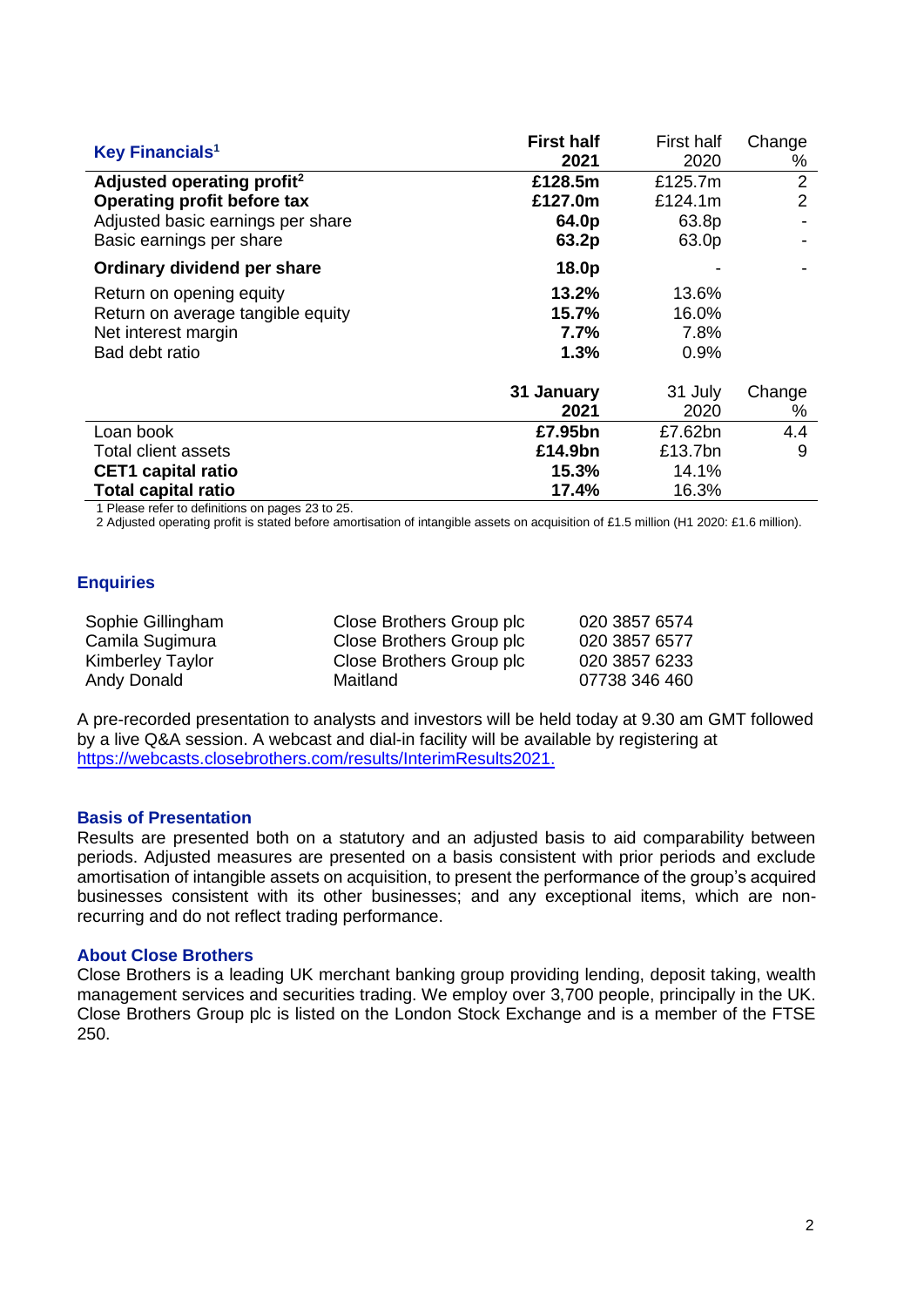## **CHIEF EXECUTIVE'S STATEMENT**

#### **Overview**

We delivered a strong performance in the first half of the year in the context of current market conditions, with the positive trends seen at the end of the last financial year continuing, delivering a return on opening equity of 13.2%. We are navigating a challenging external environment successfully by supporting our customers and clients and maintaining the key strengths of our business model, whilst maximising the opportunities available to us.

The Board is pleased to declare an interim dividend of 18.0p per share. This reflects the group's strong performance in the first half and continued confidence in our business model and financial position.

The Board recognises the continued significant uncertainty in the external environment and will make its recommendation on any final dividend in September 2021 subject to the group's financial performance and outlook at the time.

#### **Strategic update**

Our priority over the last year has been to navigate the Covid-19 crisis successfully while extending support to our people, customers and clients. We implemented the playbooks that we developed in 2019 in preparation for a downturn, enabling us to adapt our business and maximise the opportunities available in these changing market conditions.

In September 2020 I introduced Our Responsibility as a core component of our model. As we continue to navigate the impact of Covid-19, this responsibility to help address the social, economic and environmental challenges facing our business, colleagues and customers remains paramount.

As part of this responsibility we are expanding our charitable efforts, starting with donations of £100,000 each to two charities facing enormous challenges in the wake of Covid-19; the children's literacy charity Bookmark, and the foodbank charity The Trussell Trust. Both charities make a material difference to children's and families' lives throughout the UK, and these donations are in support of the vital role they play in helping some of the most vulnerable in our communities.

Our responsible approach is key to positioning us well for the long term, whether it be through attracting and bringing out the very best of our people, being there when it matters for our customers and clients, or continuing with our efforts towards reducing our impact on the environment.

Together with the executive team, I have been reviewing how we build on the core strengths of our successful and differentiated business model through the next stage of our development. To ensure that we are best placed to respond to these opportunities and deliver on our strategy, I have made some changes to our Group and Banking executive team. These include bringing the leadership of the Motor Finance and Premium Finance businesses together under our recently appointed Retail CEO, Rebecca McNeil, as well as appointing Neil Davies as our Commercial CEO, with responsibility for Asset Finance and Invoice & Speciality Finance. Rebecca and Neil, along with Frank Pennal, our Property CEO, have joined our Group Executive Committee, with all of our businesses now represented at this level.

The fundamental strengths of our business model have been evidenced throughout the current crisis and our operational resilience leaves us well placed to continue helping the people and businesses of Britain thrive as they emerge from the crisis and over the long term.

Our strategic approach will, therefore, focus on three objectives: to *protect*, *grow* and *sustain* our business model.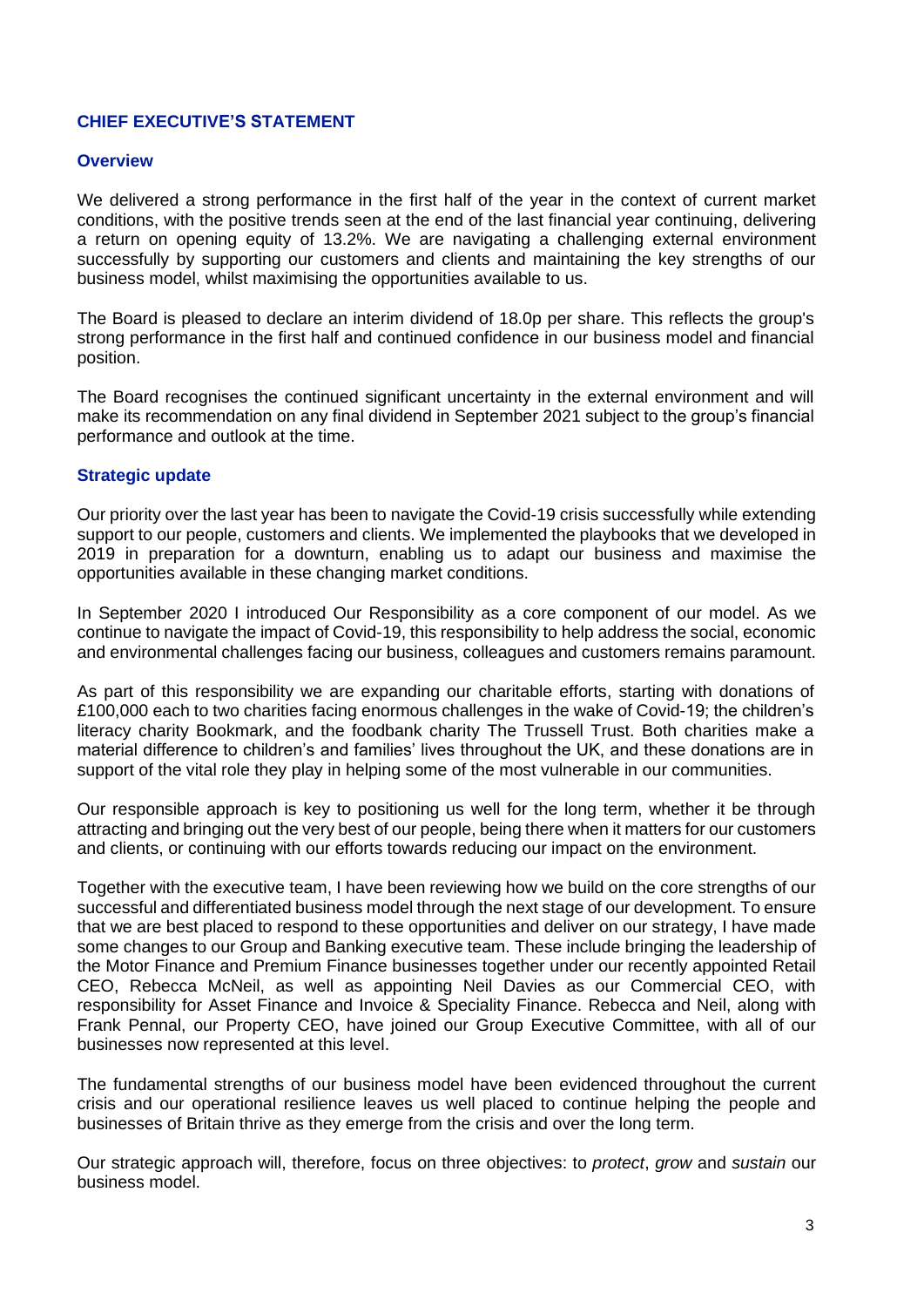We will keep our business safe by maintaining and enhancing our model's key strengths so that it continues to deliver for our stakeholders in a wide range of market conditions. This will be achieved by the continued prudent management of our financial resources, disciplined application of our underwriting and pricing criteria, as well as continued investment to protect the key attributes of our high-touch relationship model.

We will deliver disciplined growth by leaning into the current environment and by maximising future opportunities in existing and new markets. Loan book growth in the lending business remains an output of our business model and we will focus on evolving our offering, improving our operational and digital capabilities and proactively looking for opportunities that fit with our successful model across the divisions.

We will secure the long-term future of our business, customers and the world we operate in by focusing on the needs of our customers, our people, and our community and environment while evolving our business to recognise and support the priorities of each group.

We plan to provide further details about the evolution of our strategic approach and the opportunities ahead for our businesses during our Investor Event, scheduled for 15 June 2021.

## **GROUP AND DIVISIONAL PERFORMANCE**

#### **Group performance**

The group's financial performance reflected high new business volumes in the lending business, solid net inflows in Asset Management and a very strong trading performance in Winterflood, with income growth in all three divisions. Adjusted operating profit increased 2% to £128.5 million (H1 2020: £125.7 million) and increased 12% to £181.3 million pre provisions.

Our capital, liquidity and funding position remained strong, with a Common Equity Tier 1 capital ratio of 15.3% (31 July 2020: 14.1%), significantly above the applicable minimum regulatory requirement.

## **Divisional performance**

In the **Banking** division, although income grew in the period, adjusted operating profit decreased 18% to £95.1 million (H1 2020: £115.4 million) reflecting higher impairment charges and continued investment.

The loan book increased by 4.4% to £7.95 billion (31 July 2020: £7.62 billion), whilst maintaining a strong net interest margin of 7.7% (H1 2020: 7.8%).

We saw strong demand for loans issued under the Coronavirus Business Interruption Loan Scheme ("CBILS"), particularly in the Asset Finance business, and record new business levels in Motor Finance. Utilisation levels in Invoice Finance have recovered slightly in the first half but continue to track below pre Covid-19 levels. In Premium Finance, a reduction in the loan book primarily reflects the impact of Covid-19 restrictions and seasonality. In the Property business, while construction activity has continued, the loan book reduced driven by lower drawdowns and higher repayment levels, which reflects delays in completion of developments due to Covid-19 restrictions and strong unit sales.

In January 2021, the loan book declined slightly as we saw a reduction in customer activity in Premium Finance and Invoice Finance, due to the impact of the national lockdown, exacerbated by seasonality.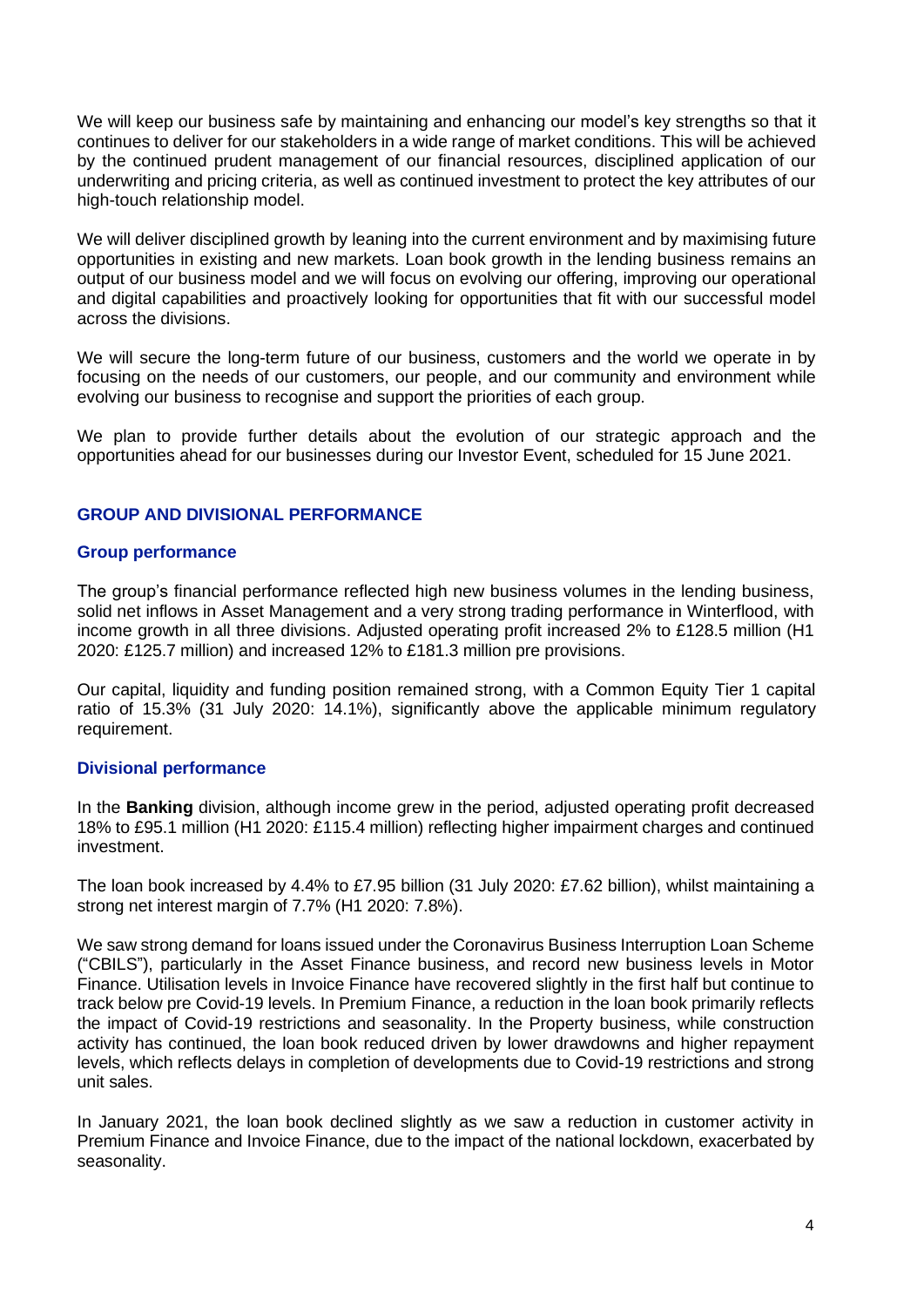We continue to make good progress on our preparations for a transition to the Internal Ratings Based ("IRB") approach and, as planned, the initial application to the PRA was submitted in December 2020. We continued to focus on strict cost discipline, with business as usual ("BAU") costs remaining flat. As a result, adjusted operating expenses for the Banking division increased 4%.

Impairment charges increased to £52.9 million (H1 2020: £36.7 million) with an annualised bad debt ratio of 1.3%, up on the pre Covid-19 ratio of 0.9% for the first half of 2020. This is a significant reduction from the 2.3% ratio for the 2020 financial year, reflecting the quality of our loan book and a stable credit performance over the first half, supported by the ongoing government schemes for consumers and SMEs. The impairment charges in the first half reflect growth in the loan book as well as a review of staging and coverage for individual loans and portfolios resulting in higher provisions, particularly in Commercial.

We continue to offer a broad range of concessions to assist customers who find themselves in difficulty. As of 31 January 2021, we have offered more than 120,000 payment deferrals and other Covid-19 concessions to our customers.

The performance of the forborne loan book continues to be encouraging and we remain confident in the quality of our lending, which is predominantly secured, prudently underwritten and diverse. Nevertheless, we will continue to closely monitor the performance of the loan book as the macroeconomic outlook evolves and government support schemes for consumers and SMEs end in the coming months.

In **Asset Management**, managed assets increased to £13.8 billion (31 July 2020: £12.6 billion) and total client assets increased to £14.9 billion (31 July 2020: £13.7 billion), reflecting favourable market movements, solid demand for our integrated wealth and investment management services and inflows from recent portfolio manager hires. The division generated annualised net inflows of 4%, despite reduced face-to-face interaction with clients due to Covid-19.

The Asset Management division delivered an adjusted operating profit of £12.3 million (H1 2020: £12.6 million), broadly flat on the prior year period as operating income grew, despite the impact of Covid-19 on new business activity, and we continued to invest to support the long-term growth potential of the business.

**Winterflood** delivered a very strong performance, with operating profit of £34.2 million (H1 2020: £10.6 million), 223% up on the first half of 2020. Winterflood was able to successfully navigate the volatile market conditions and heightened trading volumes, demonstrating the expertise of our traders and the operational resilience of the business. There were no loss days in the period and Winterflood has successfully maintained full operational capacity since the start of Covid-19.

## **Outlook**

Overall, the group is navigating this unprecedented environment well and our model is performing as we would expect at this stage of the cycle.

Despite the national lockdown restrictions and volatile macroeconomic environment, our credit performance has remained stable reflecting the quality of our loan book, supported by the ongoing government schemes for consumers and SMEs. Nevertheless, the full impact of Covid-19 still remains highly uncertain.

Against this backdrop, we are committed to maintaining the discipline of our business model, and our readiness to respond to opportunities and changes in market conditions.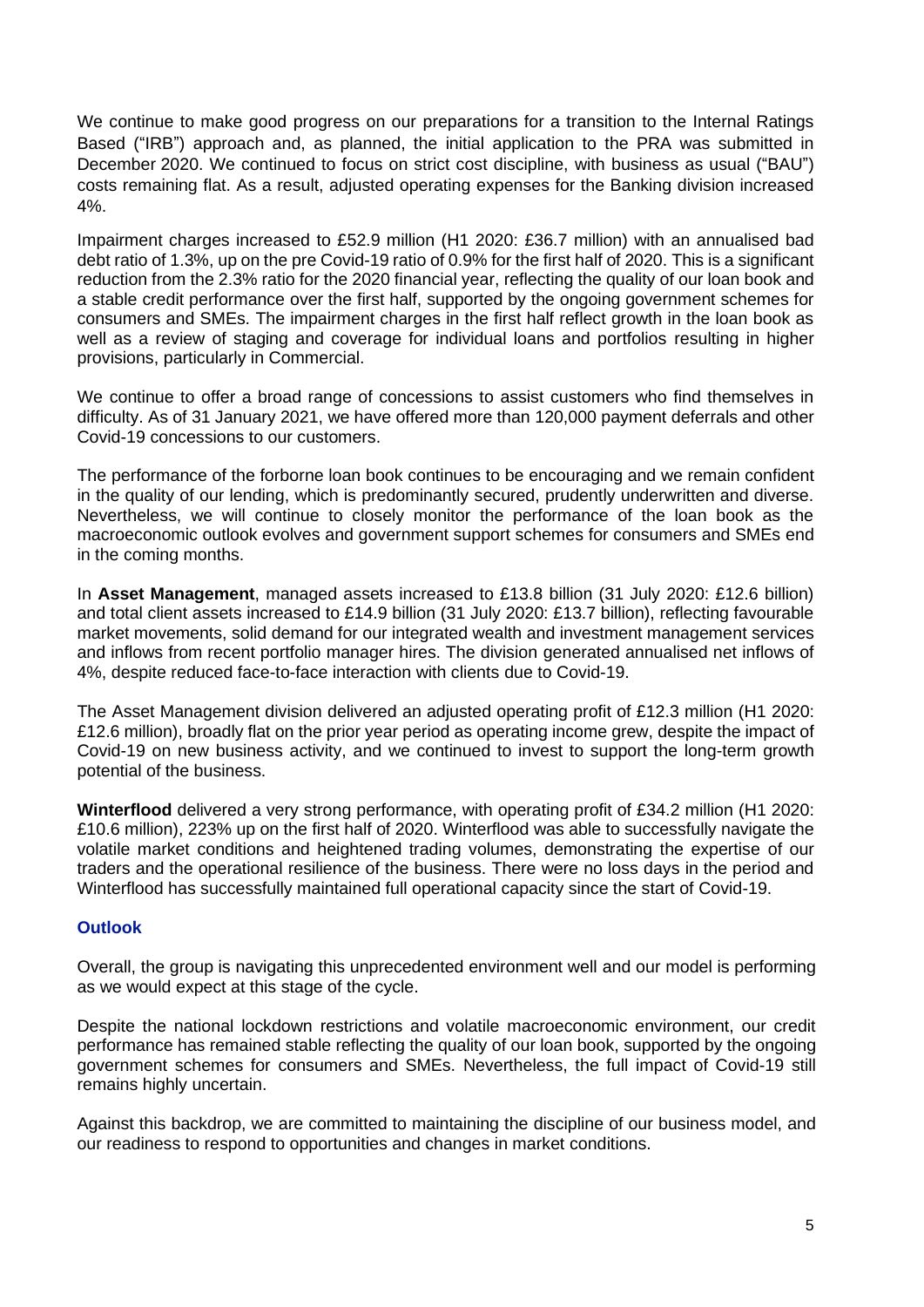The Banking division remains focused on maximising opportunities available to us as we emerge from the Covid-19 crisis, whilst maintaining pricing and underwriting discipline and progressing strategic investment initiatives.

The Asset Management division will continue to look to increase client assets through organic new business, selective hiring, and in-fill acquisitions to support the long-term growth potential of the business.

Winterflood remains focused on maximising opportunities across all market conditions, while continuing to build its institutional sales trading franchise and Winterflood Business Services.

Our proven and resilient model and strong balance sheet, combined with our deep experience in navigating a wide range of economic conditions, leave us well placed to continue supporting our colleagues, customers and clients over the long term.

## **BOARD CHANGES**

After more than nine years' dedicated service on the board, Geoffrey Howe decided not to seek reappointment at the 2020 Annual General Meeting and ceased to be a director on 19 November 2020. In December 2020, the Board was pleased to appoint Mark Pain as a successor to Geoffrey. Mark joined the board as an independent non-executive director with effect from 1 January 2021. Mark has more than 30 years' executive and non-executive experience in financial services, including in retail banking and insurance, with strong finance, risk management and commercial credentials. Mark is a member of the board's Nomination & Governance, Remuneration and Risk Committees, and the group's Senior Independent Director. Like the other members of the board, he also became a director of the group's Banking subsidiary, Close Brothers Limited.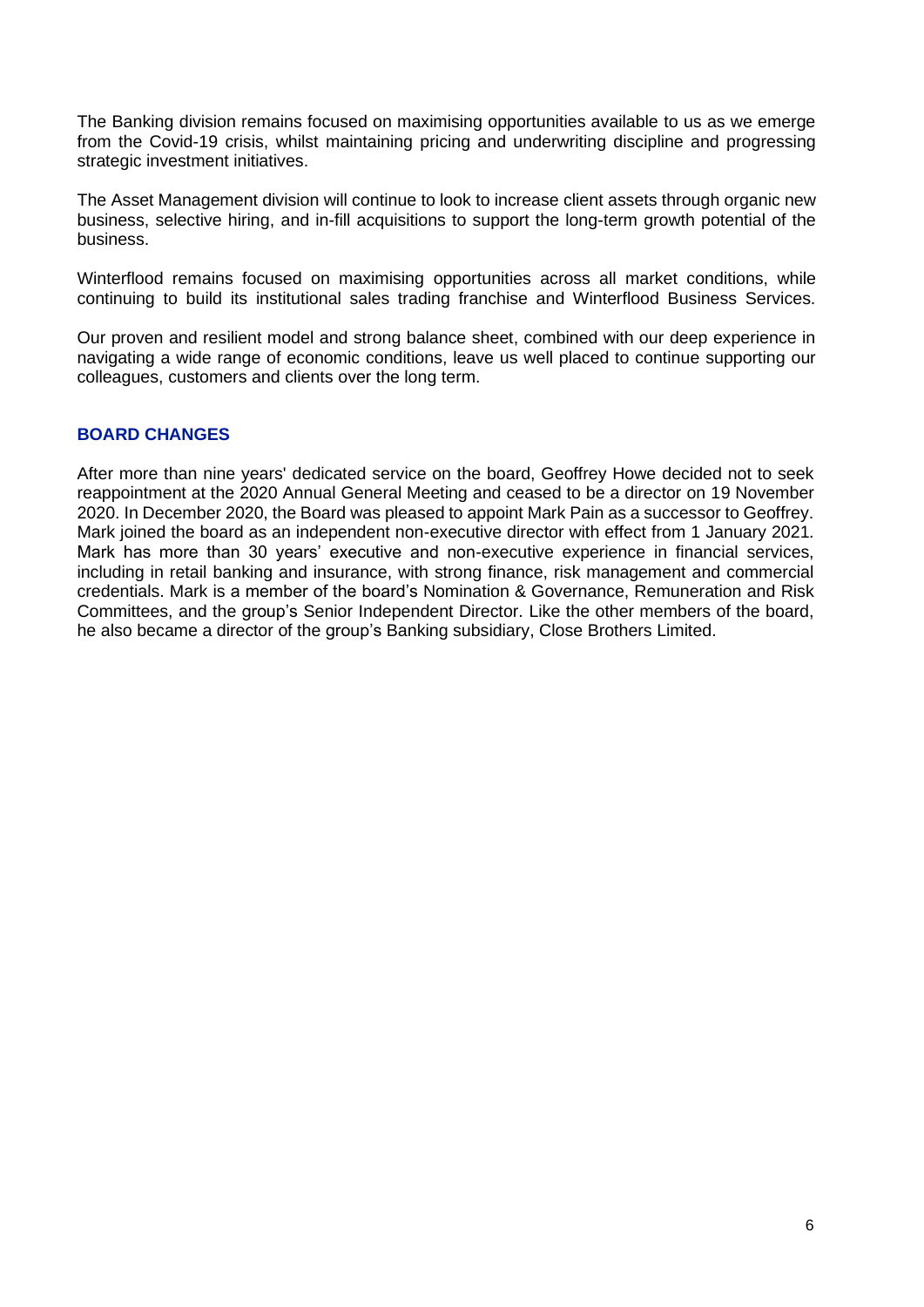## **OVERVIEW OF FINANCIAL PERFORMANCE**

## **GROUP INCOME STATEMENT**

|                                                  | <b>First half</b> | First half | Change           |
|--------------------------------------------------|-------------------|------------|------------------|
|                                                  | 2021              | 2020       | ℅                |
|                                                  | £ million         | £ million  |                  |
| Operating income                                 | 474.0             | 420.0      | 13               |
| Adjusted operating expenses                      | (292.7)           | (257.6)    | 14               |
| Impairment losses on financial assets            | (52.8)            | (36.7)     | 44               |
| <b>Adjusted operating profit</b>                 | 128.5             | 125.7      | $\overline{2}$   |
| <b>Banking</b>                                   | 95.1              | 115.4      | (18)             |
| Commercial                                       | 27.4              | 38.5       | (29)             |
| Retail                                           | 27.9              | 34.1       | (18)             |
| Property                                         | 39.8              | 42.8       | (7)              |
| <b>Asset Management</b>                          | 12.3              | 12.6       | (2)              |
| Winterflood                                      | 34.2              | 10.6       | 223              |
| Group                                            | (13.1)            | (12.9)     | 2                |
| Amortisation of intangible assets on acquisition | (1.5)             | (1.6)      | (6)              |
| <b>Operating profit before tax</b>               | 127.0             | 124.1      | $\overline{2}$   |
| Tax                                              | (32.2)            | (29.6)     | $\boldsymbol{9}$ |
| Profit after tax                                 | 94.8              | 94.5       |                  |
| Profit attributable to shareholders              | 94.8              | 94.5       |                  |
|                                                  |                   |            |                  |
| Adjusted basic earnings per share                | 64.0p             | 63.8p      |                  |
| Basic earnings per share                         | 63.2p             | 63.0p      |                  |
| Ordinary dividend per share                      | 18.0p             |            |                  |
| Return on opening equity                         | 13.2%             | 13.6%      |                  |
| Return on average tangible equity                | 15.7%             | 16.0%      |                  |

### **Operating profit and returns**

Adjusted operating profit increased 2% to £128.5 million (H1 2020: £125.7 million), primarily reflecting higher income in Winterflood, partially offset by increased variable costs in that division and higher impairment charges in Banking. Statutory operating profit before tax increased by 2% to £127.0 million (H1 2020: £124.1 million). The group delivered a strong return on opening equity of 13.2% (H1 2020: 13.6%) and return on average tangible equity was 15.7% (H1 2020: 16.0%).

Adjusted operating profit in the Banking division decreased 18% to £95.1 million (H1 2020: £115.4 million) primarily due to higher impairment charges and continued investment, partially offset by modest income growth. The Asset Management division achieved solid net inflows, delivering adjusted operating profit of £12.3 million (H1 2020: £12.6 million), broadly flat on the prior year period as operating income grew, despite the impact of Covid-19 on new business activity, and we continued to invest to support the long-term growth potential of the business. Winterflood delivered a very strong performance, with operating profit of £34.2 million (H1 2020: £10.6 million), 223% up. Group net expenses, which include the central functions such as finance, legal and compliance, risk and human resources, were broadly in line with the comparative period at £13.1 million (H1 2020: £12.9 million).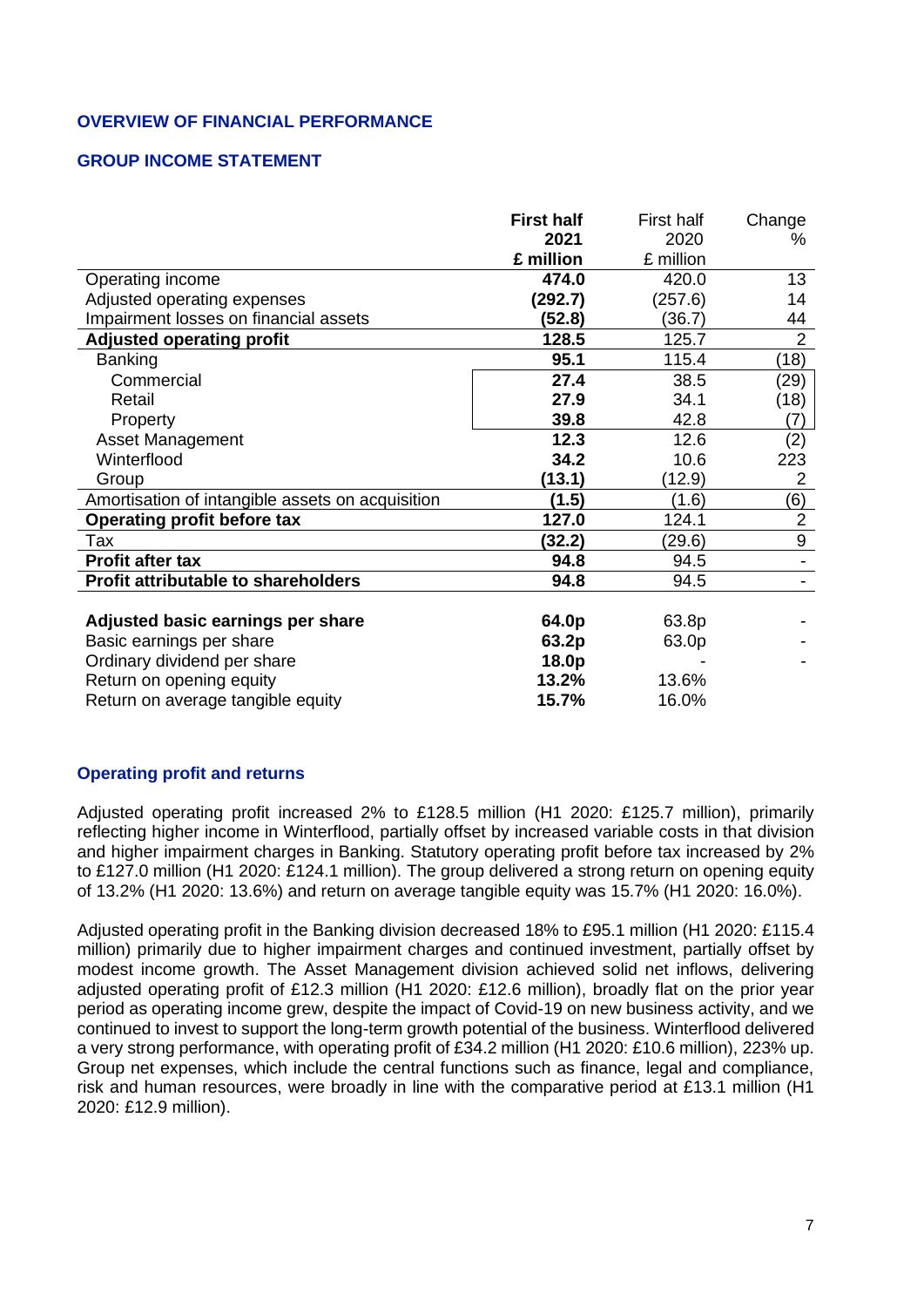#### **Operating income**

Operating income increased 13% to £474.0 million (H1 2020: £420.0 million), with growth seen in all divisions but primarily in Winterflood. Income in the Banking division increased by 1%, reflecting high new business volumes and a broadly stable net interest margin of 7.7% (H1 2020: 7.8%). Income in the Asset Management division was up 2%, reflecting higher client assets. Income in Winterflood increased by 105% as a result of significantly higher volumes and very strong trading performance.

#### **Adjusted operating expenses**

Adjusted operating expenses increased 14% to £292.7 million (H1 2020: £257.6 million) with most of the increase in Winterflood (up 71%), reflecting higher variable costs. In the Banking division, costs increased by 4% driven by continued investment in key strategic programmes and flat BAU costs. Costs increased 3% in the Asset Management division, driven by continued hiring of high net worth portfolio managers and investment in technology. Overall, the group's expense/income ratio was broadly in line with the prior year period at 62% (H1 2020: 61%) and the group's compensation ratio increased to 39% (H1 2020: 36%).

#### **Impairment charges and IFRS 9 provisioning**

Impairment charges increased to £52.8 million (H1 2020: £36.7 million), corresponding to an annualised bad debt ratio of 1.3% (H1 2020: 0.9%), down significantly from the 2.3% ratio for the 2020 financial year.

Our approach to provisioning continues to reflect the application of our models overlaid with expert judgement to determine the appropriate allocation of loan book balances between stages, to macroeconomic scenario updates and weightings, and to provision coverage at the individual portfolio level.

We have revised the macroeconomic scenarios and the weightings assigned to them, with a 40% weighting remaining to the baseline, and 10% moved to the upside scenario, to reflect reduced Brexit uncertainty and the Covid-19 vaccination developments. However, the modelled impact of these changes on impairment provisions has been mainly offset by judgemental management overlays to reflect the continued uncertainty in the UK economic outlook.

Overall, impairment provisions increased in the first half to take into account loan book growth and a review of staging and provision coverage for individual loans and portfolios. These factors resulted in an overall increase in provision coverage to 3.3% (31 January 2020: 1.5%, 31 July 2020: 3.0%).

We believe this represents an appropriate level of provision, reflecting the highly uncertain external environment and the fact that the full impact of Covid-19 has yet to be reflected in experienced credit performance. We remain confident in the quality of our loan book, which is predominantly secured, prudently underwritten, diverse, and supported by the deep expertise of our people.

## **Tax expense**

The tax expense in the first half of the year was £32.2 million (H1 2020: £29.6 million), which corresponds to an effective tax rate of 25.4% (H1 2020: 23.9%), with the increase primarily reflecting a higher UK corporation tax rate at 19.0%, whereas the prior year was 18.3% reflecting an expected rate cut later reversed.

In line with the Budget 2021 announced on 3 March 2021, the UK corporation tax rate is expected to increase from 19.0% to 25.0% from April 2023. This increase is expected to be enacted in the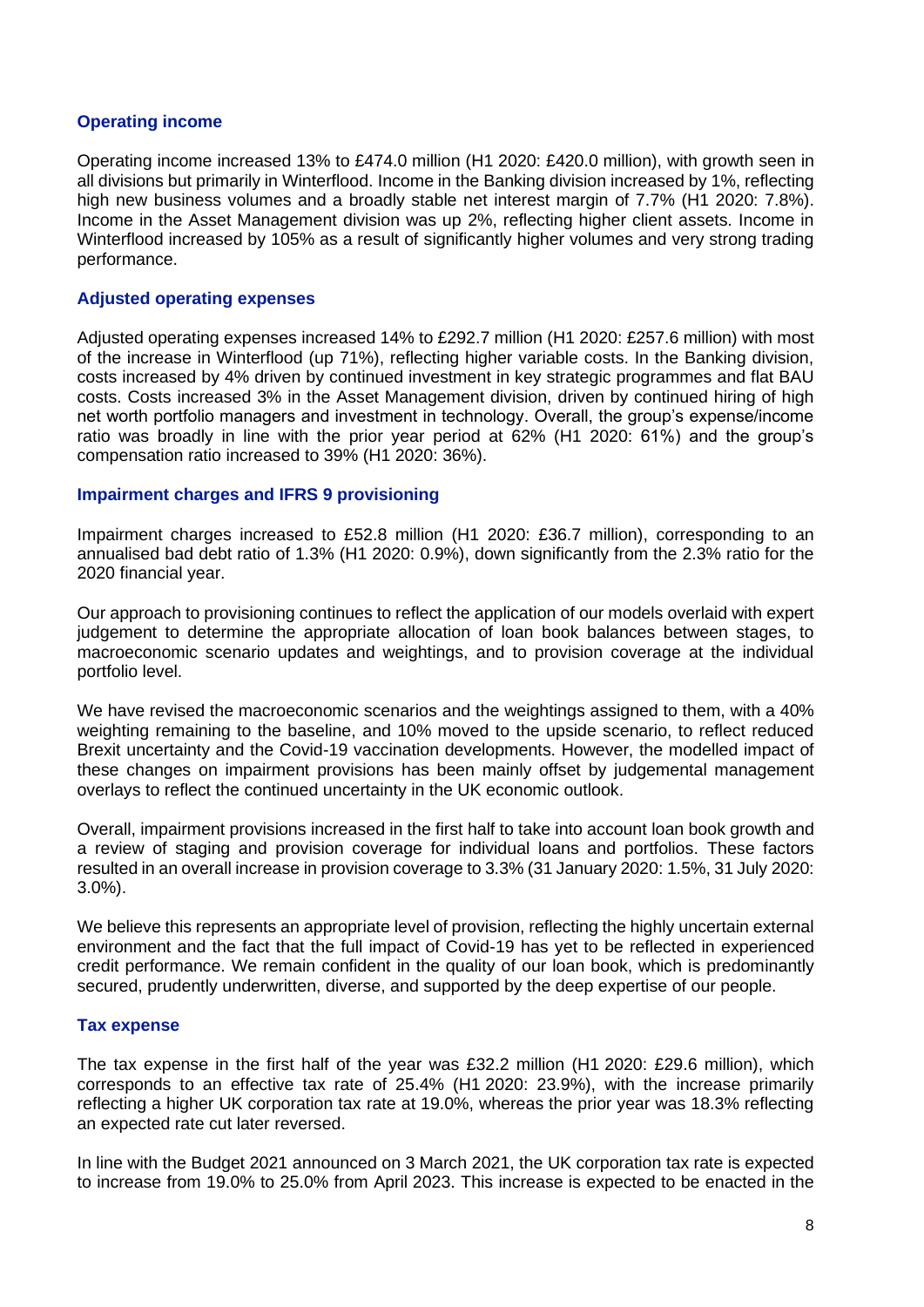current financial year and, as a result, will impact the group's deferred tax asset balance. Had this change been enacted before 31 January 2021, the group's deferred tax asset balance at 31 January 2021 would have increased by up to approximately £10 million, with a corresponding tax benefit recognised in the income statement and other comprehensive income.

The government has also indicated that it will legislate in Finance Bill 2021-22 to ensure that the combined rate of tax on banks' profits, which comprises the standard corporation tax rate and banking surcharge, does not increase substantially from its current level. This legislation would partially reverse the abovementioned deferred tax asset increase, and income statement benefit, however the precise quantum and timing of such a reversal remains uncertain.

## **Earnings per share**

Profit attributable to shareholders remained stable at £94.8 million (H1 2020: £94.5 million). As a result, adjusted basic earnings per share ("EPS") remained stable at 64.0p (H1 2020: 63.8p) and basic EPS was 63.2p (H1 2020: 63.0p).

## **Dividend**

The interim dividend of 18.0p (H1 2020: £nil) reflects the group's strong performance in the first half and continued confidence in our business model and financial position. The interim dividend is due to be paid on 28 April 2021 to shareholders on the register at 26 March 2021.

The Board recognises the continued significant uncertainty in the external environment and will make its recommendation on any final dividend in September 2021, subject to the group's financial performance and outlook at the time.

|                                        | <b>31 January 2021</b> | 31 July 2020 |
|----------------------------------------|------------------------|--------------|
|                                        | £ million              | £ million    |
| Loans and advances to customers        | 7,953.5                | 7,616.7      |
| Treasury assets <sup>1</sup>           | 2,182.1                | 1,733.9      |
| Market-making assets <sup>2</sup>      | 1,114.8                | 719.1        |
| Other assets                           | 1,071.8                | 1,001.8      |
| <b>Total assets</b>                    | 12,322.2               | 11,071.5     |
| Deposits by customers                  | 6,444.8                | 5,917.7      |
| <b>Borrowings</b>                      | 2,936.6                | 2,591.2      |
| Market-making liabilities <sup>2</sup> | 1,013.9                | 622.8        |
| Other liabilities                      | 446.5                  | 490.2        |
| <b>Total liabilities</b>               | 10,841.8               | 9,621.9      |
| <b>Equity</b>                          | 1,480.4                | 1,449.6      |
| <b>Total liabilities and equity</b>    | 12,322.2               | 11,071.5     |

## **GROUP BALANCE SHEET**

1 Treasury assets comprise cash and balances at central banks, and debt securities held to support lending in the Banking division. 2 Market-making assets and liabilities comprise settlement balances, long and short trading positions and loans to or from money brokers.

The group maintained a strong balance sheet and remains focused on its prudent approach to managing financial resources.

The structure of the balance sheet remains unchanged, with most of the assets and liabilities relating to our lending activities. Loans and advances make up the majority of assets. Other items on the balance sheet include treasury assets held for liquidity purposes, and settlement balances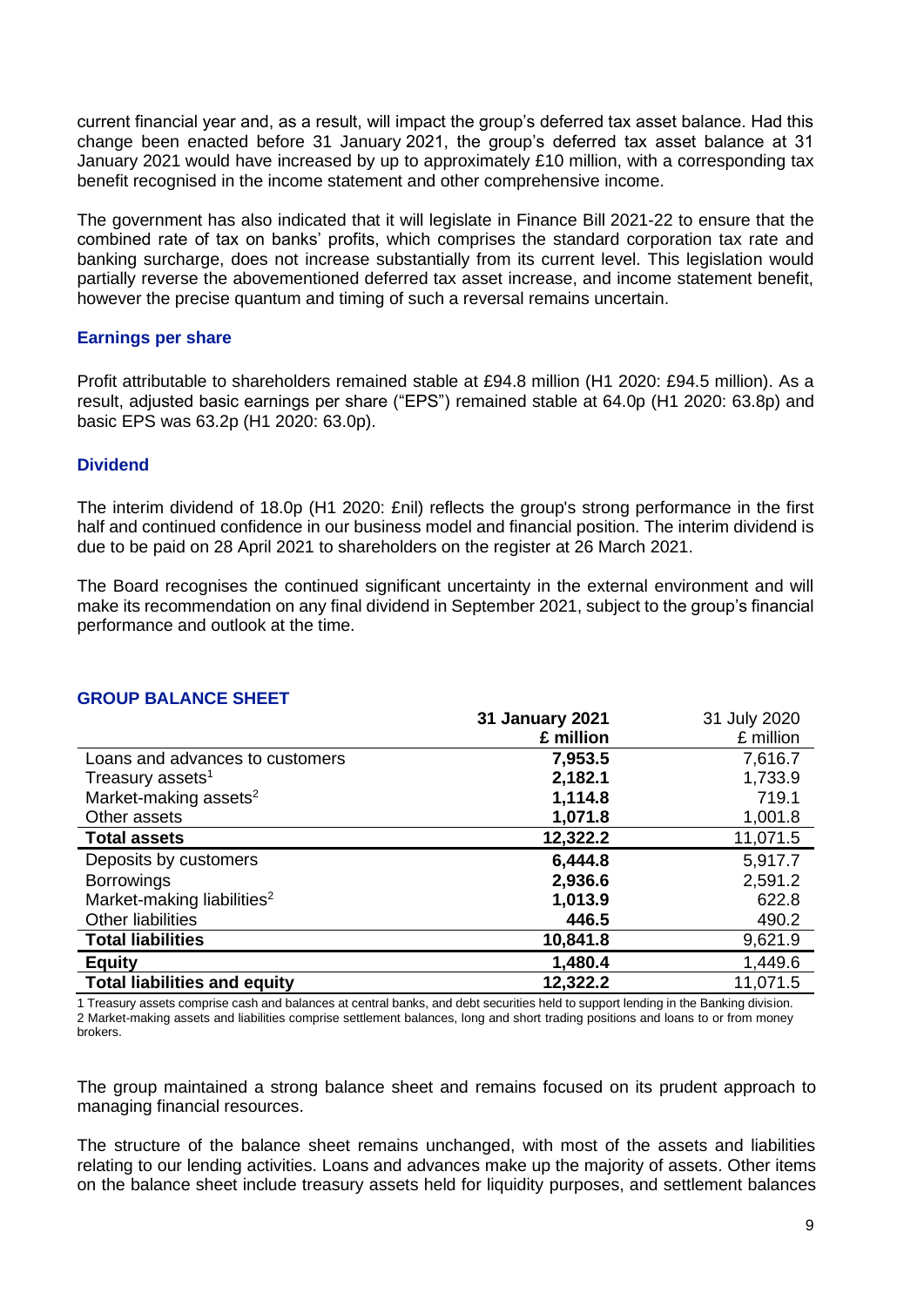in Winterflood. Intangibles, property, plant and equipment, and prepayments are included as other assets. Liabilities are predominantly made up of customer deposits and both secured and unsecured borrowings to fund the loan book.

Total assets increased by 11% to £12.3 billion (31 July 2020: £11.1 billion). This reflects the strong loan book growth and higher treasury assets as the proceeds from the £350 million, 10 year senior unsecured bond issued in December 2020 contributed to elevated liquidity levels at the end of the period. Total liabilities were up 13% to £10.8 billion (31 July 2020: £9.6 billion) driven by a material uplift in customer deposits and the issue of the senior unsecured bond. Both market-making assets and liabilities were up due to higher settlement balances reflecting the higher trading activity in Winterflood.

Shareholders' equity remained stable at £1.5 billion (31 July 2020: £1.5 billion), with profit in the first half of the year partially offset by dividend payments of £59.8 million (31 January 2020: £65.8 million). The group's return on assets decreased to 1.5%, reflecting higher total assets (H1 2020: 1.8%).

## **GROUP CAPITAL**

|                                    | <b>31 January 2021</b> | 31 July 2020 |
|------------------------------------|------------------------|--------------|
|                                    | £ million              | £ million    |
| Common equity tier 1 capital       | 1,350.2                | 1,254.0      |
| <b>Total capital</b>               | 1,531.4                | 1,441.0      |
| Risk weighted assets               | 8,826.5                | 8,863.2      |
| Common equity tier 1 capital ratio | 15.3%                  | 14.1%        |
| Total capital ratio                | 17.4%                  | 16.3%        |
| Leverage ratio                     | 10.8%                  | 11.2%        |

The prudent management of capital is a core part of our business model and has been a key focus since the Covid-19 outbreak to ensure the group can continue to support customers, clients and colleagues during these unprecedented times.

The CET1 capital ratio increased to 15.3% (31 July 2020: 14.1%), primarily due to higher profits and the benefit from regulatory changes to the treatment of software assets. The total capital ratio increased to 17.4% (31 July 2020: 16.3%).

The applicable minimum CET1 and total capital ratio requirements, excluding any applicable Prudential Regulation Authority ("PRA") buffer, were 7.6% and 11.5% respectively at 31 January 2021. Accordingly, we continue to have a significant headroom of 770bps in the CET1 capital ratio, and 590bps in the total capital ratio, leaving us well placed to continue to help our customers and clients and in a position of strength to respond to opportunities and challenges ahead.

The group applies IFRS 9 regulatory transitional arrangements which allows banks to add back to their capital base a proportion of the IFRS 9 impairment charges during the transitional period. Our capital ratios are presented on a transitional basis after the application of these arrangements and the UK onshored provisions of the Capital Requirements Regulation ("CRR") qualifying own funds arrangements. Without their application, the CET1 and total capital ratios would be 14.1% and 16.1%, respectively. In line with the amended CRR, effective on 23 December 2020, the CET1 capital ratio at 31 January 2021 includes a c.45bps benefit related to software assets which are exempt from the deduction requirement for intangible assets from CET1. The PRA launched a consultation on 12 February 2021 including a proposal to revert to the earlier position, which if implemented would result in a future reversal of this benefit and reduction of the CET1 capital ratio.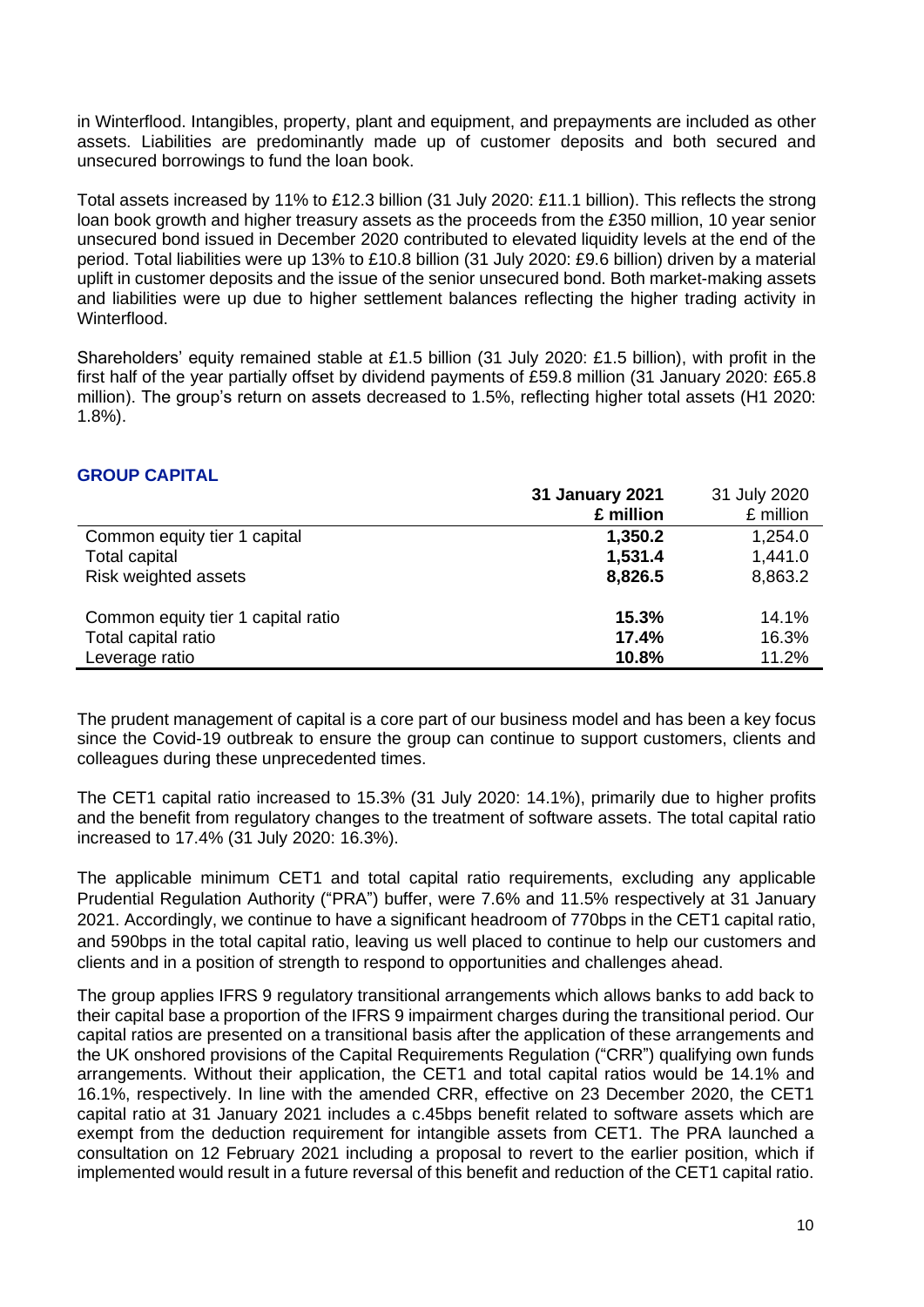CET1 capital increased 8% to £1,350.2 million (31 July 2020: £1,254.0 million) reflecting strong capital generation through £94.8 million of profit, as well as a £45.1 million benefit from regulatory changes in the treatment of software assets and an increase in the transitional IFRS 9 capital addback of £18.8 million. This was partially offset by the regulatory deduction of dividends paid and foreseen of £51.2 million and other deductions.

Risk weighted assets ("RWAs") remained broadly flat at £8.8 billion (31 July 2020: £8.9 billion) notwithstanding the 4.4% growth in the loan book, as this was mainly driven by government guaranteed loans under CBILS which attract a lower risk weighting. In addition, a reduction in the Property loan book due to higher levels of repayments contributed to a reduction in credit risk RWAs.

The leverage ratio, which is a transparent measure of capital strength, not affected by risk weightings, remains strong at 10.8% (31 July 2020: 11.2%). The leverage ratio decreased on the position at the end of the 2020 financial year, whilst the CET1 ratio increased, reflecting the balance sheet growth during the period.

We continue to make good progress on our preparations for a transition to the IRB approach and, as planned, the initial application to the PRA was submitted in December 2020. We continue to work with the regulator to support their review of the application over the coming months.

## **GROUP FUNDING<sup>1</sup>**

|                                               | <b>31 January 2021</b> | 31 July 2020 |
|-----------------------------------------------|------------------------|--------------|
|                                               | £ million              | £ million    |
| Customer deposits                             | 6,444.8                | 5,917.7      |
| Secured funding                               | 1,388.9                | 1,418.2      |
| Unsecured funding <sup>2</sup>                | 1,796.0                | 1,460.1      |
| Equity                                        | 1,480.4                | 1,449.6      |
| <b>Total available funding</b>                | 11,110.1               | 10,245.6     |
| Of which term funding (>1 year)               | 5,393.3                | 4,671.6      |
| Total funding as % of loan book               | 140%                   | 135%         |
| Average maturity of funding allocated to loan |                        |              |
| book <sup>3</sup>                             | 24 months              | 18 months    |

1 Numbers relate to core funding and exclude working capital facilities at the business level.

2 Unsecured funding excludes £46.7 million (31 July 2020: £7.9 million) of non-facility overdrafts included in borrowings and includes £295.0 million (31 July 2020: £295.0 million) of undrawn facilities.

3 Average maturity of total funding excluding equity and funding held for liquidity purposes.

The primary purpose of our treasury function is to manage funding and liquidity to support the lending businesses and manage interest rate risk. Our conservative approach to funding is based on the principle of "borrow long, lend short", with a spread of maturities over the medium and longer term, comfortably ahead of a shorter average loan book maturity. It is also diverse, drawing on a wide range of wholesale and deposit markets including several public debt securities at both group and operating company level as well as a number of securitisations.

We further increased total funding in the first half of the year to £11.1 billion (31 July 2020: £10.2 billion) which accounted for 140% (31 July 2020: 135%) of the loan book at the balance sheet date. The average cost of funding reduced to 1.5% (H1 2020: 1.7%) mainly driven by a reduction in market rates and re-pricing of deposits.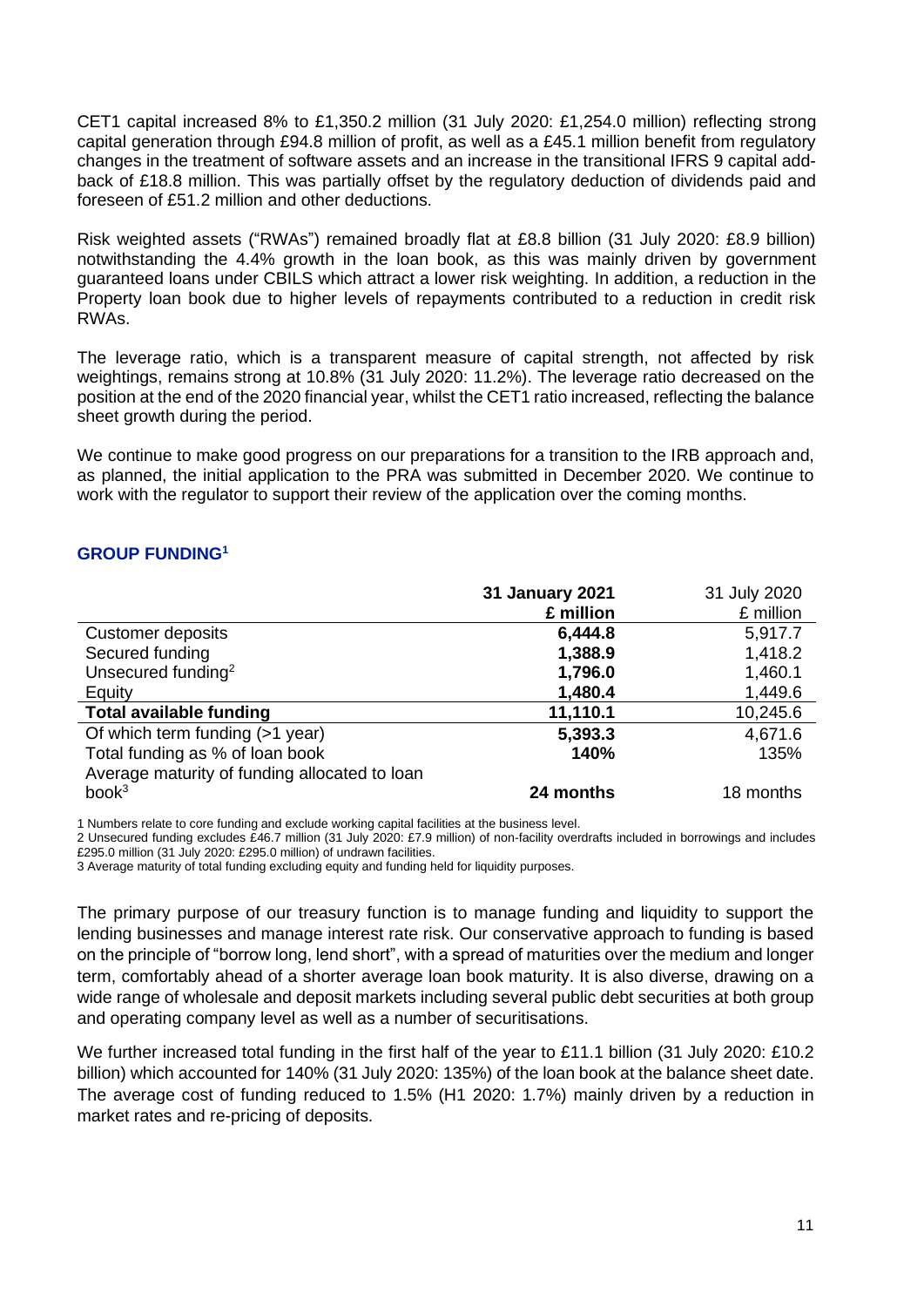Unsecured funding, which includes senior unsecured bonds and undrawn facilities, increased to £1.8 billion (31 July 2020: £1.5 billion) as we issued a £350 million, 10 year senior unsecured bond in December 2020.

We transitioned £262 million of drawings previously under the Bank of England's Term Funding Scheme ("TFS") to the Term Funding Scheme with additional incentives for SMEs ("TFSME") in October 2020, taking the total drawings under TFSME to £490 million, and no longer have any drawings under the TFS.

Following the successful launch of our online savings portal, we have continued to see a good level of customer take up and positive feedback, with c.11,000 customers now registered for online access. The online portal has provided an important channel for new business during the pandemic. We have continued to expand the product offering, including the launch of a 35 Day Retail Notice Account and Fixed Rate Cash Individual Savings Accounts ("ISA") since the start of the current financial year, which will continue to grow and diversify our retail deposit base and further optimise our cost of funding and maturity profile.

Deposits increased 9% overall to £6.4 billion (31 July 2020: £5.9 billion) with non-retail deposits increasing by 12% to £3.7 billion (31 July 2020: £3.3 billion) and retail deposits increasing by 5% to £2.7 billion (31 July 2020: £2.6 billion).

We have maintained a prudent maturity profile. The average maturity of funding allocated to the loan book remained ahead of the loan book at 24 months (31 July 2020: 18 months), with the average loan book maturity at 16 months (31 July 2020: 15 months).

Our strong credit ratings have been affirmed by both Moody's Investors Services ("Moody's") and Fitch Ratings ("Fitch") during the period. Moody's rates Close Brothers Group ''A3/P2'' and Close Brothers Limited ''Aa3/P1'' with a ''negative'' outlook. Fitch rates both Close Brothers Group and Close Brothers Limited ''A-/F2'' (from ''A/F1''), with a ''negative'' outlook.

## **GROUP LIQUIDITY**

|                                    | 31 January 2021<br>£ million | 31 July 2020<br>£ million |
|------------------------------------|------------------------------|---------------------------|
| Cash and balances at central banks | 1,908.5                      | 1,375.8                   |
| Sovereign and central bank debt    | 94.1                         | 72.2                      |
| Certificates of deposit            | 179.5                        | 285.9                     |
| <b>Treasury assets</b>             | 2,182.1                      | 1,733.9                   |

The group continues to adopt a conservative stance on liquidity, ensuring it is comfortably ahead of both internal risk appetite and regulatory requirements.

Against a backdrop of a generally weak UK economic outlook driven by the continued uncertainty over the implications of Brexit and the Covid-19 crisis, the group continued to deliberately maintain higher liquidity levels to provide additional flexibility as uncertainty persists whilst enabling us to maximise any opportunities available. The proceeds from the senior unsecured bond issued in December 2020 further contributed to the elevated liquidity levels at the end of the period. As a result, treasury assets, predominantly held on deposit with the Bank of England, increased by 26% to £2.2 billion (31 July 2020: £1.7 billion).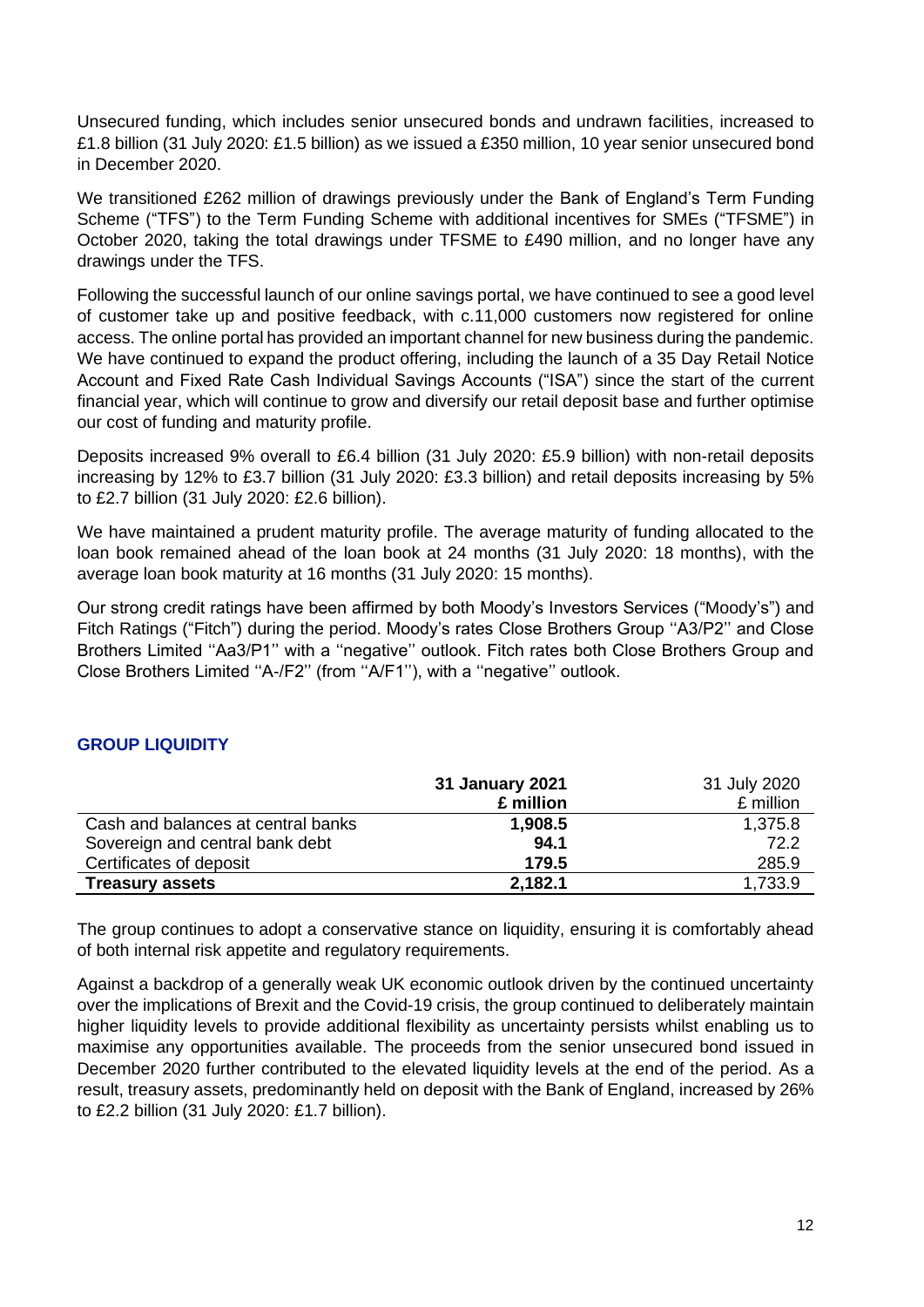We regularly assess and stress test the group's liquidity requirements and continue to comfortably meet the Liquidity coverage ratio ("LCR") regulatory requirements, with a 6-month average to 31 January 2021 LCR of 1,049% (12-month average to 31 July 2020: 823%).

## **BUSINESS REVIEW**

## **BANKING**

## **Key Financials**

|                                         | <b>First half</b><br>2021 | <b>First half</b><br>2020 | Change<br>% |
|-----------------------------------------|---------------------------|---------------------------|-------------|
|                                         | £ million                 | £ million                 |             |
| Operating income                        | 309.0                     | 306.4                     |             |
| Adjusted operating expenses             | (161.0)                   | (154.3)                   | 4           |
| Impairment losses on loans and advances | (52.9)                    | (36.7)                    | 44          |
| <b>Adjusted operating profit</b>        | 95.1                      | 115.4                     | (18)        |
|                                         |                           |                           |             |
| Net interest margin                     | 7.7%                      | 7.8%                      |             |
| Expense/income ratio                    | 52%                       | 50%                       |             |
| Bad debt ratio                          | 1.3%                      | 0.9%                      |             |
| Return on net loan book                 | 2.4%                      | 2.9%                      |             |
| Return on opening equity                | 11.7%                     | 14.7%                     |             |
| <b>Closing loan book</b>                | 7,953.5                   | 7,619.1                   | 4           |
| Average loan book and operating lease   |                           |                           |             |
| assets                                  | 8,004.9                   | 7,862.2                   | 2           |

## **A strong performance, with loan book growth, in the current market conditions**

Although income grew in the Banking division, adjusted operating profit decreased 18% to £95.1 million (H1 2020: £115.4 million) reflecting higher impairment charges and continued investment across the division. Statutory operating profit decreased to £94.1 million (H1 2020: £114.4 million).

The loan book grew 4.4% in the period to £7.95 billion (31 January 2020: £7.62 billion, 31 July 2020: £7.62 billion), as we experienced strong demand for loans issued under CBILS, particularly in Asset Finance, and record new business levels in Motor Finance.

The return on net loan book, although slightly lower than the first half of 2020, was solid at 2.4% (H1 2020: 2.9%) and was significantly above the levels seen in the 2020 financial year (31 July 2020: 1.3%).

Operating income increased 1% to £309.0 million (H1 2020: £306.4 million), driven by strong new business volumes and growth in the loan book.

The net interest margin of 7.7% (H1 2020: 7.8%) was broadly stable on the first half of 2020 but increased on the 2020 financial year (FY 2020: 7.5%). Excluding the impact of certain items such as modification gains and losses arising from the onset of Covid-19 and adjusting for day count, the monthly net interest margin in the first half remained stable on the 2020 financial year exit rate at c.7.5%, as we maintained our focus on pricing discipline. While we have continued to see some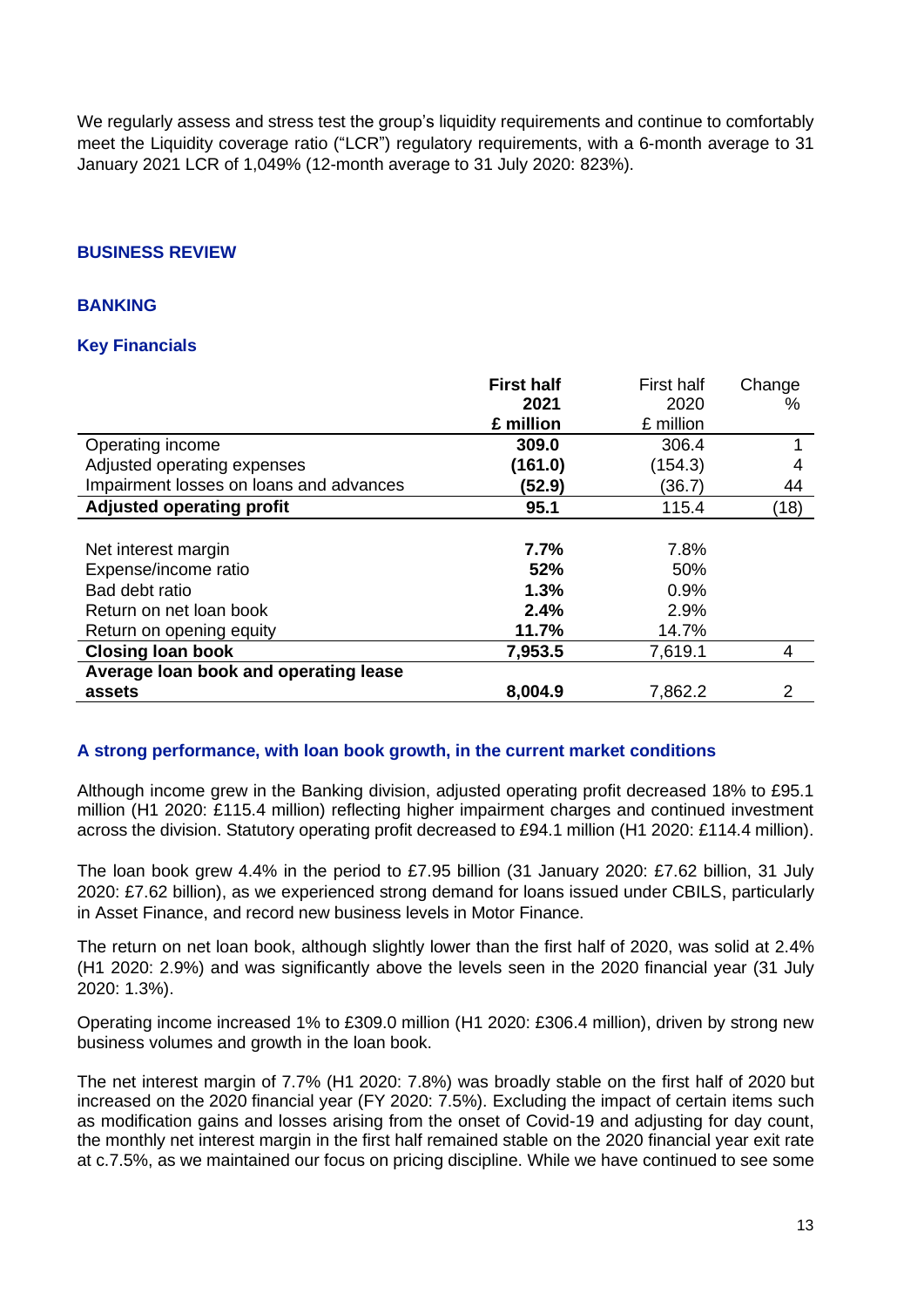impact from lower fee and other income due to Covid-19, this was partially offset by a reduction in our cost of funds.

Maintaining our rigorous focus on cost management whilst investing through the cycle remains a strategic priority for the group. BAU costs remained flat despite an increase in staff costs which mainly reflected volume-driven compensation and accrual of discretionary bonuses. Investment costs increased £6.9 million to £31.8 million as we progressed our strategic projects and incurred related depreciation charges. As a result, adjusted operating expenses increased 4%, to £161.0 million (H1 2020: £154.3 million). As we continue to invest to protect, grow and sustain our business model, costs are expected to grow ahead of income in the remainder of the year.

Overall, the compensation ratio increased to 30% (H1 2020: 28%) and the expense/income ratio increased to 52% (H1 2020: 50%).

Impairment charges increased to £52.9 million (H1 2020: £36.7 million) with an annualised bad debt ratio of 1.3% (H1 2020: 0.9%), up on the pre Covid-19 ratio of 0.9% for the first half of 2020 but significantly lower than the 2.3% ratio for the 2020 financial year.

We have revised the macroeconomic scenarios and the weightings assigned to them, with a 40% weighting remaining to the baseline, and 10% moved to the upside scenario, to reflect reduced Brexit uncertainty and the Covid-19 vaccination developments. However, the modelled impact of these changes on impairment provisions has been mainly offset by judgemental management overlays to reflect the continued uncertainty in the UK economic outlook.

Overall, impairment provisions increased in the first half to take into account loan book growth and a review of staging and provision coverage for individual loans and portfolios. These factors resulted in an overall increase in provision coverage to 3.3% (31 January 2020: 1.5%, 31 July 2020: 3.0%).

We believe this represents an appropriate level of provision, reflecting the highly uncertain external environment and the fact that the full impact of Covid-19 has yet to be reflected in experienced credit performance.

#### **Loan Book Analysis**

|                                        | <b>31 January 2021</b> | 31 July 2020 | Change |
|----------------------------------------|------------------------|--------------|--------|
|                                        | £ million              | £ million    | %      |
| <b>Commercial</b>                      | 3,509.4                | 3,048.0      | 15.1   |
| <b>Asset Finance</b>                   | 2,551.0                | 2,167.4      | 17.7   |
| <b>Invoice and Speciality Finance</b>  | 958.4                  | 880.6        | 8.8    |
| <b>Retail</b>                          | 2,843.8                | 2,834.5      | 0.3    |
| <b>Motor Finance</b>                   | 1,818.6                | 1,749.4      | 4.0    |
| <b>Premium Finance</b>                 | 1,025.2                | 1,085.1      | (5.5)  |
| <b>Property</b>                        | 1,600.3                | 1,734.2      | (7.7)  |
| <b>Closing loan book</b>               | 7,953.5                | 7,616.7      | 4.4    |
| Operating lease assets <sup>1</sup>    | 217.6                  | 221.9        | (1.9)  |
| <b>Closing loan book and operating</b> |                        |              |        |
| lease assets                           | 8,171.1                | 7,838.6      | 4.2    |

1 Operating lease assets of £2.4 million (31 July 2020: £2.9 million) relate to Asset Finance & Leasing and £215.2 million (31 July 2020: £219.0 million) to Invoice and Speciality Finance.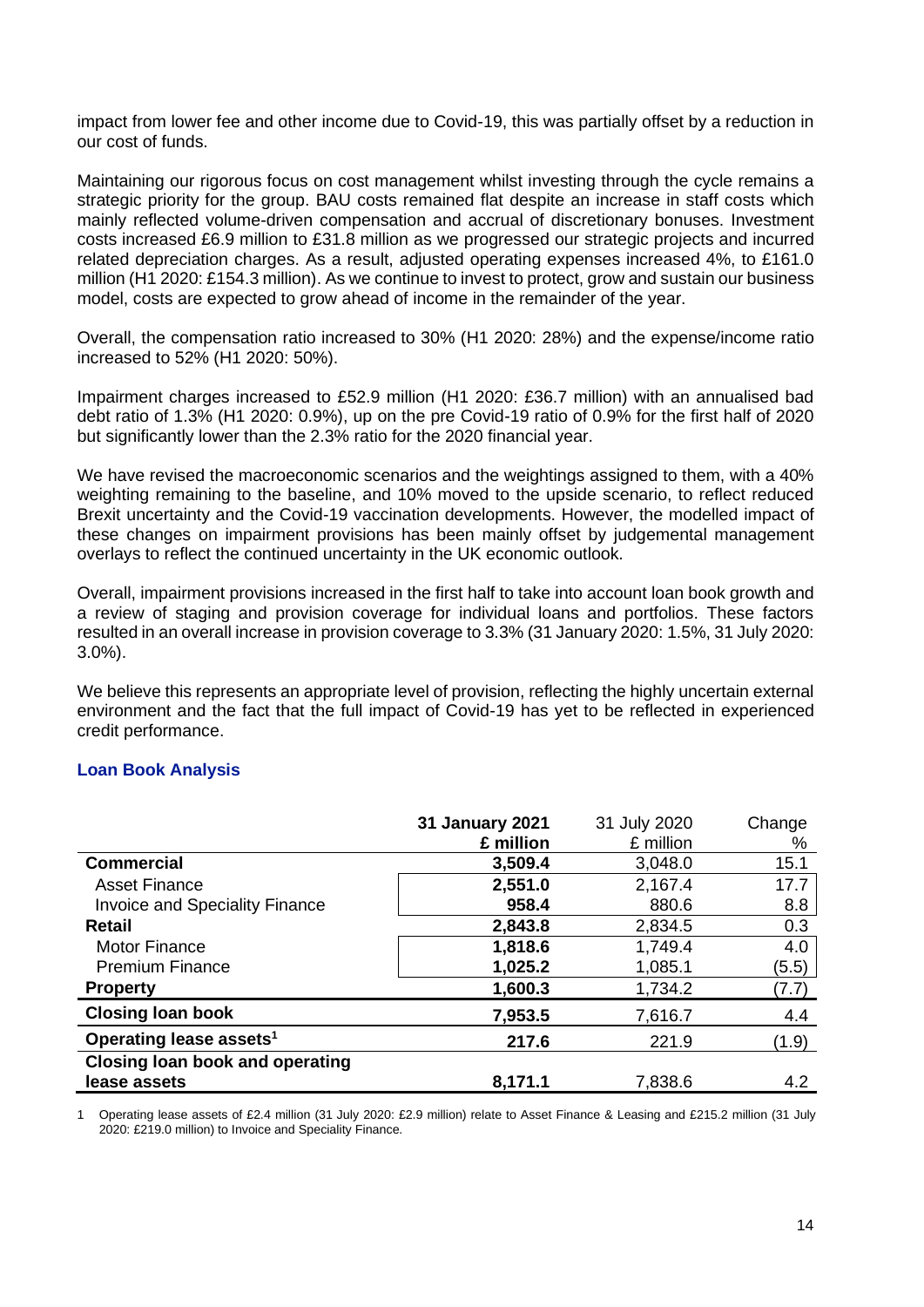The loan book grew 4.4% in the period to £7.95 billion (31 January 2020: £7.62 billion, 31 July 2020: £7.62 billion), as we experienced high levels of new business volumes alongside strong demand for SME business loans issued under CBILS and record new business levels in Motor Finance. The national lockdown restrictions announced in January have resulted in a slowdown in customer activity in some of our businesses.

We remain confident in the quality of the loan book, which is predominantly secured, prudently underwritten and diverse. The group's largest single sector exposure is to residential property development and construction (c.20%) predominantly through the Property loan book. Consumer lending represented c.32% of the group's exposure with Motor Finance and Premium Finance personal lines comprising c.23% and c.6% respectively. Sector exposures to retail, hospitality, leisure, air transport, and oil and gas are minimal.

The Commercial loan book increased to £3.5 billion (31 July 2020: £3.0 billion), driven by strong new business volumes in Asset Finance in particular. We experienced strong demand for SME business loans issued under CBILS, supporting many existing customers through this scheme.

At 31 January 2021, we had lent £730 million under the government support schemes in the Commercial and Property businesses, with a further £186 million credit approved. The vast majority of lending is via CBILS, under which we are accredited to lend up to £1.25 billion, with £31 million lent via CLBILS and £2.3 million via BBLS. The existing UK government support schemes for SMEs are due to end on 31 March 2021, to be replaced by the new Recovery Loan Scheme which launches on 6 April 2021 and will run until 31 December 2021.

In Invoice Finance, utilisation levels remain subdued and continue to track below pre Covid-19 levels.

The Retail loan book remained flat at £2.8 billion (31 July 2020: £2.8 billion) in the first six months, with growth in Motor Finance largely offset by a reduction in Premium Finance. Record new business volumes were seen in Motor Finance, reflecting pent up demand, an increasing use of finance in the second hand car market and also the benefits from the Motor Finance transformation programme. In Premium Finance, the loan book reduction primarily reflected the impact of Covid-19 restrictions, exacerbated by seasonality.

The Property loan book reduced to £1.6 billion (31 July 2020: £1.7 billion), driven by lower drawdowns and higher repayment levels, which reflect delays in completion of developments due to Covid-19 restrictions and strong unit sales.

## **Banking: Commercial**

|                                       | <b>First half</b> | <b>First half</b> | Change |
|---------------------------------------|-------------------|-------------------|--------|
|                                       | 2021              | 2020              | %      |
|                                       | £ million         | £ million         |        |
| Operating income                      | 136.6             | 129.6             | 5      |
| Adjusted operating expenses           | (76.2)            | (72.7)            | 5      |
| Impairment losses on financial assets | (33.0)            | (18.4)            | 79     |
| <b>Adjusted operating profit</b>      | 27.4              | 38.5              | (29)   |
|                                       |                   |                   |        |
| Net interest margin                   | 7.8%              | 8.0%              |        |
| Expense/income ratio                  | 56%               | 56%               |        |
| Bad debt ratio                        | 1.9%              | 1.1%              |        |
| <b>Closing loan book</b>              | 3,509.4           | 3,065.4           | 14     |
| Average loan book and operating       |                   |                   |        |
| lease assets                          | 3,498.5           | 3,256.2           |        |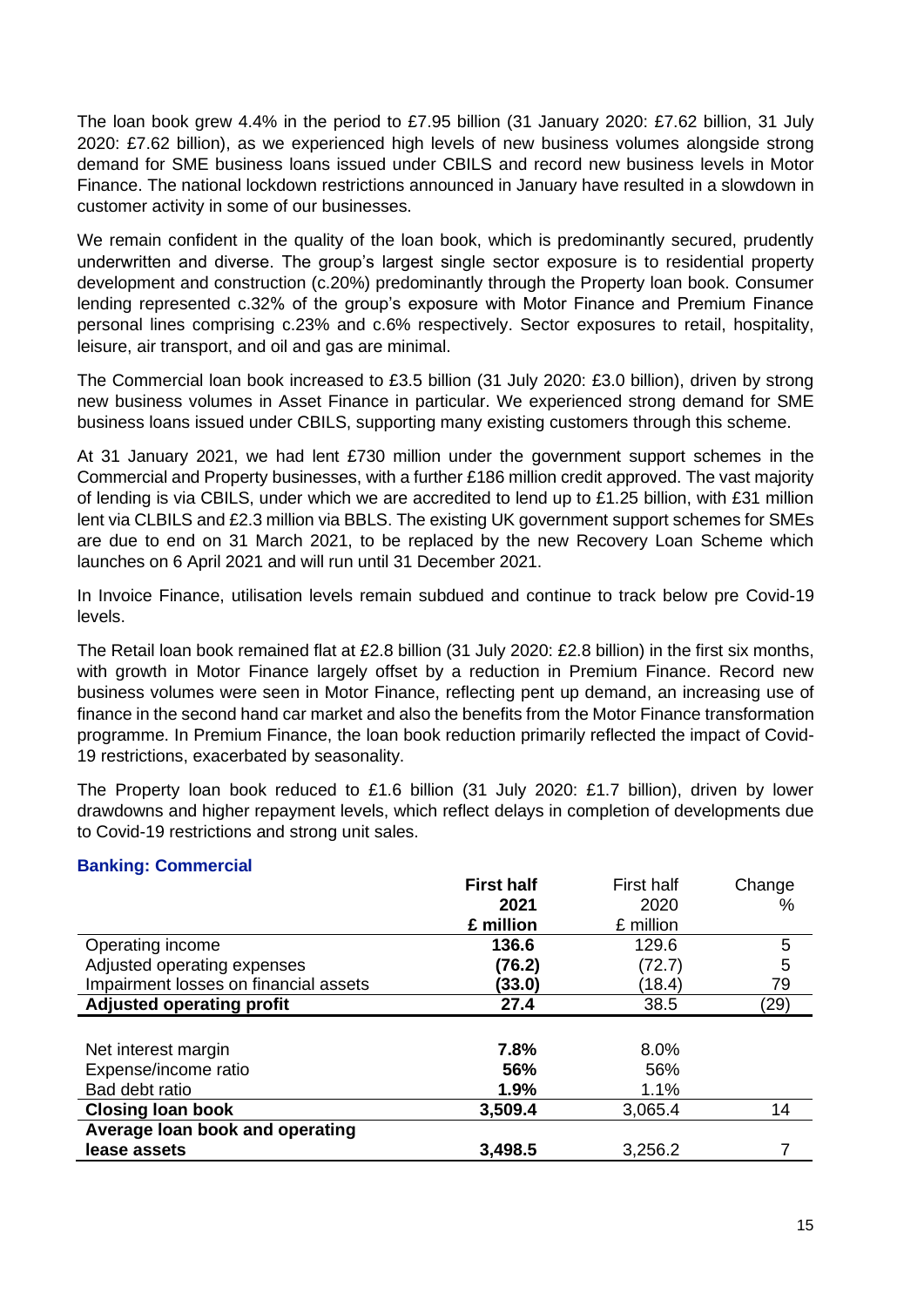The Commercial businesses provide specialist, predominantly secured lending principally to the SME market and include Asset Finance and Invoice and Speciality Finance.

The Commercial loan book increased to £3.5 billion (31 July 2020: £3.0 billion), with the Asset Finance book up 18% to £2.6 billion (31 July 2020: £2.2 billion) reflecting strong new business volumes and demand under the CBILS lending scheme. Invoice & Speciality Finance grew by 9% to £1.0 billion (31 July 2020: £0.9 billion), driven by new business, with good demand under the government schemes. However, overall utilisation levels in this business remain subdued versus pre Covid-19 levels.

Adjusted operating profit of £27.4 million (H1 2020: £38.5 million) was down 29% year-on-year, reflecting an increase in impairment charges, although was significantly above the full year 2020 adjusted operating profit of £4.8 million. Statutory operating profit was £26.5 million (H1 2020: £37.6 million).

Operating income of £136.6 million (H1 2020: £129.6 million) was 5% higher than the comparative period, driven by the strong growth in the loan book and operating lease assets. The net interest margin decreased marginally to 7.8% (H1 2020: 8.0%), primarily reflecting the impact of Covid-19 on customer activity and fee income.

Adjusted operating expenses increased 5% to £76.2 million (H1 2020: £72.7 million), primarily driven by higher volume-driven compensation and investment in the Asset Finance transformation programme. This programme is aimed at increased sales effectiveness through enhanced data capabilities and technology, with the first phase expected to deliver additional new business volumes over time. The next phase will focus on optimising our operational efficiency, with upgraded systems and processes to support the long-term resilience of the business. The expense/income ratio remained stable at 56% (H1 2020: 56%) as growth in operating income balanced the cost growth.

Impairment charges increased to £33.0 million (H1 2020: £18.4 million), reflecting loan book growth and a review of staging and provision coverage for individual loans and portfolios. This resulted in an annualised bad debt ratio of 1.9% (H1 2020: 1.1%), significantly down from the 3.1% ratio for the 2020 financial year, reflecting a broadly stable credit environment over the first half. The provision coverage ratio remained stable on the position at the end of the last financial year at 3.9% (31 January 2020: 1.9%, 31 July 2020: 3.9%) as the increase in provisions was offset by higher loan book balances as a result of strong new business volumes.

The Commercial loan book is predominantly secured, with minimal exposure to higher risk sectors and those impacted most severely through the recent crisis, such as travel and leisure, hospitality or oil and gas. Our loans are conservatively underwritten with prudent LTVs, supported by our specialist expertise in the underlying assets and long-standing industry relationships.

At 31 January 2021, 20% of the Commercial loan book by value (31 July 2020: 26%) was classified as forborne and subject to Covid-19 forbearance measures, with balances of £728.7 million (31 July 2020: £832.8 million). These forbearance measures are principally in the form of payment deferrals with fees and charges waived in the Asset Finance business, and flexing of repayments percentages and overpayments on invoice discounting and factoring facilities. Of those customers classified as forborne at 31 January 2021 and subject to Covid-19 forbearance measures, 87% (by value) had resumed payments.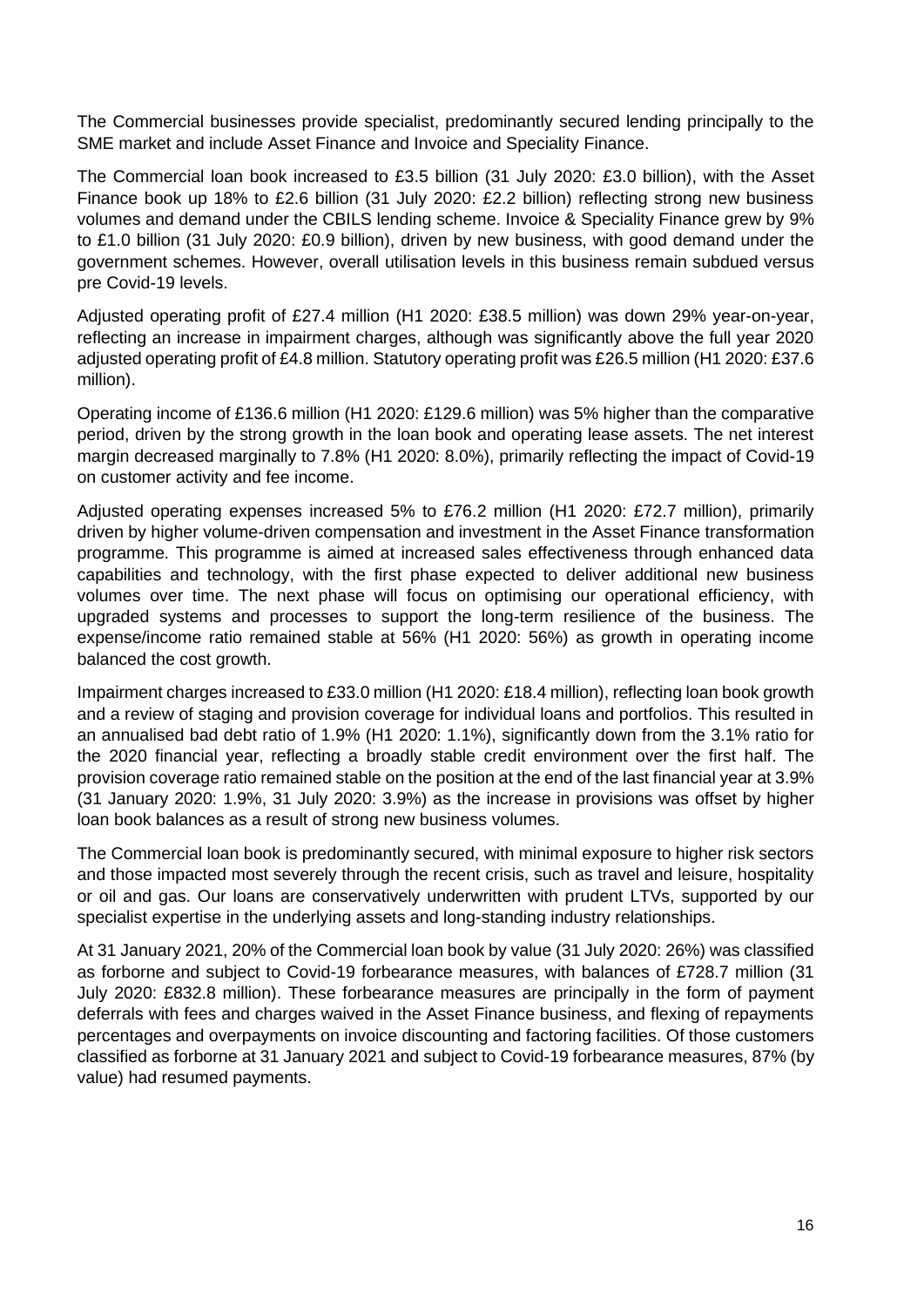## **Banking: Retail**

|                                        | <b>First half</b> | First half | Change         |
|----------------------------------------|-------------------|------------|----------------|
|                                        | 2021              | 2020       | $\%$           |
|                                        | £ million         | £ million  |                |
| Operating income                       | 112.1             | 113.4      | (1)            |
| Adjusted operating expenses            | (67.8)            | (63.9)     | 6              |
| Impairment losses on loans and advance | (16.4)            | (15.4)     | 6              |
| <b>Adjusted operating profit</b>       | 27.9              | 34.1       | (18)           |
|                                        |                   |            |                |
| Net interest margin                    | 7.9%              | 8.1%       |                |
| Expense/income ratio                   | 60%               | 56%        |                |
| Bad debt ratio                         | 1.2%              | 1.1%       |                |
| <b>Closing loan book</b>               | 2,843.8           | 2,784.1    | $\overline{2}$ |
| Average loan book                      | 2,839.2           | 2,797.4    |                |

The Retail businesses provide intermediated finance, principally to individuals and small businesses, through motor dealers and insurance brokers.

The Retail loan book remained flat at £2.8 billion (31 July 2020: £2.8 billion), with growth in Motor Finance largely offset by a reduction in Premium Finance.

The Motor Finance book increased 4% to £1.8 billion (31 July 2020: £1.7 billion) as we experienced strong new business driven by pent up demand and an increasing use of finance in the second hand car market. Investment in our Motor 2020 programme has also been instrumental in supporting the loan book growth and driving new business volumes. In September 2020, we experienced our highest ever monthly volumes, but the national lockdown that commenced in January 2021 is impacting new business, albeit volumes have remained largely resilient compared to the first lockdown.

The Premium Finance book declined by 6% to £1.0 billion (31 July 2020: £1.1 billion) primarily reflecting impact of Covid-19 restrictions, exacerbated by seasonality.

Overall, adjusted operating profit for Retail decreased 18% to £27.9 million (H1 2020: £34.1 million), reflecting an increase in costs and an impairment charge of £16.4 million. Statutory operating profit was £27.8 million (H1 2020: £34.0 million).

Operating income decreased by 1% on the prior year period to £112.1 million (H1 2020: £113.4 million), with a decline in net interest margin to 7.9% (H1 2020: 8.1%) largely reflecting lower rates as a result of broker consolidation in the insurance sector and the waiving of fees due to Covid-19 forbearance in Premium Finance.

Adjusted operating expenses increased 6% to £67.8 million (H1 2020: £63.9 million) and the expense/income ratio increased to 60% (H1 2020: 56%), reflecting volume-driven costs and ongoing investment in Motor Finance. Good progress continues to be made with the Motor Finance transformation programme which is aimed at improving the service proposition, enhancing operational efficiency, improving our credit acceptance process and increasing sales effectiveness.

Impairment charges increased to £16.4 million (H1 2020: £15.4 million) with an annualised bad debt ratio of 1.2% (H1 2020: 1.1%, FY 2020: 2.0%), reflecting a relatively stable credit environment. The provision coverage ratio increased slightly on the position at the end of the last financial year to 2.7% (31 January 2020: 1.4%, 31 July 2020: 2.5%) due to movements in staging and coverage to reflect the performance of the forborne loan book.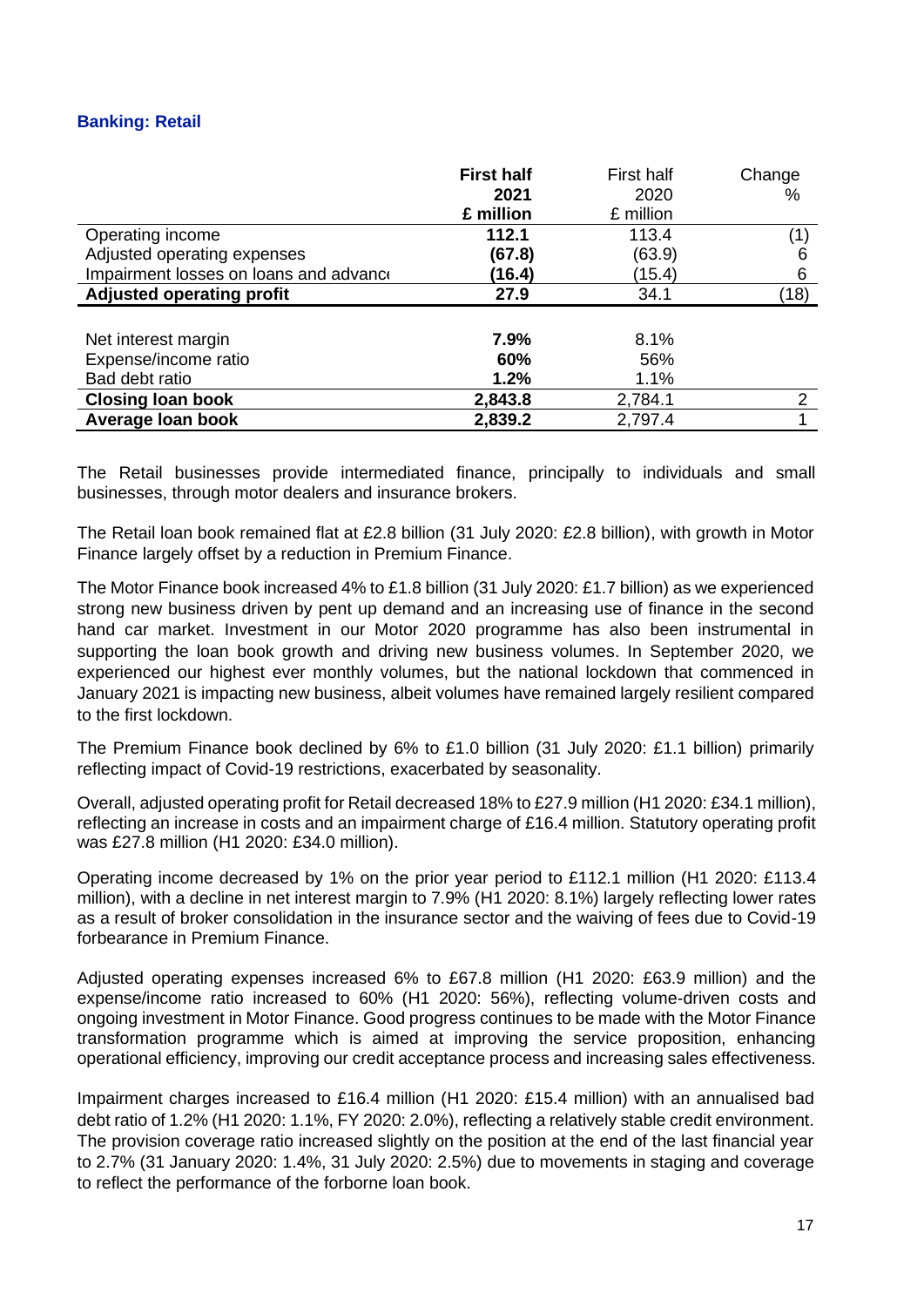We remain confident in the credit quality of the Retail loan book. The Motor Finance loan book is predominantly secured on second-hand vehicles which are less exposed to depreciation or significant declines in value than new cars. Our core Motor Finance product remains hire-purchase contracts, with less exposure to residual value risk associated with Personal Contract Plans ("PCP"), which accounted for only c.12% of the Motor Finance loan book at 31 January 2021. The Premium Finance loan book benefits from various forms of structural protection including premium refundability and, in most cases, broker recourse for the personal lines product.

At 31 January 2021, 6% of the Retail loan book by value (31 July 2020: 9%) was classified as forborne and subject to Covid-19 forbearance measures, principally in the form of payment deferrals, with balances of £165.0 million (31 July 2020: £251.0 million). Of those customers classified as forborne at 31 January 2021 and subject to Covid-19 forbearance measures, 79% (by value) had resumed payments.

## **Banking: Property**

|                                | <b>First half</b> | <b>First half</b> | Change |
|--------------------------------|-------------------|-------------------|--------|
|                                | 2021              | 2020              | %      |
|                                | £ million         | £ million         |        |
| Operating income               | 60.3              | 63.4              | (5)    |
| Adjusted operating expenses    | (17.0)            | (17.7)            | (4)    |
| Impairment losses on loans and | (3.5)             | (2.9)             | 21     |
| advances                       |                   |                   |        |
| <b>Operating profit</b>        | 39.8              | 42.8              |        |
|                                |                   |                   |        |
| Net interest margin            | 7.2%              | 7.0%              |        |
| Expense/income ratio           | 28%               | 28%               |        |
| Bad debt ratio                 | 0.4%              | 0.3%              |        |
| <b>Closing loan book</b>       | 1,600.3           | 1,769.6           | (10)   |
| Average Ioan book              | 1,667.3           | 1,808.6           | (8)    |

Property comprises Property Finance and Commercial Acceptances. The Property Finance business is focused on specialist residential development finance to established professional developers in the UK. Commercial Acceptances provides bridging loans and loans for refurbishment projects. We do not lend to the buy-to-let sector or provide residential or commercial mortgages.

Our long track record, expertise and quality of service ensure the business remains resilient to competition and continues to generate high levels of repeat business. We continue to see success from our regional initiative, supported by the launch of our Manchester office in 2019, with the regional loan book now making up almost 50% of the Property Finance portfolio.

The Property loan book reduced to £1.6 billion (31 July 2020: £1.7 billion), driven by lower drawdowns and higher repayment levels. This reflects delays in completion of developments due to Covid-19 restrictions and strong unit sales due to the release of pent up demand and buyers taking advantage of the Stamp Duty holiday and Help to Buy incentives. New business volumes remain solid, with undrawn commitments up on the prior year period at £1.0 billion (31 January 2020: £0.9 billion).

The business delivered an operating profit of £39.8 million (H1 2020: £42.8 million), down 7% yearon-year as a result of lower income.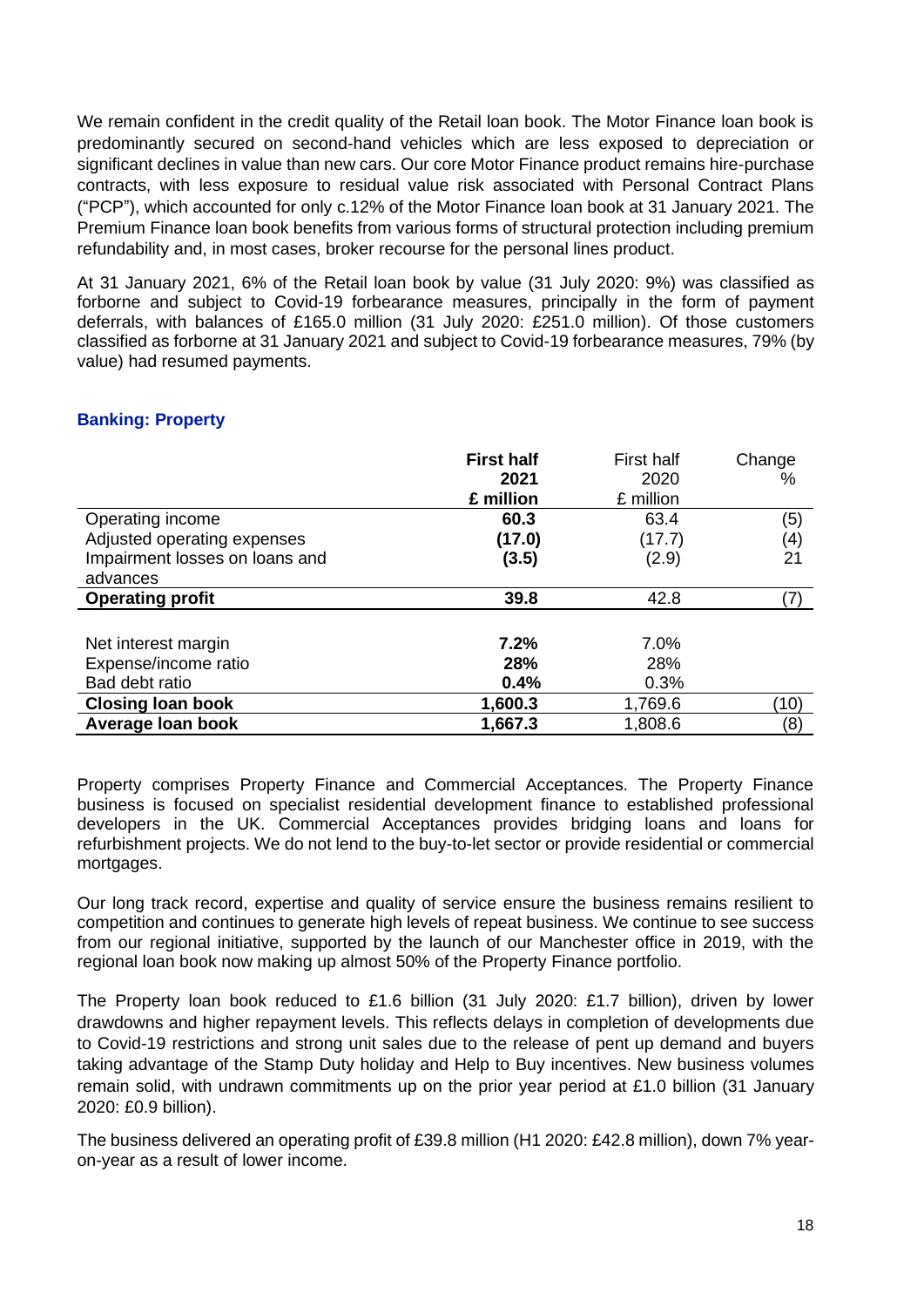Operating income decreased 5% to £60.3 million (H1 2020: £63.4 million) reflecting the reduction in the loan book, although the net interest margin increased to 7.2% (H1 2020: 7.0%), driven by lower costs of funds and the unwind of modification losses.

Operating expenses were 4% lower at £17.0 million (H1 2020: £17.7 million) as we maintained our rigorous focus on cost management. The expense/income ratio remained stable at 28% (H1 2020: 28%), with the reduction in income offset by disciplined cost control.

Impairment charges increased to £3.5 million (H1 2020: £2.9 million), resulting in an annualised bad debt ratio of 0.4% (H1 2020: 0.3%, FY 2020: 1.5%). The provision coverage ratio increased on the position at the end of the last financial year to 3.1% (31 January 2020: 0.9%, 31 July 2020: 2.5%) following a review of coverage across the portfolio.

The Property loan book is conservatively underwritten with a maximum LTV of 60% at origination on residential development finance, which accounts for the vast majority of the loan book. We work with experienced, professional developers, with a focus on mid-priced family housing, and have minimal exposure to the prime central London market.

At 31 January 2021, 74 customers (31 July 2020: 187 customers) accounting for 13% of the Property loan book by value (31 July 2020: 18%) were subject to forbearance measures as a result of Covid-19, principally in the form of fee-free extensions for residential development loans where we remain confident in the quality of the underlying borrower and security.

## **ASSET MANAGEMENT**

## **Key Financials**

|                                        | <b>First half</b> | First half | Change |
|----------------------------------------|-------------------|------------|--------|
|                                        | 2021              | 2020       | ℅      |
|                                        | £ million         | £ million  |        |
| Investment management                  | 49.3              | 46.2       |        |
| Advice and other services <sup>1</sup> | 17.7              | 18.7       | (5)    |
| Other income <sup>2</sup>              | 0.1               | 0.8        | (88)   |
| <b>Operating income</b>                | 67.1              | 65.7       | 2      |
| Adjusted operating expenses            | (54.8)            | (53.1)     | 3      |
| <b>Adjusted operating profit</b>       | 12.3              | 12.6       | (2)    |
|                                        |                   |            |        |
| Revenue margin (bps)                   | 94                | 95         |        |
| Operating margin                       | 18%               | 19%        |        |
| Return on opening equity               | 32.5%             | 35.6%      |        |

1 Income from advice and self-directed services, excluding investment management income.

2 Other income includes net interest income and expense, income on principal investments and other income. Other income in the first half of 2020 includes a £0.5 million gain on disposal of non-core assets.

#### **Continued growth in a challenging operating environment**

The Asset Management division provides financial advice and investment management services to private clients in the UK, including full bespoke management, managed portfolios and funds, distributed both directly via our own advisers and investment managers, and through third party independent financial advisers ("IFAs").

Adjusted operating profit was broadly flat at £12.3 million (H1 2020: £12.6 million) as operating income grew despite the impact of Covid-19 on new business activity, and we continued to invest to support the long-term growth potential of the business. The operating margin was broadly stable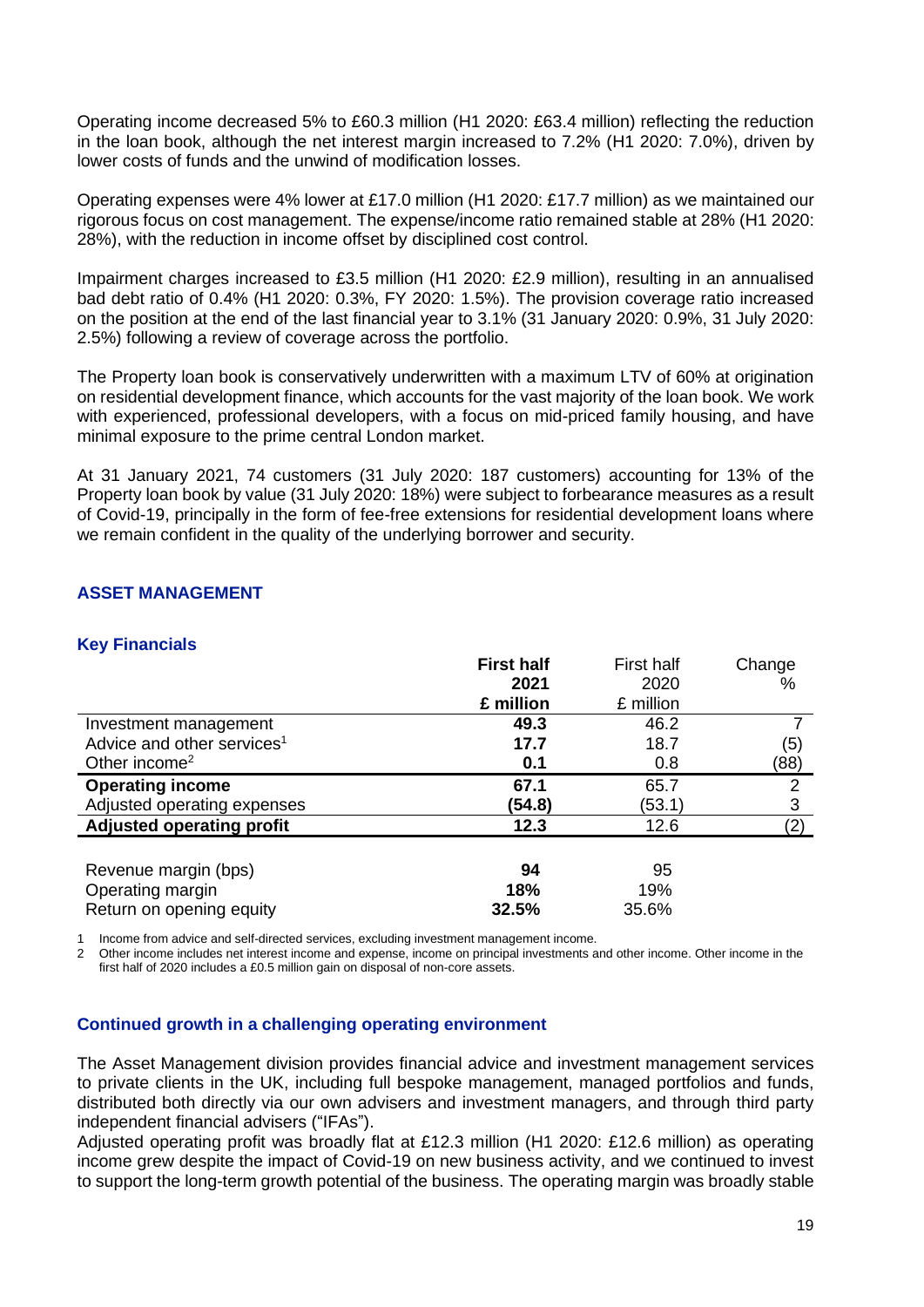at 18% (H1 2020: 19%) and statutory operating profit before tax was £11.8 million (H1 2020: £12.0 million).

Total operating income increased 2% to £67.1 million (H1 2020: £65.7 million), driven by higher investment management income from growth in managed assets. The reduction in income on advice and other services reflects lower initial advice fees from reduced levels of new business activity, reflecting the impact of Covid-19 on the ability to meet with clients face-to-face. The revenue margin was broadly stable at 94 bps (H1 2020: 95 bps) reflecting lower initial advice fees and a change in the mix of investment management products.

Adjusted operating expenses increased 3% to £54.8 million (H1 2020: £53.1 million), and the expense/income ratio increased to 82% (H1 2020: 81%). The growth in expenses was driven by continued investment in people and new hires, in line with our growth strategy, as well as our investment in technology. The compensation ratio increased to 57% (H1 2020: 56%) primarily reflecting headcount growth.

#### **Solid net inflows**

Despite the impact of Covid-19, markets have recovered significantly since the initial falls seen in 2020. However, the ongoing economic impact of Covid-19 and resulting lockdown restrictions have contributed to a slowdown in net inflows. We achieved net inflows of £267 million (H1 2020: £672 million), an annualised net inflow rate of 4% (H1 2020: 12%), reflecting continued demand for our integrated wealth and investment management services and good inflows from our recent portfolio manager hires.

Positive market movements contributed £934 million to managed assets in the first half of the year. The combined impact with positive net inflows resulted in managed assets increasing 10% overall to £13.8 billion (31 July 2020: £12.6 billion).

Total client assets increased 9% overall, to £14.9 billion (31 July 2020: £13.7 billion).

| Movement in Oncht Assets          |               |              |               |
|-----------------------------------|---------------|--------------|---------------|
|                                   | Six months to | 12 months to | Six months to |
|                                   | 31 January    | 31 July      | 31 January    |
|                                   | 2021          | 2020         | 2020          |
|                                   | £ million     | £ million    | £ million     |
| Opening managed assets            | 12,594        | 11,673       | 11,673        |
| <b>Inflows</b>                    | 1,029         | 2,350        | 1,263         |
| <b>Outflows</b>                   | (762)         | (1,257)      | (591)         |
| Net inflows                       | 267           | 1,093        | 672           |
| Market movements                  | 934           | (172)        | 319           |
| <b>Total managed assets</b>       | 13,795        | 12,594       | 12,664        |
| Advised only assets               | 1,132         | 1,118        | 1,331         |
| Total client assets <sup>1</sup>  | 14,927        | 13,712       | 13,995        |
| Net flows as % of opening managed | 4%            | 9%           | 12%           |
| assets <sup>2</sup>               |               |              |               |

## **Movement in Client Assets**

1 Total client assets include £5.1 billion of assets (31 July 2020: £5.1 billion) that are both advised and managed.

2 Net flows as % of opening managed assets calculated on an annualised basis.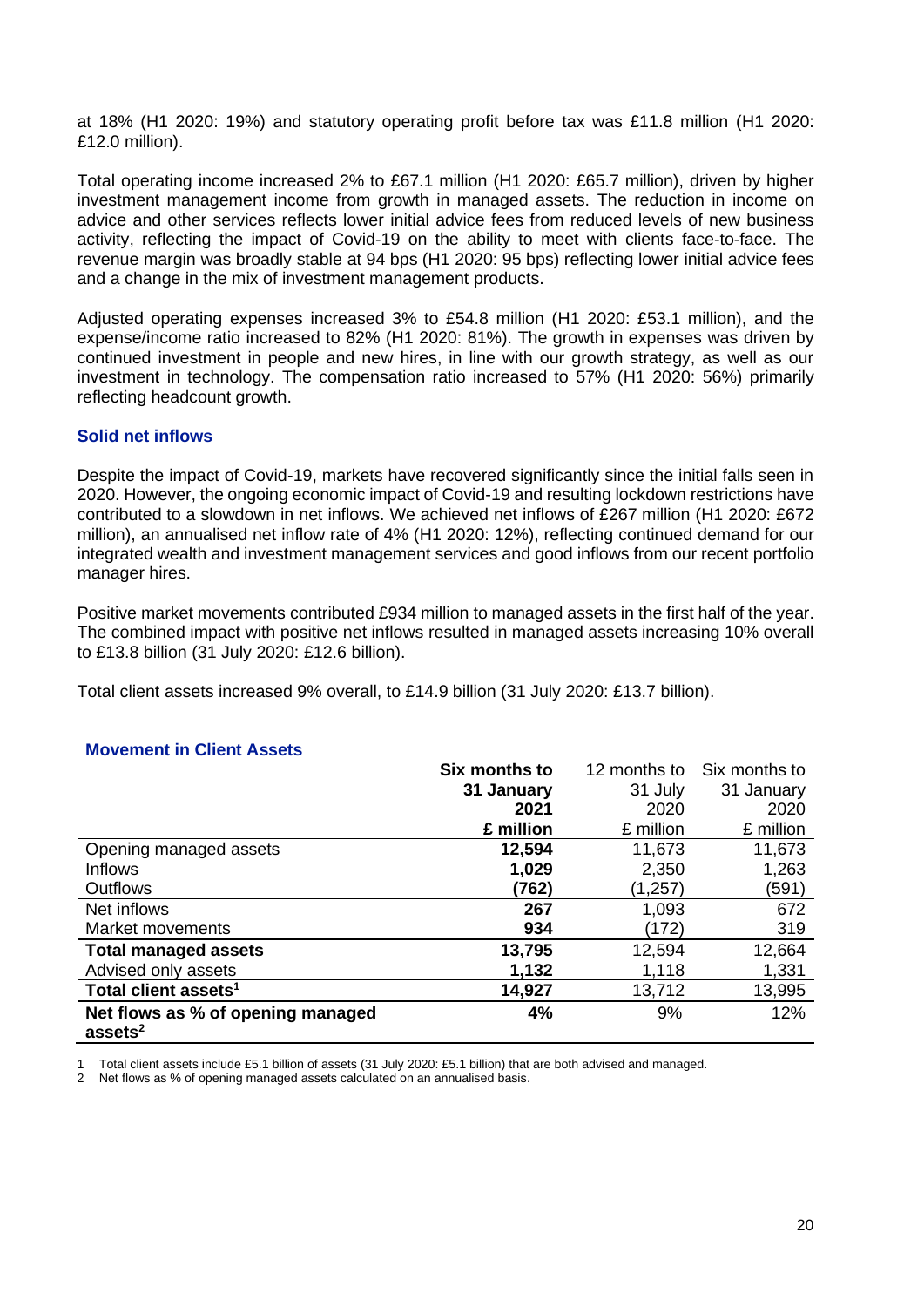#### **Fund performance**

Our funds and segregated bespoke portfolios are designed to provide attractive risk-adjusted returns for our clients, consistent with their long-term goals and investment objectives. Fund performance has been mixed over the last year reflecting volatile equity markets. Over the 12 month period to 31 January 2021, three out of our 14 multi-asset funds outperformed their relevant peer group average, with ten of the 14 outperforming over the three-year period to 31 January 2021. Our bespoke strategy composites continued to perform well, largely outperforming their respective peer groups over a one, three and five year period, demonstrating a strong track record.

### **Well positioned for future growth**

Despite the challenges presented by Covid-19, we have remained committed to providing excellent service to our clients whilst investing in new hires and technology to support the long-term growth potential of the business. We have made significant progress on enhancing and consolidating our technology platform, which will further improve operating efficiency and strengthen our systems, creating a more scalable and future proof platform. This investment in our technology platform will also result in improved onboarding and enhanced digital functionality.

Sustainable investment strategies remain a key focus area across the industry and our socially responsible investment proposition continues to be well received, with the launch of two new sustainable funds (Close Sustainable Balanced Portfolio Fund and Close Sustainable Bond Portfolio Fund) which are gaining good traction.

Our vertically-integrated, multi-channel business model leaves us well positioned to benefit from continued demand for our services and the structural growth opportunity presented by the wealth management industry. We continue to invest to support the long-term growth potential of the business and remain committed to driving growth both organically and through the continued selective hiring of advisers and investment managers, and through in-fill acquisitions.

## **WINTERFLOOD**

## **Key Financials**

|                                                                                 | <b>First half</b><br>2021<br>£ million | First half<br>2020<br>£ million | Change<br>$\%$ |
|---------------------------------------------------------------------------------|----------------------------------------|---------------------------------|----------------|
| Operating income                                                                | 98.0                                   | 47.9                            | 105            |
| Operating expenses                                                              | (63.9)                                 | (37.3)                          | 71             |
| Impairment losses on financial assets                                           | 0.1                                    |                                 |                |
| <b>Operating profit</b>                                                         | 34.2                                   | 10.6                            | 223            |
| Average bargains per day ('000)<br>Operating margin<br>Return on opening equity | 97<br>35%<br>69.3%                     | 57<br>22%<br>22.2%              |                |

#### **Very strong trading performance benefiting from heightened market activity**

Winterflood is a leading UK market maker, focused on delivering high quality execution services to stockbrokers, wealth managers and institutional investors.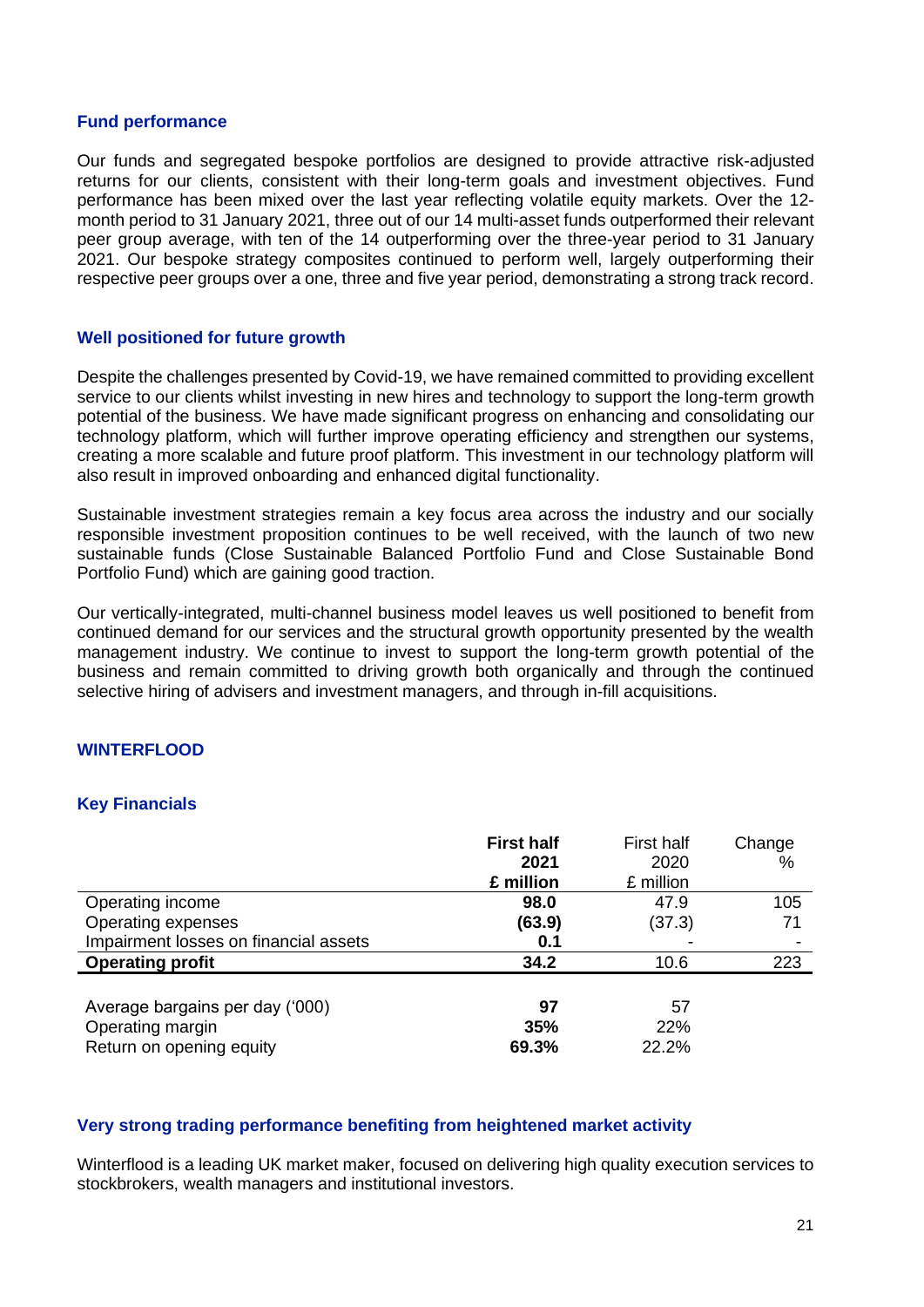Winterflood had a very strong first half of the financial year, benefiting from elevated market activity and demonstrating the ability of the business to lean into significant trading volumes. This enabled the business to deliver operating profit of £34.2 million (H1 2020: £10.6 million), 223% up on the first half of 2020.

Operating income increased 105% to £98.0 million (H1 2020: £47.9 million), delivering Winterflood's best start to the financial year in the last decade.

Strong trading volumes were seen throughout the first half, compounded by the underlying increase in retail investor activity since the start of the pandemic, with significant events including the US presidential election, Covid-19 vaccine approvals and a post-Brexit trade deal. UK equities performed strongly in November 2020 on the back of positive vaccine news, enabling Winterflood to deliver its highest ever daily trading volume on record of 227k on 9 November 2020, surpassing the previous high of 186k achieved on 8 June 2020. Average daily bargains in the period increased 72% to 97k (H1 2020: 57k), nearing the levels seen in the second half of 2020 (H2 2020: 108k). We delivered a strong performance across all business sectors we operate in.

Notwithstanding the substantial trading volumes seen, there were no loss days in the period (H1 2020: no loss days), demonstrating the expertise of our traders and their ability to manage risk. Furthermore, we were able to maintain full operational capacity throughout, despite the majority of our staff working from home, as our technology supported us in maximising the market opportunity.

Operating expenses increased 71% to £63.9 million (H1 2020: £37.3 million), driven by the variable nature of Winterflood's cost base, with the increased revenue performance and trading volumes leading to higher staff compensation and settlement costs. The expense/income ratio decreased to 65% (H1 2020: 78%), driven by the high levels of income, partially offset by the corresponding increase in variable costs. The compensation ratio remained stable at 48% (H1 2020: 48%).

Winterflood is continuing to take advantage of market opportunities, building on the strong momentum seen in 2020. Positive progress has been made in expanding its institutional client base and we continue to trade directly with US counterparties through our relationship with our affiliate licensed broker dealer. Winterflood Business Services, which provides outsourced dealing and custody services for asset managers and platforms, has performed well in the period, generating good levels of income. Its assets under administration have increased to £5.0 billion (H1 2020: £4.1 billion).

Winterflood has delivered a very strong first half performance and has continued to benefit from heightened market activity since the period end, but as a daily trading business remains sensitive to changes in the market environment.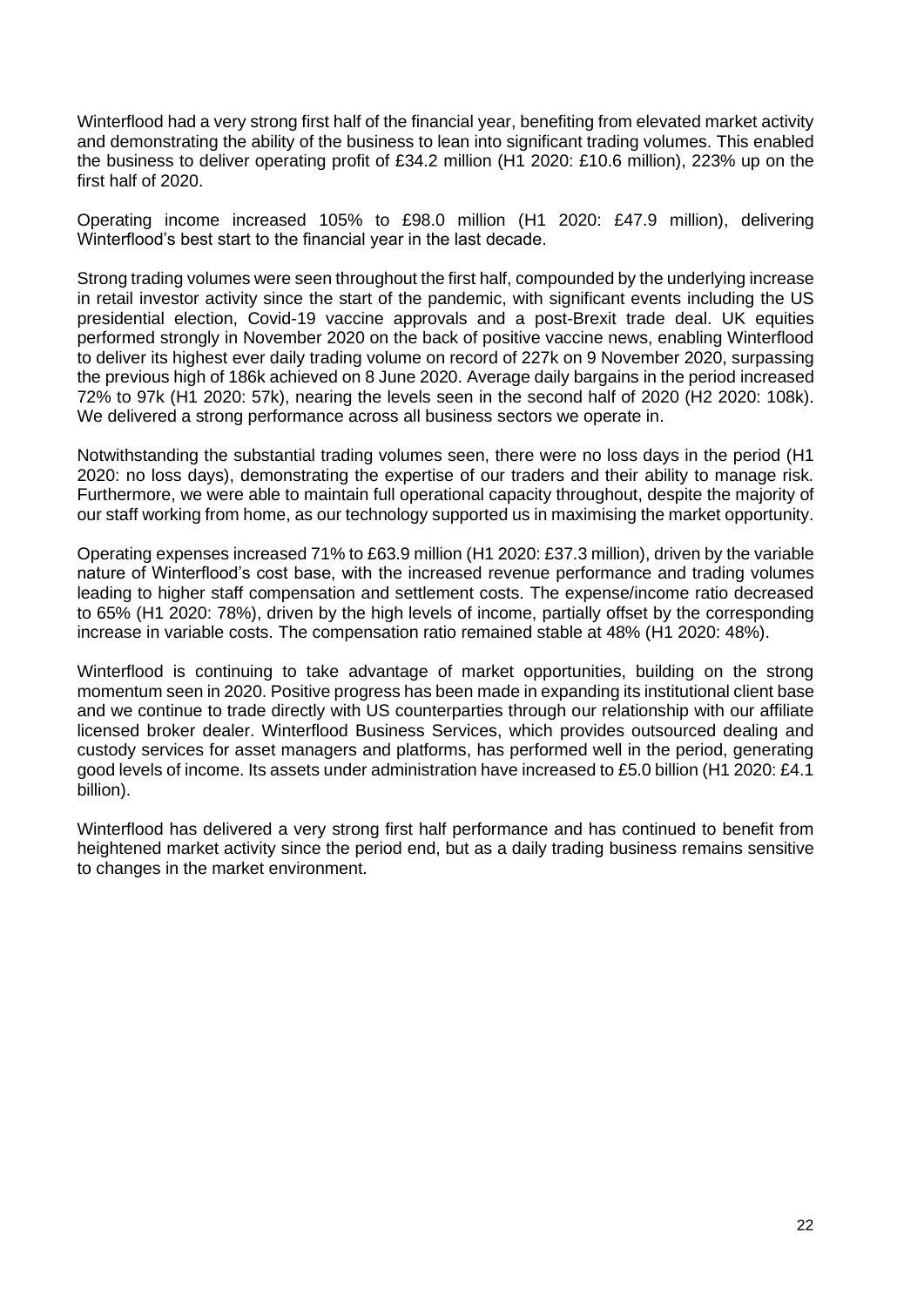#### **DEFINITIONS**

**Adjusted**: Adjusted measures are used to increase comparability between periods and exclude amortisation of intangible assets on acquisition, any exceptional items and discontinued operations

**Annualised net flows**: Net flows as a percentage of opening managed assets calculated on an annualised basis

**Assets under administration**: Total assets for which Winterflood Business Services provide custody and administrative services

**Bad debt ratio**: Impairment losses as a percentage of average net loans and advances to customers and operating lease assets

**Bargains per day**: Daily number of Winterflood's trades with third parties

**Bounce Back Loan Scheme ("BBLS")**: UK government business lending scheme that helps small and medium-sized businesses to borrow between £2,000 and £50,000 (up to a maximum of 25% of their turnover)

**Business as usual ("BAU") costs:** Operating expenses excluding depreciation and other costs related to investments

**Capital Requirements Regulation ("CRR"):** UK onshored provisions of EU regulation 575/2013

**Common equity tier 1 ("CET1") capital**: Measure of capital as defined by the CRR. CET1 capital consists of the highest quality capital including ordinary shares, share premium account, retained earnings and other reserves, less goodwill and intangible assets and certain other regulatory adjustments

**CET1 capital ratio**: Measure of the group's CET1 capital as a percentage of risk weighted assets, as required by CRR

**Compensation ratio**: Total staff costs as a percentage of operating income

**Coronavirus Business Interruption Loan Scheme ("CBILS")**: UK government business lending scheme that helps small and medium-sized businesses access loans and other kinds of finance up to £5 million

**Coronavirus Large Business Interruption Loan Scheme ("CLBILS")**: UK government business lending scheme that helps medium and large-sized businesses access loans and other kinds of finance up to £200 million

**Dividend per share**: Comprises the final dividend proposed for the respective year, together with the interim dividend declared and paid in the year

**Earnings per share ("EPS")**: Profit attributable to shareholders divided by number of shares

**Effective tax rate**: Tax on operating profit/(loss) as a percentage of operating profit/(loss) on ordinary activities before tax

**Expected credit loss**: The unbiased probability-weighted average credit loss determined by evaluating a range of possible outcomes and future economic conditions

**Expense/income ratio**: Total adjusted operating expenses divided by operating income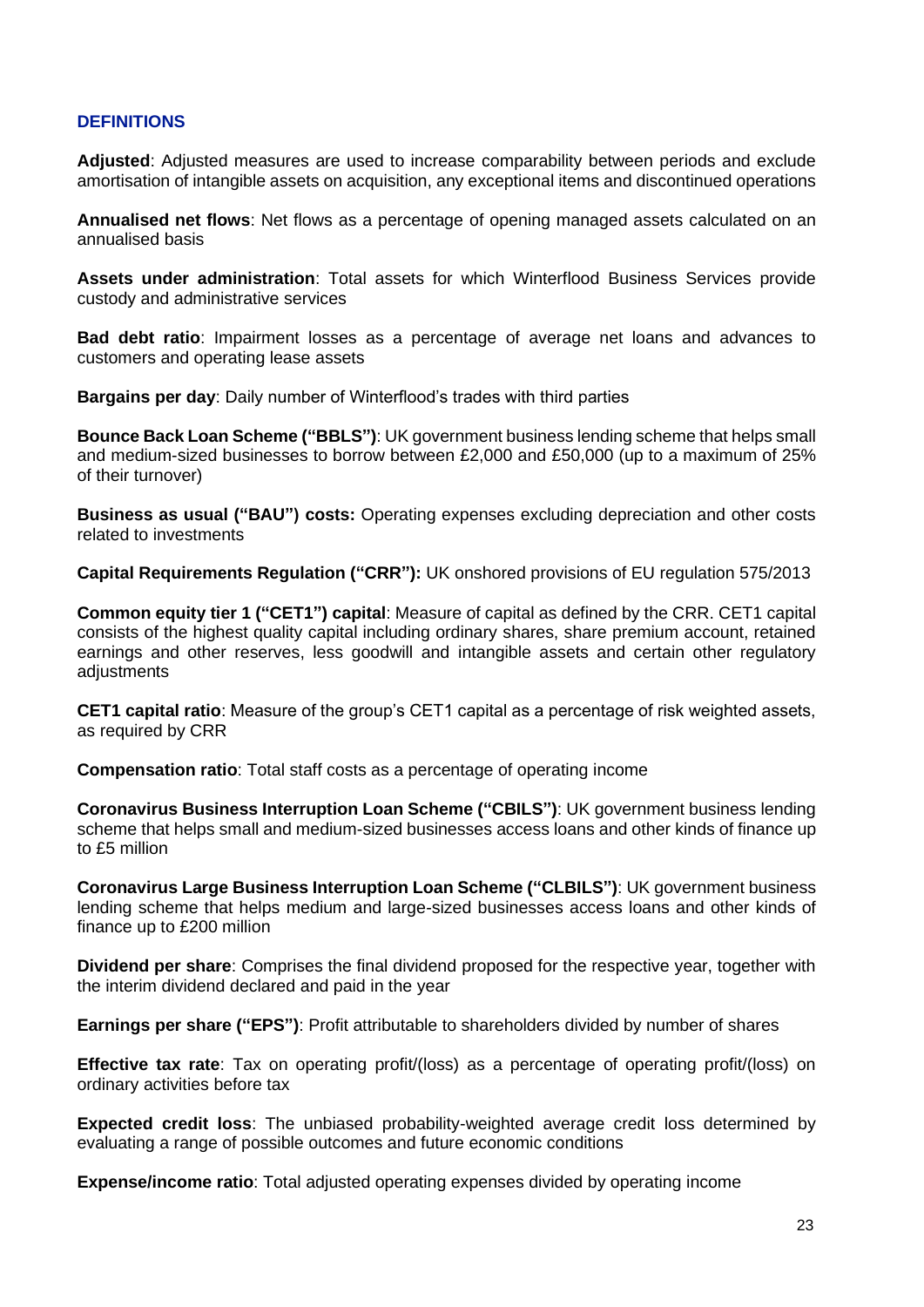**Funding allocated to loan book**: Total funding excluding equity and funding held for liquidity purposes

**Funding % loan book**: Total funding divided by net loans and advances to customers

**Gross carrying amount**: Loan book before expected credit loss provision

**High quality liquid assets ("HQLAs")**: Assets which qualify for regulatory liquidity purposes, including Bank of England deposits and sovereign and central bank debt

**Independent financial adviser ("IFA"):** Professional offering independent, whole of market advice to clients including investments, pensions, protection and mortgages

**Internal ratings based ("IRB") approach:** A supervisor-approved method using internal models, rather than standardised risk weightings, to calculate regulatory capital requirements for credit risk

**Investment costs:** Include depreciation and other costs related to investment in multi-year projects, new business initiatives and pilots and cyber resilience. Excludes IFRS16 depreciation

**Leverage ratio**: Tier 1 capital as a percentage of total balance sheet assets, adjusted for certain capital deductions, including intangible assets, and off balance sheet exposures

**Liquidity coverage ratio ("LCR")**: Measure of the group's HQLAs as a percentage of expected net cash outflows over the next 30 days in a stressed scenario

**Loan to value ("LTV") ratio**: For a secured or structurally protected loan, the loan balance as a percentage of the total value of the asset

**Managed assets or assets under management:** Total market value of assets which are managed by Close Brothers Asset Management in one of our investment solutions

**Modification losses:** Modification losses arise when the contractual terms of a financial asset are modified. An adjustment is required to the carrying value of the financial asset to reflect the present value of modified future cash flows discounted at the original effective interest rate

**Net carrying amount**: Loan book value after expected credit loss provision

**Net interest margin**: Operating income generated by lending activities, including interest income net of interest expense, fees and commissions income net of fees and commissions expense, and operating lease income net of operating lease expense, less depreciation on operating lease assets, divided by average loans and advances to customers (net of impaired loans) and operating lease assets

**Operating margin:** Adjusted operating profit divided by operating income

**Personal Contract Plan ("PCP")**: PCP is a form of vehicle finance where the customer defers a significant portion of credit to the final repayment at the end of the agreement, thereby lowering the monthly repayments compared to a standard hire purchase arrangement. At the final repayment date, the customer has the option to: (a) pay the final payment and take the ownership of the vehicle; (b) return the vehicle and not pay the final repayment; or (c) part-exchange the vehicle with any equity being put towards the cost of a new vehicle

**Return on assets**: Adjusted profit attributable to shareholders divided by total closing assets at the balance sheet date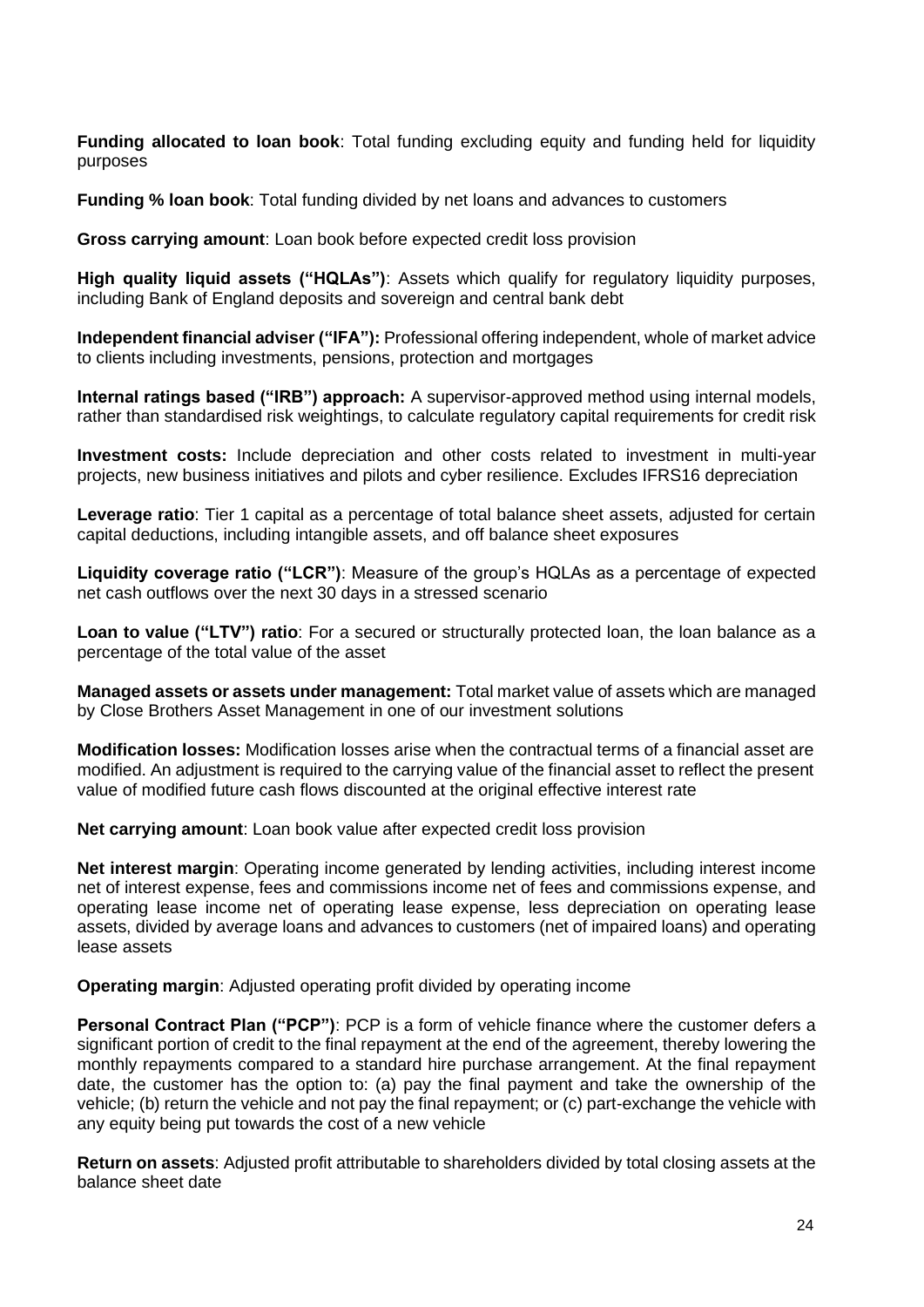**Return on average tangible equity**: Adjusted profit attributable to shareholders from continuing operations divided by average total shareholder's equity, excluding intangible assets

**Return on net loan book**: Adjusted operating profit from lending activities divided by average net loans and advances to customers and operating lease assets

**Return on opening equity**: Adjusted profit attributable to shareholders from continuing operations divided by opening equity, excluding non-controlling interests

**Revenue margin**: Income from advice, investment management and related services divided by average total client assets. Average total client assets calculated as a two-point average

**Risk weighted assets ("RWAs"):** A measure of the amount of a bank's assets, adjusted for risk. It is used in determining the capital requirement for a financial institution

**Term funding**: Funding with a remaining maturity greater than 12 months

**Term Funding Scheme ("TFS")**: The Bank of England's Term Funding Scheme

**Term Funding Scheme for Small and Medium-sized Enterprises ("TFSME")**: The Bank of England's Term Funding Scheme with additional incentives for SMEs

**Total client assets ("TCA"):** Total market value of all client assets including both managed assets and assets under advice and/or administration in the Asset Management division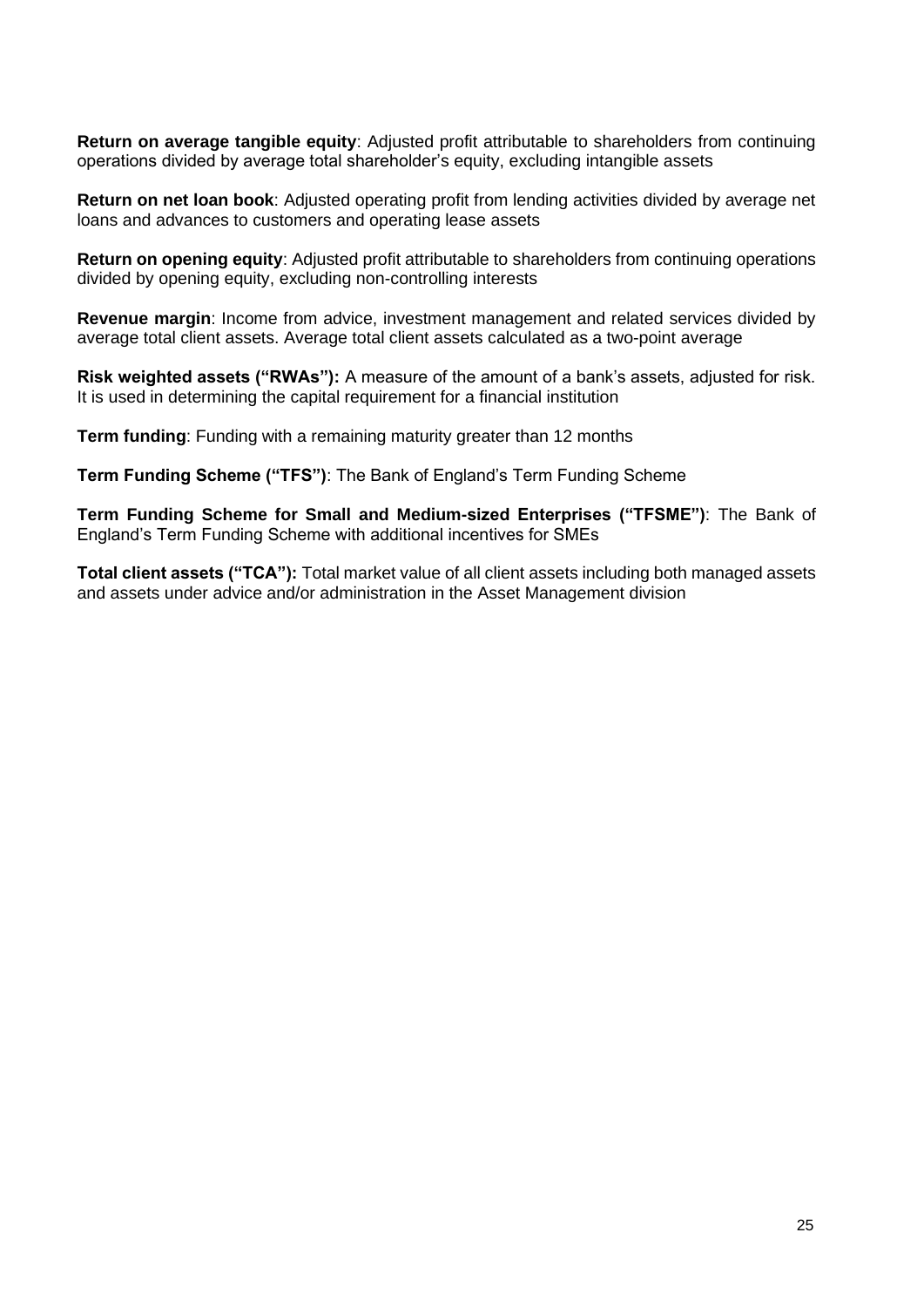## **PRINCIPAL RISKS AND UNCERTAINTIES**

The group faces a number of risks in the normal course of business. To manage these effectively, a consistent approach is adopted based on a set of overarching principles, namely:

- adhering to our established and proven business model;
- implementing an integrated risk management approach based on the concept of "three lines of defence"; and
- setting and operating within clearly defined risk appetites, monitored with defined metrics and set limits.

While there have been no significant changes to our risk management approach in the period, we continue to closely monitor and manage the impacts of the Coronavirus pandemic. This includes both internal and external impacts, and incorporates wider macroeconomic ramifications.

Through the crisis, the group has continued to employ preventative measures to minimise potential risks to colleagues, as well as business disruption. Business continuity plans have been updated and remain under constant review with oversight provided by the Group Executive Committee, which continues to monitor developments on a day-to-day basis.

The group's principal risks remain unchanged since the year end. A detailed description of each, including an overview of our risk management and mitigation approach, is disclosed on pages 53 to 59 of the Annual Report 2020 as part of the 2020 Risk Report. The Annual Report can be accessed via the Investor Relations home page on the group's website at [www.closebrothers.com.](http://www.closebrothers.com/)

A summary of the group's principal risks is included below:

**Business risk** – The group operates in an environment where it is exposed to an array of independent factors including the broader UK economic climate, changes in technology, regulation and customer behaviour, cost movements and competition from traditional and new players. Changes in these factors may affect the bank's ability to write loans at its desired risk and return criteria, result in lower new business volumes in Asset Management or impact levels of trading activity at Winterflood.

**Capital risk** – The group is required to hold sufficient regulatory capital to enable it to operate effectively. This includes meeting minimum regulatory requirements, operating within risk appetites set by the board and supporting its strategic goals.

**Conduct risk** – Failing to treat customers fairly, to safeguard client assets or to provide advice and products which are in clients' best interests, has the potential to damage our reputation and may lead to legal or regulatory sanctions, litigation or customer redress.

**Credit risk** – As a lender to businesses and individuals, the Banking division is exposed to credit losses if customers are unable to repay loans and outstanding interest and fees. The group also has exposure to counterparties with which it places deposits or trades, and has in place a small number of derivative contracts to hedge interest rate and foreign exchange exposures.

**Funding and liquidity** – The Banking division's access to funding remains key to support our lending activities and the liquidity requirements of the group.

**Market risk** – Market volatility impacting equity and fixed income exposures, and / or changes in interest and exchange rates have the potential to impact the group's performance.

**Operational risk** –The group is exposed to various operational risks through its day-to-day operations, all of which have the potential to result in financial loss or adverse impact. Legal and regulatory risks are also considered as part of operational risk. Failure to comply with existing legal or regulatory requirements, or to react to changes to these requirements, may have negative consequences for the group. Similarly, changes to regulation can impact our financial performance, capital, liquidity and the markets in which we operate.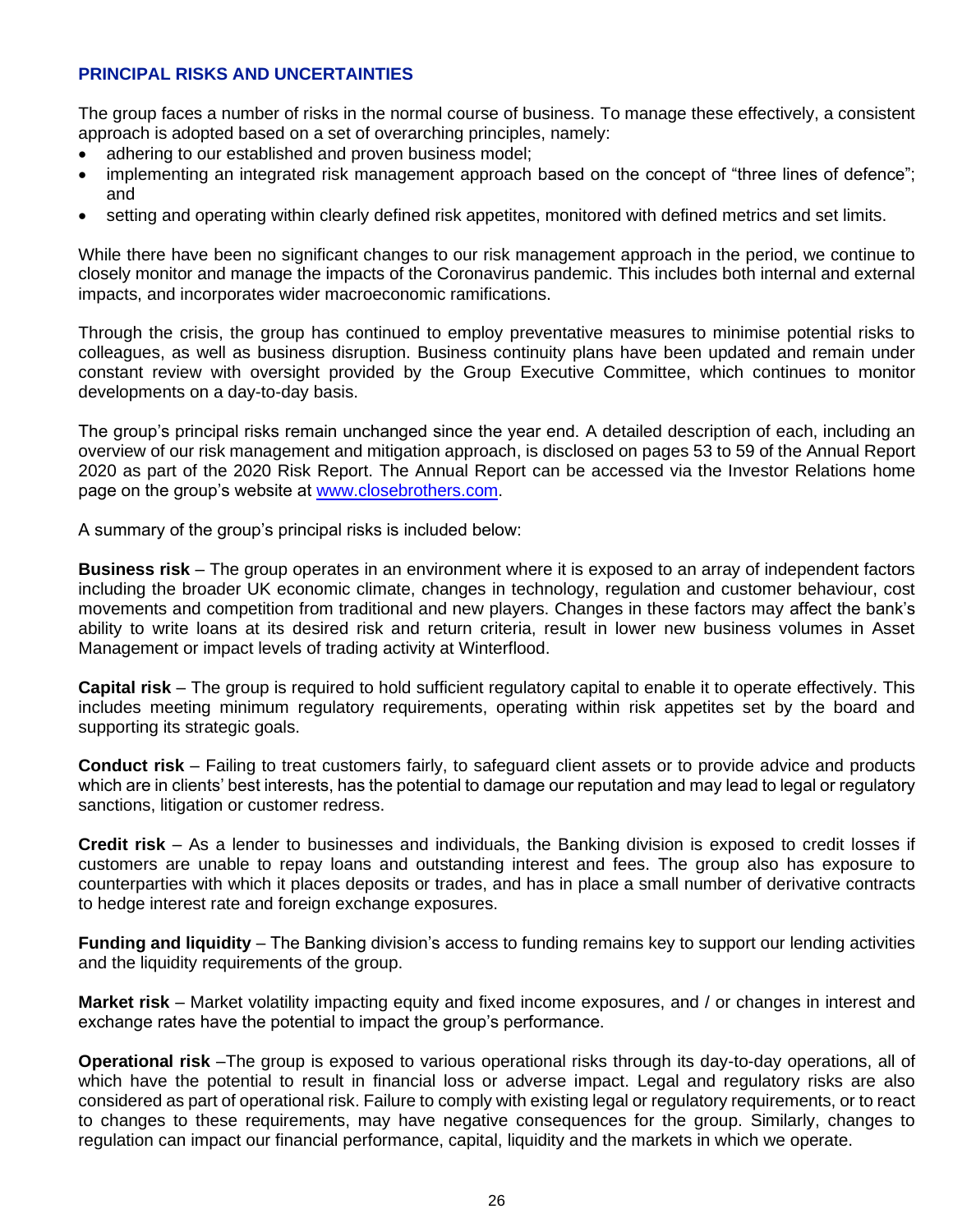**Reputational risk** – Protection and effective stewardship of the group's reputation are fundamental to its longterm success. Detrimental stakeholder perception could lead to impairment of the group's current business and future goals. This could arise from any action or inaction of the company, its employees or associated third parties.

In addition to day-to-day management of its principal risks, the group utilises an established framework to monitor its portfolio for emerging risks and consider broader market uncertainties, supporting organisational readiness for external volatility.

Current group-level emerging risks include economic uncertainty, economic and political uncertainty as a result of the UK's withdrawal from the EU, the risk of financial loss resulting from the physical and transitional impacts of climate change, the transition from LIBOR, possible disruption occurring from Scottish independence and legal and regulatory change.

Regarding the impacts of climate change specifically, work to progress the development of a firm-wide climate risk framework has continued since the year end, overseen by the Group Chief Risk Officer and the Board. A delivery plan is now in flight with a view to ensuring both regulatory compliance, and alignment with TCFD disclosure recommendations.

## **DIRECTORS' RESPONSIBILITY STATEMENT**

Each of the Directors confirms that, to the best of their knowledge:

- the interim financial statements have been prepared in accordance with International Accounting Standard 34 "Interim Financial Reporting";
- the half year report includes a fair review of the information required by Disclosure and Transparency Rule 4.2.7R (indication of important events during the first six months of the financial year and description of principal risks and uncertainties for the remaining six months of the financial year); and
- the half year report includes a fair review of the information required by Disclosure and Transparency Rule 4.2.8R (disclosure of related parties transactions that have taken place during the first six months of the current financial year and that have materially affected the financial position or performance of the company, and any changes in the related parties transactions described in the last Annual Report that could do so).

The Directors of Close Brothers Group plc as at the date of this report are as listed on pages 60 and 61 of the company's Annual Report 2020, subject to the following changes: Geoffrey Howe ceased to be a director on 19 November 2020; and Mark Pain was appointed as an independent non-executive director with effect from 1 January 2021. A list of current Directors is maintained on the company's website [www.closebrothers.com.](http://www.closebrothers.com/)

On behalf of the board

**Michael N. Biggs** Chairman

**Adrian J. Sainsbury** Chief Executive

16 March 2021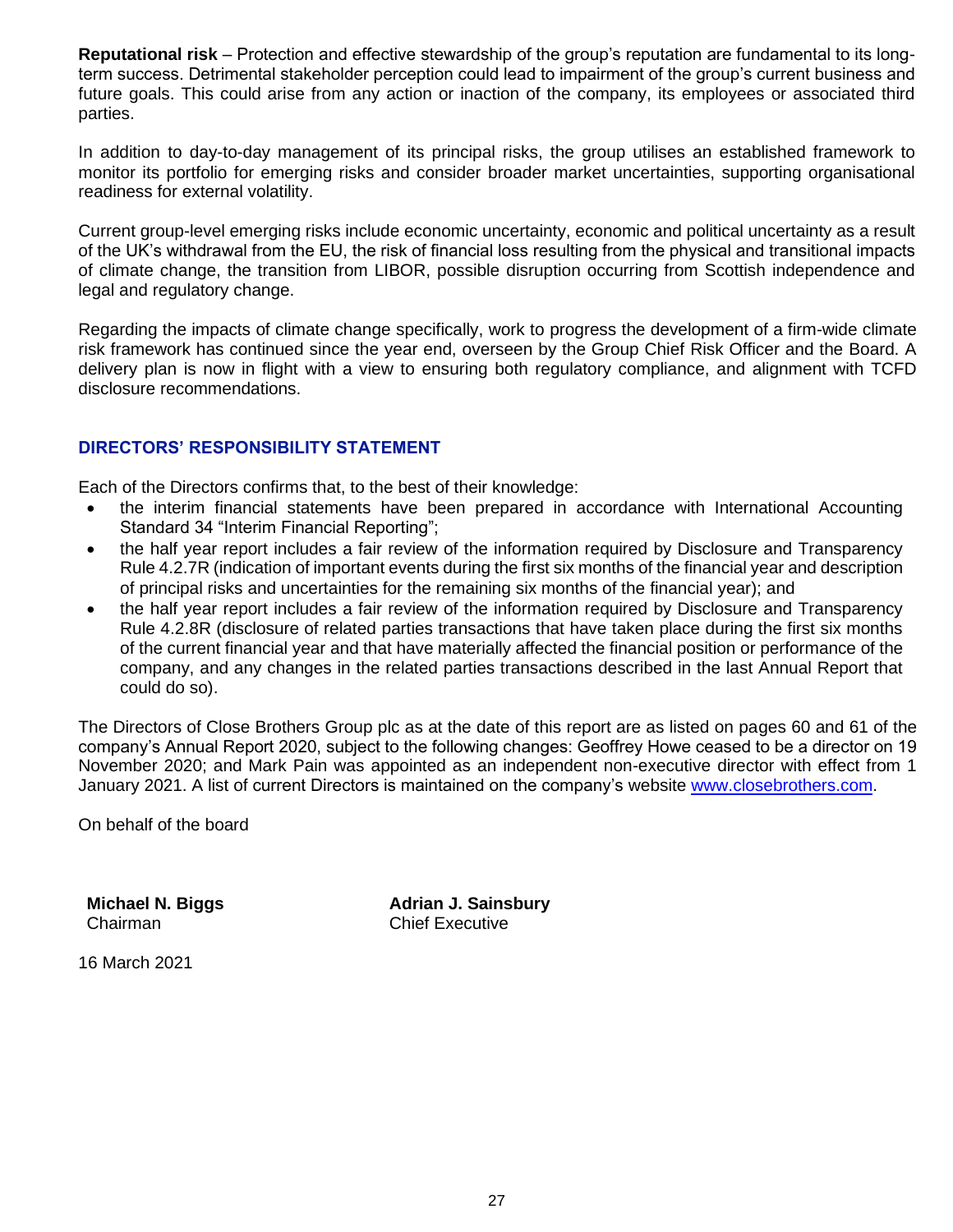## **INDEPENDENT REVIEW REPORT TO CLOSE BROTHERS GROUP PLC**

#### **Report on the consolidated interim financial statements**

#### **Our conclusion**

We have reviewed Close Brothers Group plc's consolidated interim financial statements (the "interim financial statements") in the Half Year Results of Close Brothers Group plc for the 6 month period ended 31 January 2021 (the "period").

Based on our review, nothing has come to our attention that causes us to believe that the interim financial statements are not prepared, in all material respects, in accordance with International Accounting Standard 34, 'Interim Financial Reporting', as adopted by the European Union and the Disclosure Guidance and Transparency Rules sourcebook of the United Kingdom's Financial Conduct Authority.

#### **What we have reviewed**

The interim financial statements comprise:

- the consolidated balance sheet as at 31 January 2021;
- the consolidated income statement and consolidated statement of comprehensive income for the period then ended;
- the consolidated cash flow statement for the period then ended;
- the consolidated statement of changes in equity for the period then ended; and
- the explanatory notes to the interim financial statements.

The interim financial statements included in the Half Year Results of Close Brothers Group plc have been prepared in accordance with International Accounting Standard 34, 'Interim Financial Reporting', as adopted by the European Union and the Disclosure Guidance and Transparency Rules sourcebook of the United Kingdom's Financial Conduct Authority.

As disclosed in note 1 to the interim financial statements, the financial reporting framework that has been applied in the preparation of the full annual financial statements of the group is applicable law and International Financial Reporting Standards (IFRSs) as adopted by the European Union.

## **Responsibilities for the interim financial statements and the review**

#### **Our responsibilities and those of the directors**

The Half Year Results, including the interim financial statements, is the responsibility of, and has been approved by the directors. The directors are responsible for preparing the Half Year Results in accordance with the Disclosure Guidance and Transparency Rules sourcebook of the United Kingdom's Financial Conduct Authority.

Our responsibility is to express a conclusion on the interim financial statements in the Half Year Results based on our review. This report, including the conclusion, has been prepared for and only for the company for the purpose of complying with the Disclosure Guidance and Transparency Rules sourcebook of the United Kingdom's Financial Conduct Authority and for no other purpose. We do not, in giving this conclusion, accept or assume responsibility for any other purpose or to any other person to whom this report is shown or into whose hands it may come save where expressly agreed by our prior consent in writing.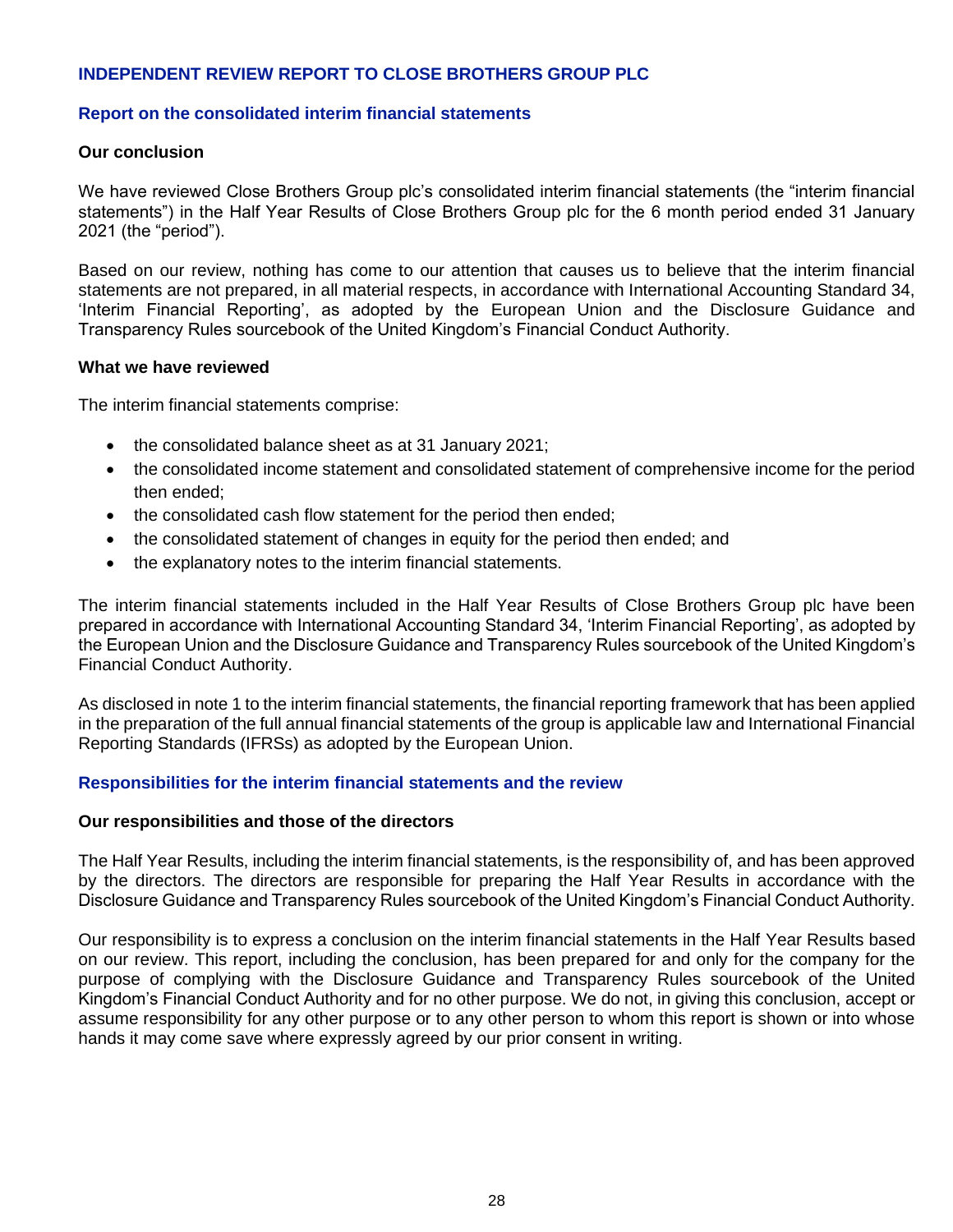### **What a review of interim financial statements involves**

We conducted our review in accordance with International Standard on Review Engagements (UK and Ireland) 2410, 'Review of Interim Financial Information Performed by the Independent Auditor of the Entity' issued by the Auditing Practices Board for use in the United Kingdom. A review of interim financial information consists of making enquiries, primarily of persons responsible for financial and accounting matters, and applying analytical and other review procedures.

A review is substantially less in scope than an audit conducted in accordance with International Standards on Auditing (UK) and, consequently, does not enable us to obtain assurance that we would become aware of all significant matters that might be identified in an audit. Accordingly, we do not express an audit opinion.

We have read the other information contained in the Half Year Results and considered whether it contains any apparent misstatements or material inconsistencies with the information in the interim financial statements.

**PricewaterhouseCoopers LLP** Chartered Accountants London 16 March 2021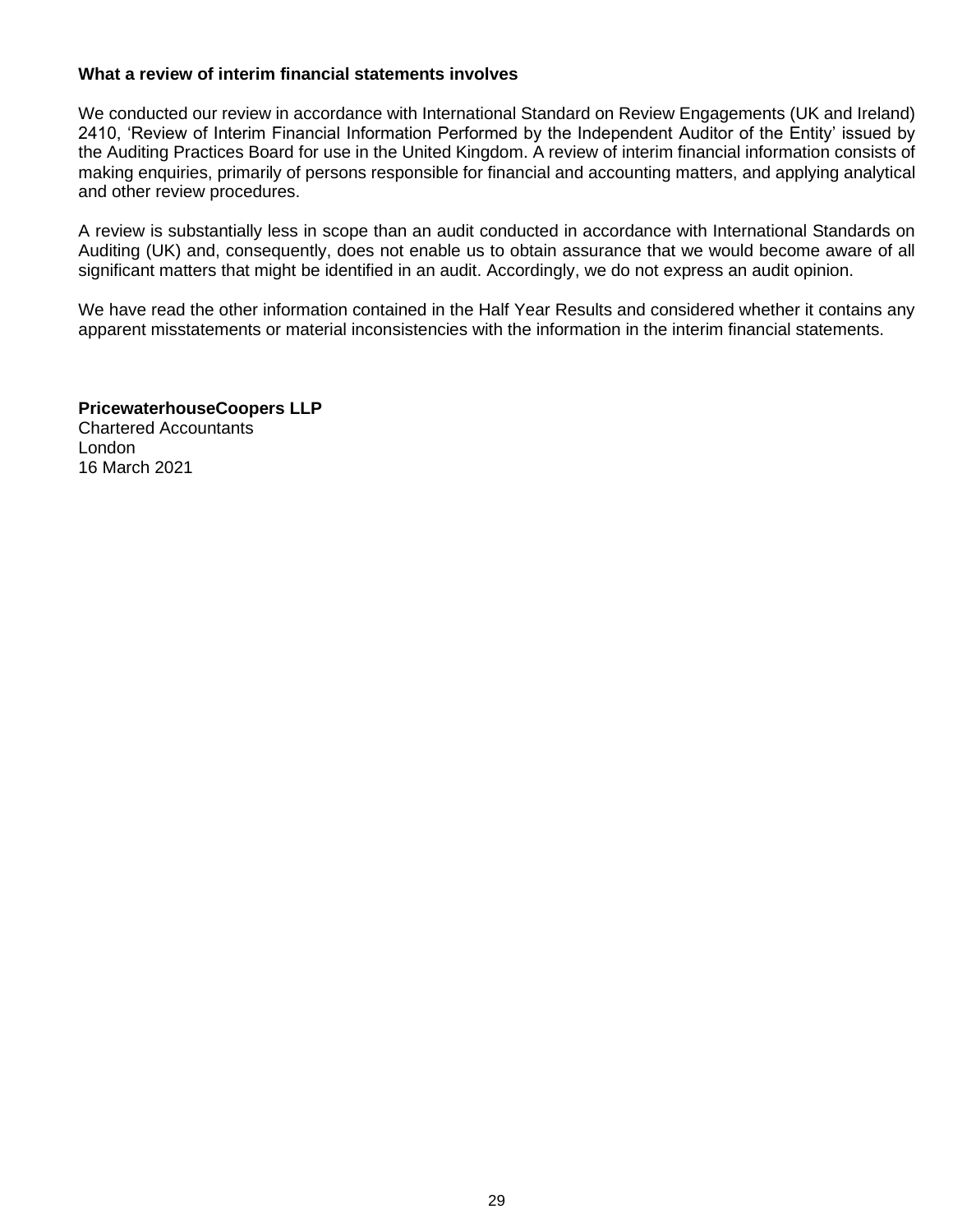## **CONSOLIDATED INCOME STATEMENT**

for the six months ended 31 January 2021

|                                                                   |                | Six months ended |           | Year ended |
|-------------------------------------------------------------------|----------------|------------------|-----------|------------|
|                                                                   |                | 31 January       |           | 31 July    |
|                                                                   |                | 2021             | 2020      | 2020       |
|                                                                   |                | <b>Unaudited</b> | Unaudited | Audited    |
|                                                                   | <b>Note</b>    | £ million        | £ million | £ million  |
| Interest income                                                   |                | 326.8            | 323.5     | 629.1      |
| Interest expense                                                  |                | (61.2)           | (69.4)    | (135.1)    |
|                                                                   |                |                  |           |            |
| Net interest income                                               |                | 265.6            | 254.1     | 494.0      |
|                                                                   |                |                  |           |            |
| Fee and commission income                                         |                | 117.5            | 117.7     | 230.2      |
| Fee and commission expense                                        |                | (8.6)            | (9.2)     | (17.6)     |
| Gains less losses arising from dealing in securities              |                | 91.2             | 43.8      | 142.6      |
| Other income                                                      |                | 42.9             | 44.2      | 83.4       |
| Depreciation of operating lease assets and other direct costs     |                | (34.6)           | (30.6)    | (66.5)     |
|                                                                   |                |                  |           |            |
| Non-interest income                                               |                | 208.4            | 165.9     | 372.1      |
|                                                                   |                |                  |           |            |
| Operating income                                                  | $\overline{2}$ | 474.0            | 420.0     | 866.1      |
|                                                                   |                |                  |           |            |
| Administrative expenses                                           |                | (292.7)          | (257.6)   | (538.4)    |
| Impairment losses on financial assets                             | 6              | (52.8)           | (36.7)    | (183.7)    |
| Total operating expenses before amortisation of intangible assets |                |                  |           |            |
| on acquisition                                                    |                | (345.5)          | (294.3)   | (722.1)    |
| Operating profit before amortisation of intangible assets on      |                |                  |           |            |
| acquisition                                                       |                | 128.5            | 125.7     | 144.0      |
| Amortisation of intangible assets on acquisition                  |                | (1.5)            | (1.6)     | (3.1)      |
|                                                                   |                |                  |           |            |
| <b>Operating profit before tax</b>                                |                | 127.0            | 124.1     | 140.9      |
| Tax                                                               | 3              | (32.2)           | (29.6)    | (31.4)     |
|                                                                   |                |                  |           |            |
| Profit after tax                                                  |                | 94.8             | 94.5      | 109.5      |
|                                                                   |                |                  |           |            |
| Profit attributable to shareholders                               |                | 94.8             | 94.5      | 109.5      |
|                                                                   |                |                  |           |            |
| <b>Basic earnings per share</b>                                   | 4              | 63.2p            | 63.0p     | 72.8p      |
| Diluted earnings per share                                        | $\overline{4}$ | 62.8p            | 62.7p     | 72.5p      |
|                                                                   |                |                  |           |            |
| Ordinary dividend per share                                       | 5              | 18.0p            |           | 40.0p      |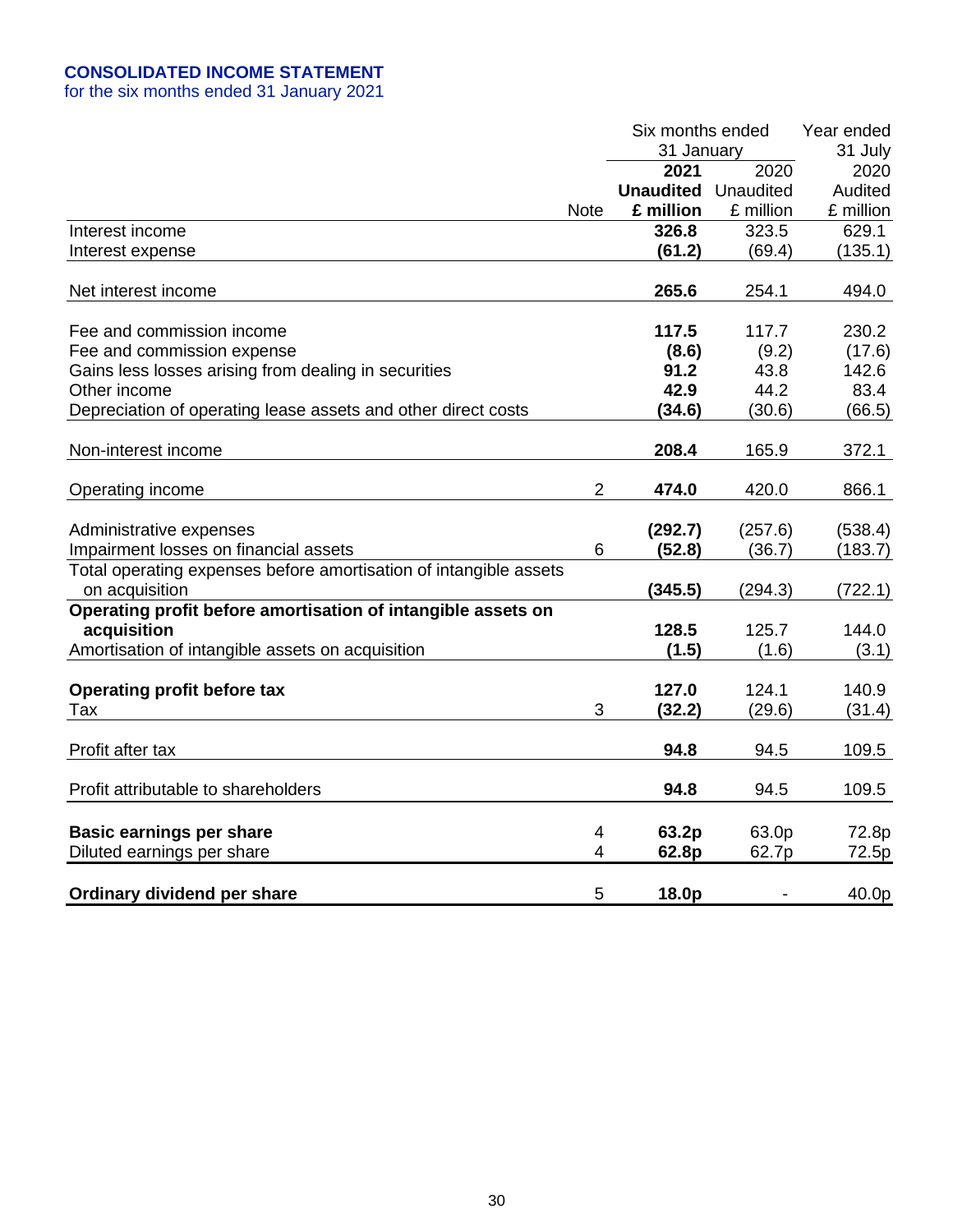## **CONSOLIDATED STATEMENT OF COMPREHENSIVE INCOME**

for the six months ended 31 January 2021

|                                                                          | Six months ended<br>31 January |           | Year ended<br>31 July |
|--------------------------------------------------------------------------|--------------------------------|-----------|-----------------------|
|                                                                          | 2021                           | 2020      | 2020                  |
|                                                                          | <b>Unaudited</b> Unaudited     |           | Audited               |
|                                                                          | £ million                      | £ million | £ million             |
| Profit after tax                                                         | 94.8                           | 94.5      | 109.5                 |
| Other comprehensive (expense)/income that may be reclassified            |                                |           |                       |
| to income statement                                                      |                                |           |                       |
| <b>Currency translation losses</b>                                       | (0.4)                          | (1.5)     | (0.4)                 |
| Gains/(losses) on cash flow hedging                                      | 2.4                            | 1.3       | (1.9)                 |
| Gains/(losses) on financial instruments classified at fair value through |                                |           |                       |
| other comprehensive income:                                              |                                |           |                       |
| Sovereign and central bank debt                                          | 0.3                            | (0.4)     | (0.6)                 |
| Tax relating to items that may be reclassified                           | (0.7)                          | (0.2)     | 1.0                   |
|                                                                          |                                |           |                       |
|                                                                          | 1.6                            | (0.8)     | (1.9)                 |
| Other comprehensive income/(expense) that will not be                    |                                |           |                       |
| reclassified to income statement                                         |                                |           |                       |
| Defined benefit pension scheme gains/(losses)                            | 0.5                            | (0.1)     | 0.9                   |
| Tax relating to items that will not be reclassified                      | (0.1)                          |           | (0.3)                 |
|                                                                          | 0.4                            |           |                       |
|                                                                          |                                | (0.1)     | 0.6                   |
|                                                                          |                                |           |                       |
| Other comprehensive income/(expense) for the period, net of tax          | 2.0                            | (0.9)     | (1.3)                 |
| <b>Total comprehensive income</b>                                        | 96.8                           | 93.6      | 108.2                 |
|                                                                          |                                |           |                       |
| Attributable to:                                                         |                                |           |                       |
| Shareholders                                                             | 96.8                           | 93.6      | 108.2                 |
|                                                                          |                                |           |                       |
|                                                                          | 96.8                           | 93.6      | 108.2                 |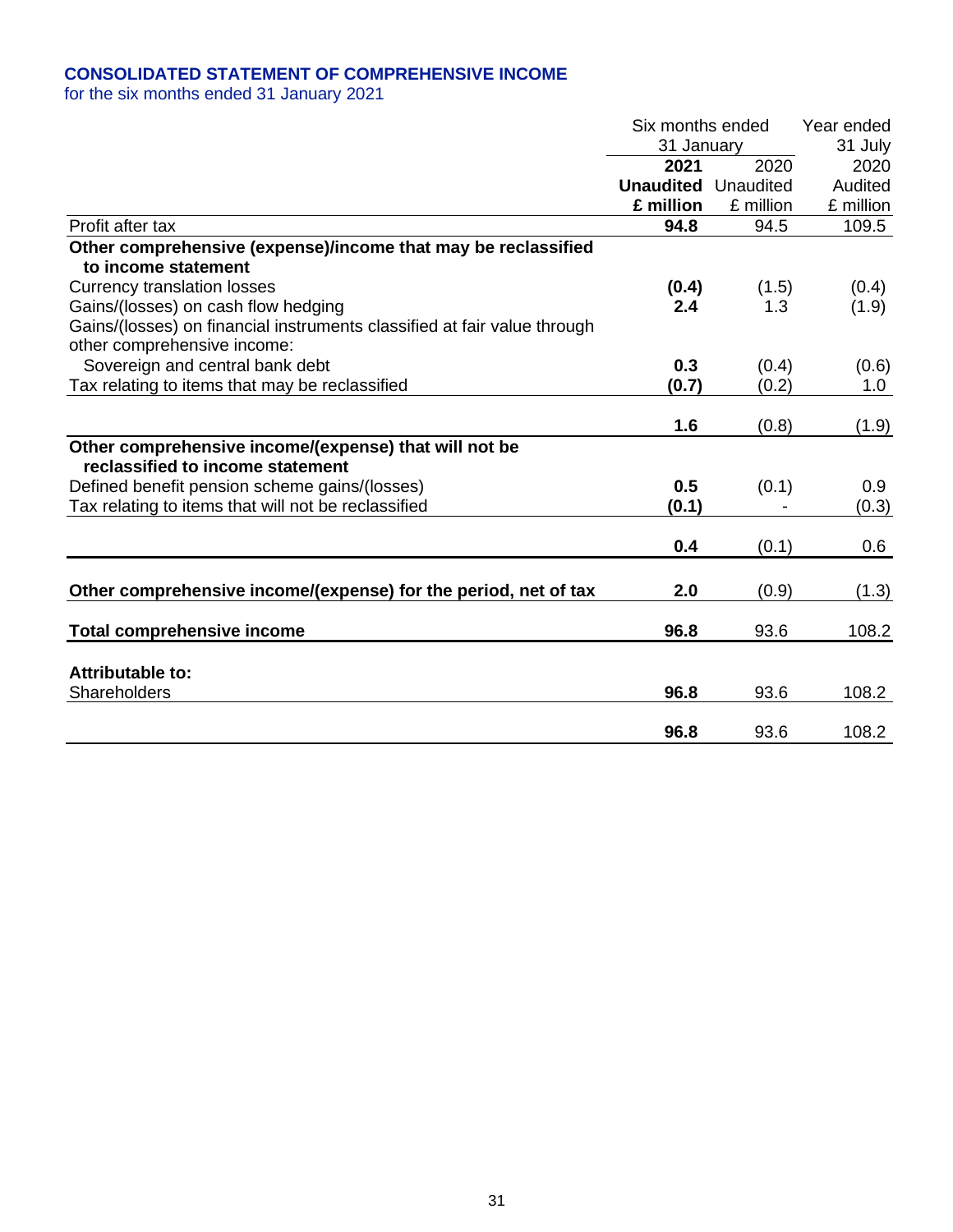# **CONSOLIDATED BALANCE SHEET**

at 31 January 2021

|                                                 |             | 31 January       | 31 July   |
|-------------------------------------------------|-------------|------------------|-----------|
|                                                 |             | 2021             | 2020      |
|                                                 |             | <b>Unaudited</b> | Audited   |
|                                                 | <b>Note</b> | £ million        | £ million |
| <b>Assets</b>                                   |             |                  |           |
| Cash and balances at central banks              |             | 1,908.5          | 1,375.8   |
| Settlement balances                             |             | 1,016.2          | 619.7     |
| Loans and advances to banks                     |             | 206.2            | 125.8     |
| Loans and advances to customers                 | 6           | 7,953.5          | 7,616.7   |
| Debt securities                                 | 7           | 301.2            | 382.5     |
| <b>Equity shares</b>                            | 8           | 30.6             | 30.0      |
| Loans to money brokers against stock advanced   |             | 41.7             | 45.8      |
| Derivative financial instruments                |             | 29.7             | 39.9      |
| Intangible assets                               | 9           | 244.9            | 240.1     |
| Property, plant and equipment                   | 10          | 302.0            | 297.2     |
| <b>Current tax assets</b>                       |             | 30.2             | 41.2      |
| Deferred tax assets                             |             | 48.6             | 47.3      |
| Prepayments, accrued income and other assets    |             | 208.9            | 209.5     |
| <b>Total assets</b>                             |             | 12,322.2         | 11,071.5  |
|                                                 |             |                  |           |
| <b>Liabilities</b>                              |             |                  |           |
| Settlement balances and short positions         | 11          | 968.5            | 604.9     |
| Deposits by banks                               | 12          | 141.7            | 152.8     |
| Deposits by customers                           | 12          | 6,444.8          | 5,917.7   |
| Loans and overdrafts from banks                 | 12          | 536.7            | 497.9     |
| Debt securities in issue                        | 12          | 2,177.2          | 1,870.3   |
| Loans from money brokers against stock advanced |             | 45.4             | 17.9      |
| Derivative financial instruments                |             | 17.7             | 20.8      |
| <b>Current tax liabilities</b>                  |             |                  | 1.3       |
| Accruals, deferred income and other liabilities |             | 287.1            | 315.3     |
| Subordinated Ioan capital                       | 12          | 222.7            | 223.0     |
| <b>Total liabilities</b>                        |             |                  |           |
|                                                 |             | 10,841.8         | 9,621.9   |
| <b>Equity</b>                                   |             |                  |           |
| Called up share capital                         |             | 38.0             | 38.0      |
| Retained earnings                               |             | 1,472.0          | 1,435.0   |
| Other reserves                                  |             | (28.6)           | (22.4)    |
|                                                 |             |                  |           |
| Total shareholders' equity                      |             | 1,481.4          | 1,450.6   |
| <b>Non-controlling interests</b>                |             | (1.0)            | (1.0)     |
|                                                 |             |                  |           |
| <b>Total equity</b>                             |             | 1,480.4          | 1,449.6   |
|                                                 |             |                  |           |
| <b>Total liabilities and equity</b>             |             | 12,322.2         | 11,071.5  |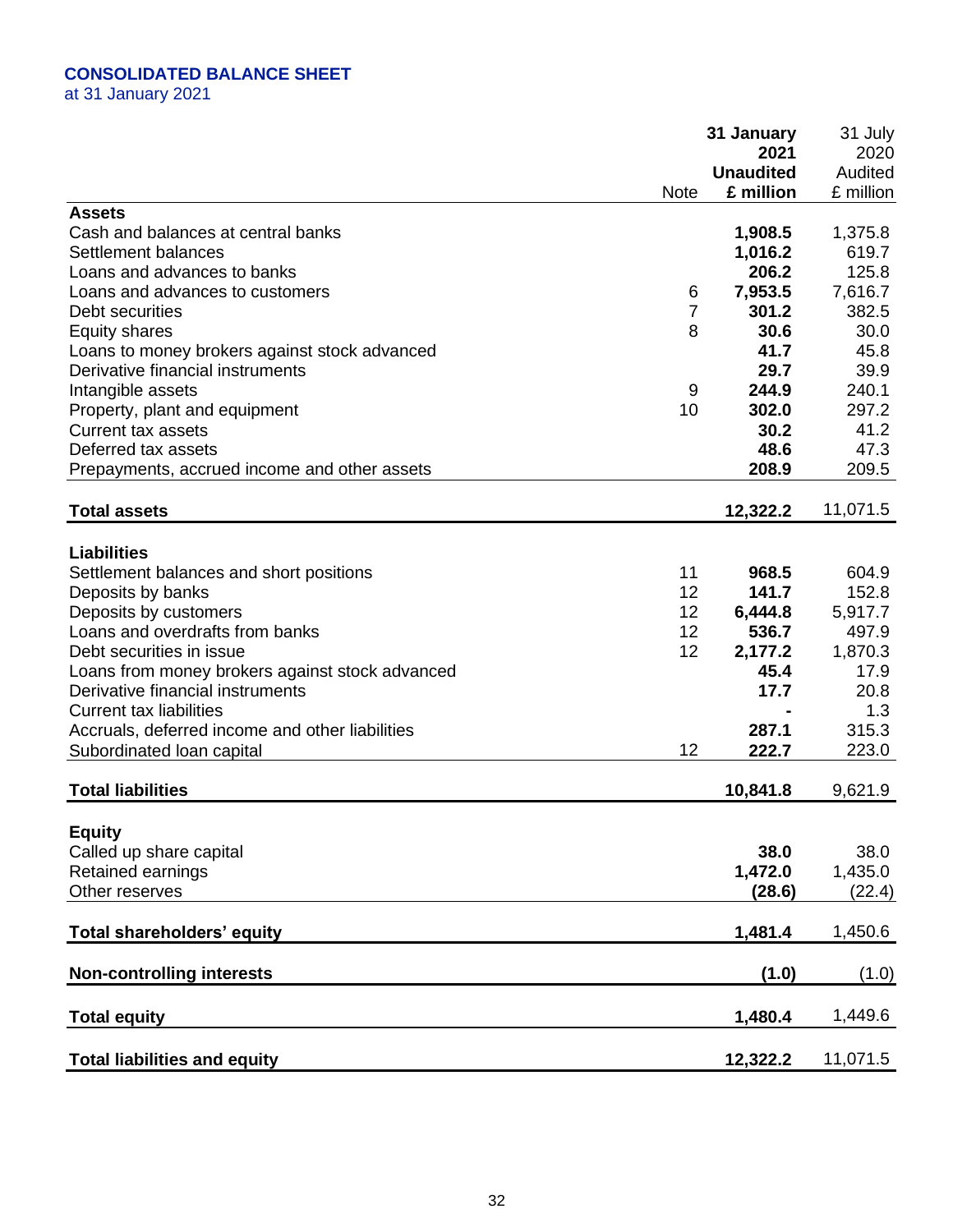## **CONSOLIDATED STATEMENT OF CHANGES IN EQUITY**

for the six months ended 31 January 2021

|                                                                  |                                            |                                   |                                      |                                                     | Other reserves                                |                                                 |                                                            |                                               |                              |
|------------------------------------------------------------------|--------------------------------------------|-----------------------------------|--------------------------------------|-----------------------------------------------------|-----------------------------------------------|-------------------------------------------------|------------------------------------------------------------|-----------------------------------------------|------------------------------|
|                                                                  | Called up<br>share<br>capital<br>£ million | Retained<br>earnings<br>£ million | <b>FVOCI</b><br>reserve<br>£ million | Share-<br>based<br>payments<br>reserve<br>£ million | Exchange<br>movements<br>reserve<br>£ million | Cash<br>flow<br>hedging<br>reserve<br>£ million | Total<br>attributable<br>to equity<br>holders<br>£ million | Non-<br>controlling<br>interests<br>£ million | Total<br>equity<br>£ million |
| At 1 August 2019                                                 |                                            |                                   |                                      |                                                     |                                               |                                                 |                                                            |                                               |                              |
| (audited)                                                        | 38.0                                       | 1,392.5                           | 0.7                                  | (18.2)                                              | (1.2)                                         | (4.4)                                           | 1,407.4                                                    | (1.0)                                         | 1,406.4                      |
| Profit for the period<br>Other comprehensive<br>(expense)/income |                                            | 94.5                              |                                      |                                                     |                                               |                                                 | 94.5                                                       |                                               | 94.5                         |
| for the period                                                   | $\overline{\phantom{a}}$                   | (0.1)                             | (0.3)                                |                                                     | (1.5)                                         | 1.0                                             | (0.9)                                                      |                                               | (0.9)                        |
| Total comprehensive<br>income/(expense)<br>for the period        |                                            | 94.4                              | (0.3)                                |                                                     | (1.5)                                         | 1.0                                             | 93.6                                                       |                                               | 93.6                         |
| Dividends paid                                                   |                                            | (65.8)                            |                                      |                                                     |                                               |                                                 | (65.8)                                                     |                                               | (65.8)                       |
| Shares purchased                                                 |                                            |                                   |                                      | (8.0)                                               |                                               |                                                 | (8.0)                                                      |                                               | (8.0)                        |
| Shares released                                                  |                                            |                                   | ÷,                                   | 11.0                                                |                                               |                                                 | 11.0                                                       |                                               | 11.0                         |
| Other movements                                                  |                                            | (3.7)                             |                                      | 0.8                                                 |                                               |                                                 | (2.9)                                                      |                                               | (2.9)                        |
| Income tax                                                       |                                            | 0.3                               |                                      |                                                     |                                               |                                                 | 0.3                                                        |                                               | 0.3                          |
| At 31 January 2020                                               |                                            |                                   |                                      |                                                     |                                               |                                                 |                                                            |                                               |                              |
| (unaudited)                                                      | 38.0                                       | 1,417.7                           | 0.4                                  | (14.4)                                              | (2.7)                                         | (3.4)                                           | 1,435.6                                                    | (1.0)                                         | 1,434.6                      |
| Profit for the period<br>Other comprehensive<br>income/(expense) |                                            | 15.0                              |                                      |                                                     |                                               |                                                 | 15.0                                                       |                                               | 15.0                         |
| for the period                                                   |                                            | 0.7                               | (0.2)                                |                                                     | 1.4                                           | (2.3)                                           | (0.4)                                                      |                                               | (0.4)                        |
| Total comprehensive<br>income/(expense)<br>for the period        |                                            | 15.7                              | (0.2)                                |                                                     | 1.4                                           | (2.3)                                           | 14.6                                                       |                                               | 14.6                         |
| Dividends paid                                                   |                                            |                                   |                                      |                                                     |                                               |                                                 |                                                            |                                               |                              |
| Shares purchased                                                 |                                            |                                   |                                      |                                                     |                                               |                                                 |                                                            |                                               |                              |
| Shares released                                                  |                                            |                                   |                                      | 0.9                                                 |                                               |                                                 | 0.9                                                        |                                               | 0.9                          |
| Other movements                                                  |                                            | 1.8                               | ÷,                                   | (2.1)                                               |                                               |                                                 | (0.3)                                                      |                                               | (0.3)                        |
| Income tax                                                       | $\blacksquare$                             | (0.2)                             | $\blacksquare$                       | $\blacksquare$                                      |                                               | $\blacksquare$                                  | (0.2)                                                      | $\overline{\phantom{a}}$                      | (0.2)                        |
| At 31 July 2020<br>(audited)                                     | 38.0                                       | 1,435.0                           | 0.2                                  | (15.6)                                              | (1.3)                                         | (5.7)                                           | 1,450.6                                                    | (1.0)                                         | 1,449.6                      |
| Profit for the period<br>Other comprehensive<br>income/(expense) |                                            | 94.8                              | $\qquad \qquad \blacksquare$         |                                                     |                                               |                                                 | 94.8                                                       | $\overline{\phantom{a}}$                      | 94.8                         |
| for the period                                                   |                                            | 0.4                               | 0.2                                  |                                                     | (0.4)                                         | 1.8                                             | 2.0                                                        | $\overline{\phantom{a}}$                      | 2.0                          |
| Total comprehensive<br>income/(expense)                          |                                            |                                   |                                      |                                                     |                                               |                                                 |                                                            |                                               |                              |
| for the period                                                   |                                            | 95.2                              | 0.2                                  |                                                     | (0.4)                                         | 1.8                                             | 96.8                                                       |                                               | 96.8                         |
| Dividends paid                                                   |                                            | (59.8)                            |                                      |                                                     |                                               |                                                 | (59.8)                                                     |                                               | (59.8)                       |
| Shares purchased                                                 |                                            |                                   |                                      | (12.0)                                              |                                               |                                                 | (12.0)                                                     |                                               | (12.0)                       |
| Shares released                                                  |                                            | ÷                                 |                                      | 7.1                                                 |                                               |                                                 | 7.1                                                        |                                               | 7.1                          |
| Other movements                                                  |                                            | 1.0                               |                                      | (2.9)                                               |                                               |                                                 | (1.9)                                                      |                                               | (1.9)                        |
| Income tax<br>At 31 January 2021                                 |                                            | 0.6                               |                                      | $\blacksquare$                                      |                                               |                                                 | 0.6                                                        |                                               | 0.6                          |
| (unaudited)                                                      | 38.0                                       | 1,472.0                           | 0.4                                  | (23.4)                                              | (1.7)                                         | (3.9)                                           | 1,481.4                                                    | (1.0)                                         | 1,480.4                      |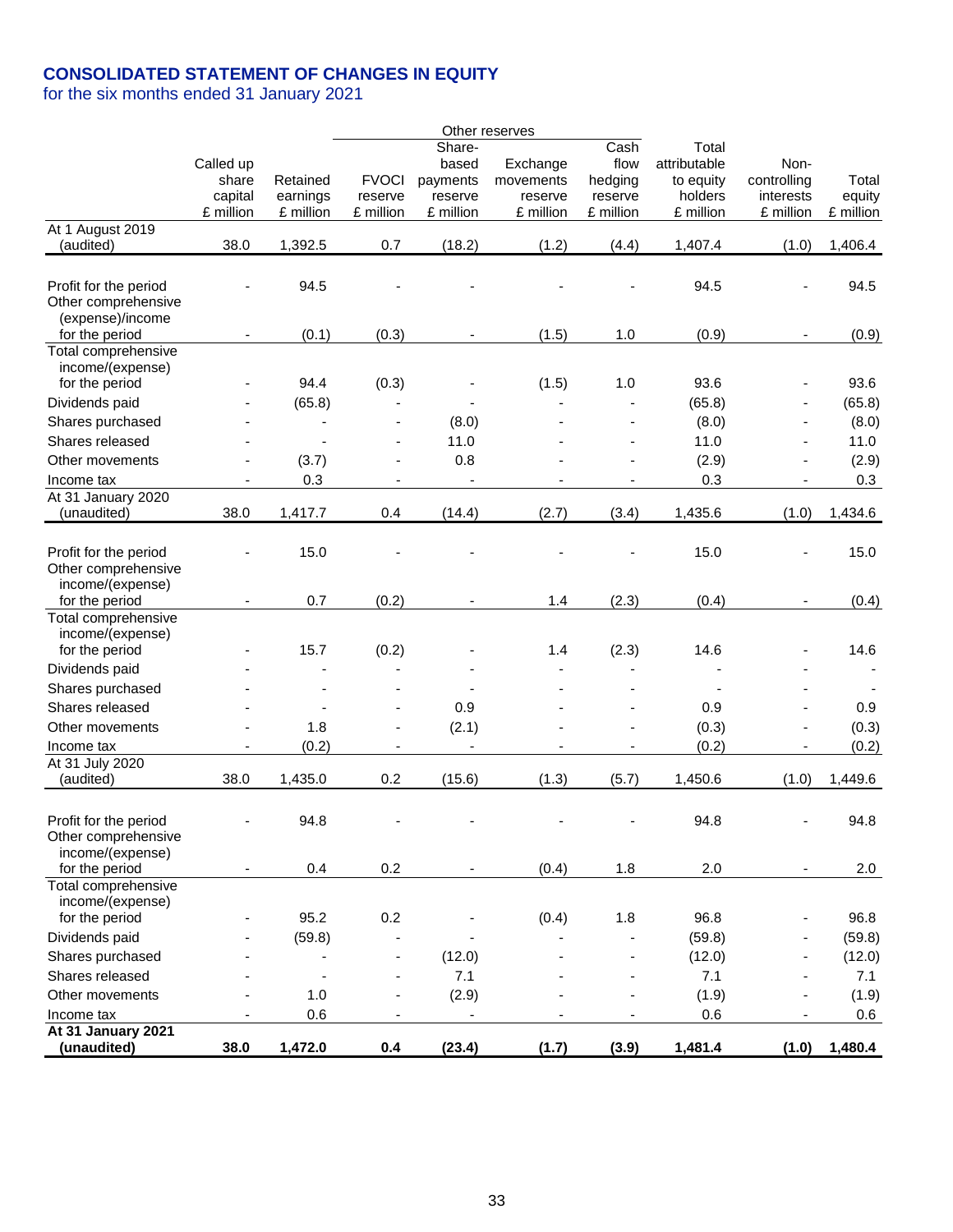## **CONSOLIDATED CASH FLOW STATEMENT**

for the six months ended 31 January 2021

|                                                                     |             | Six months ended<br>31 January<br>2020<br>2021 |           | Year ended<br>31 July<br>2020 |
|---------------------------------------------------------------------|-------------|------------------------------------------------|-----------|-------------------------------|
|                                                                     |             | <b>Unaudited</b> Unaudited                     |           | Audited                       |
|                                                                     | <b>Note</b> | £ million                                      | £ million | £ million                     |
| Net cash inflow/(outflow) from operating activities                 | 16(a)       | 733.2                                          | (15.8)    | 429.4                         |
| Net cash (outflow)/inflow from investing activities<br>Purchase of: |             |                                                |           |                               |
| Property, plant and equipment                                       |             | (10.6)                                         | (2.8)     | (5.3)                         |
| Intangible assets - software                                        |             | (22.2)                                         | (23.2)    | (44.3)                        |
| Subsidiaries and equity shares held for investment                  | 16(b)       | (0.4)                                          | (3.3)     | (4.6)                         |
| Sale of:                                                            |             |                                                |           |                               |
| Subsidiaries and discontinued operations                            | 16(c)       | 2.1                                            | 0.5       | 0.5                           |
|                                                                     |             | (31.1)                                         | (28.8)    | (53.7)                        |
| Net cash inflow/(outflow) before financing activities               |             | 702.1                                          | (44.6)    | 375.7                         |
| <b>Financing activities</b>                                         |             |                                                |           |                               |
| Purchase of own shares for employee share award schemes             |             | (12.0)                                         | (8.0)     | (8.0)                         |
| Equity dividends paid                                               |             | (59.8)                                         | (65.8)    | (65.8)                        |
| Interest paid on subordinated loan capital and debt financing       |             | (7.1)                                          | (7.1)     | (14.3)                        |
| Payment of lease liabilities                                        |             | (8.4)                                          | (7.4)     | (14.6)                        |
| Net increase/(decrease) in cash                                     |             | 614.8                                          | (132.9)   | 273.0                         |
| Cash and cash equivalents at beginning of period                    |             | 1,461.3                                        | 1,188.3   | 1,188.3                       |
| Cash and cash equivalents at end of period                          | 16(d)       | 2,076.1                                        | 1,055.4   | 1,461.3                       |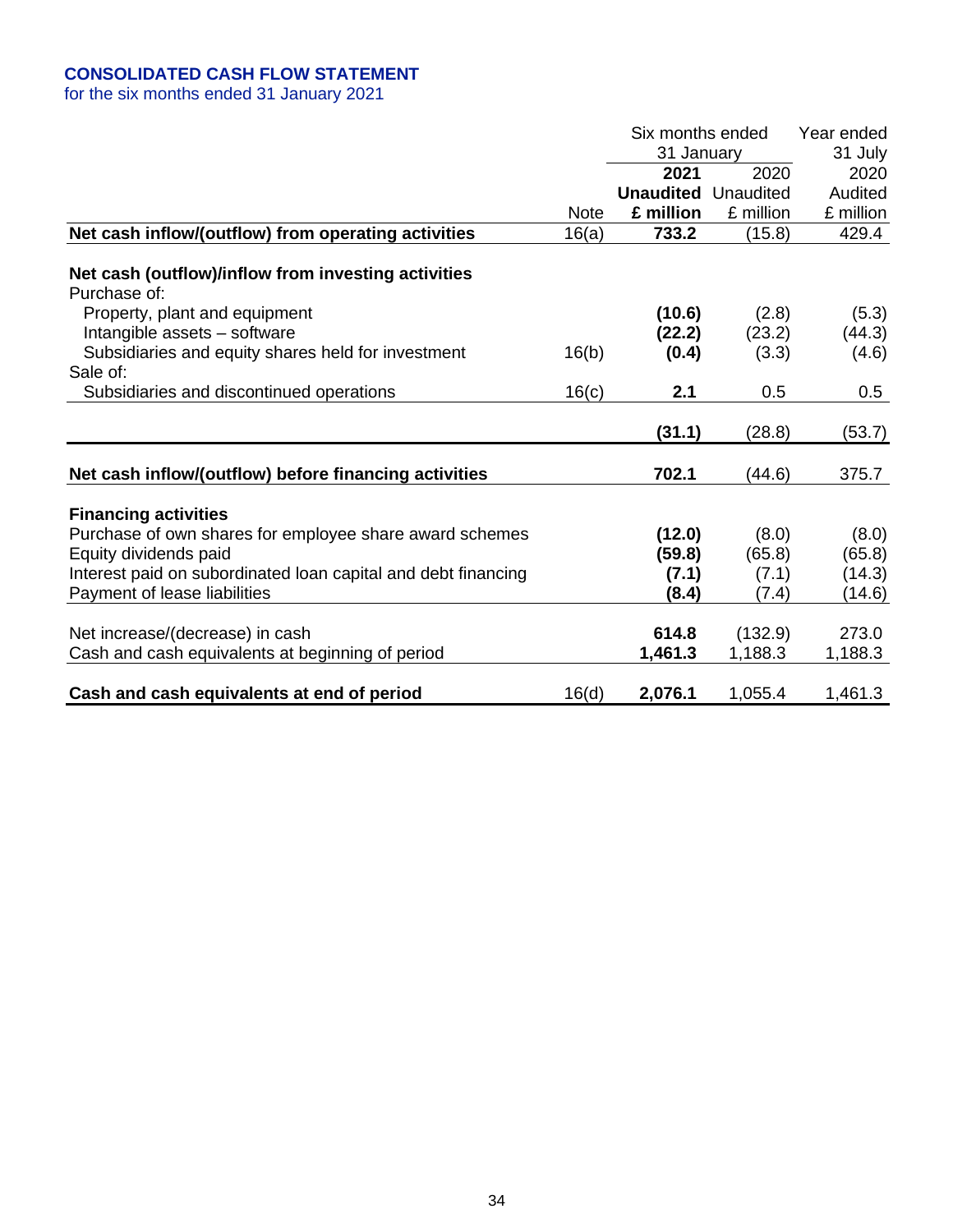### **THE NOTES**

#### **1. Basis of preparation and accounting policies**

The half year financial information has been prepared in accordance with the Disclosure Guidance and Transparency Rules of the Financial Conduct Authority and in accordance with the International Financial Reporting Standards ("IFRS") endorsed by the European Union. These include International Accounting Standard ("IAS") 34, Interim Financial Reporting, which specifically addresses the contents of interim financial statements. The consolidated financial statements incorporate the individual financial statements of Close Brothers Group plc and the entities it controls, using the acquisition method of accounting.

The half year report is unaudited and does not constitute statutory accounts within the meaning of Section 434 of the Companies Act 2006. However, the information has been reviewed by the group's auditor, PricewaterhouseCoopers LLP, and their report appears above.

The financial information for the year ended 31 July 2020 contained within this half year report does not constitute statutory accounts as defined in Section 434 of the Companies Act 2006. A copy of those statutory accounts has been delivered to the Registrar of Companies. PricewaterhouseCoopers LLP has reported on those accounts. The report of the auditor on those statutory accounts was unqualified, did not contain an emphasis of matter paragraph and did not contain a statement under Section 498(2) or (3) of the Companies Act 2006.

The directors have a reasonable expectation that the company and the group as a whole have adequate resources to continue in operational existence for the foreseeable future, a period of not less than 12 months from the date of this report. For this reason, they continue to adopt the going concern basis in preparing the condensed consolidated half year financial statements.

The accounting policies applied are consistent with those set out on pages 129 to 133 of the Annual Report 2020.

#### **Critical accounting estimates and judgements**

The reported results of the group are sensitive to the accounting policies, assumptions and estimates that underlie the preparation of its financial statements. The group's estimates and assumptions are based on historical experience and expectations of future events and are reviewed on an ongoing basis. There have been no significant changes in the basis upon which estimates have been determined compared to that applied at 31 July 2020.

#### *Expected credit losses*

At 31 January 2021, the group's expected credit loss provision was £274.9 million (31 January 2020: £116.6 million; 31 July 2020: £238.7 million). The calculation of the group's expected credit loss provision under IFRS 9 requires the group to make a number of judgements, assumptions and estimates. The most significant are set out below.

#### *Significant increase in credit risk*

Assets are transferred from Stage 1 to Stage 2 when there has been a significant increase in credit risk since initial recognition. The assessment, which requires judgement, is unbiased, probability weighted and uses both actual and forward-looking information.

In general, the group assesses whether a significant increase in credit risk has occurred based on a quantitative and qualitative assessment, with a 30 day past due backstop. Due to the diverse nature of the group's lending businesses, the specific indicators of a significant increase in credit risk vary by business, and may include some or all of the following factors. The credit risk of a financial asset is considered to have significantly increased when any of the following triggers are met:

• Quantitative assessment: the lifetime PD has increased by more than an agreed threshold relative to the equivalent at origination. Thresholds are based on a fixed number of risk grade movements which are bespoke to the business to ensure that the increased risk since origination is appropriately captured;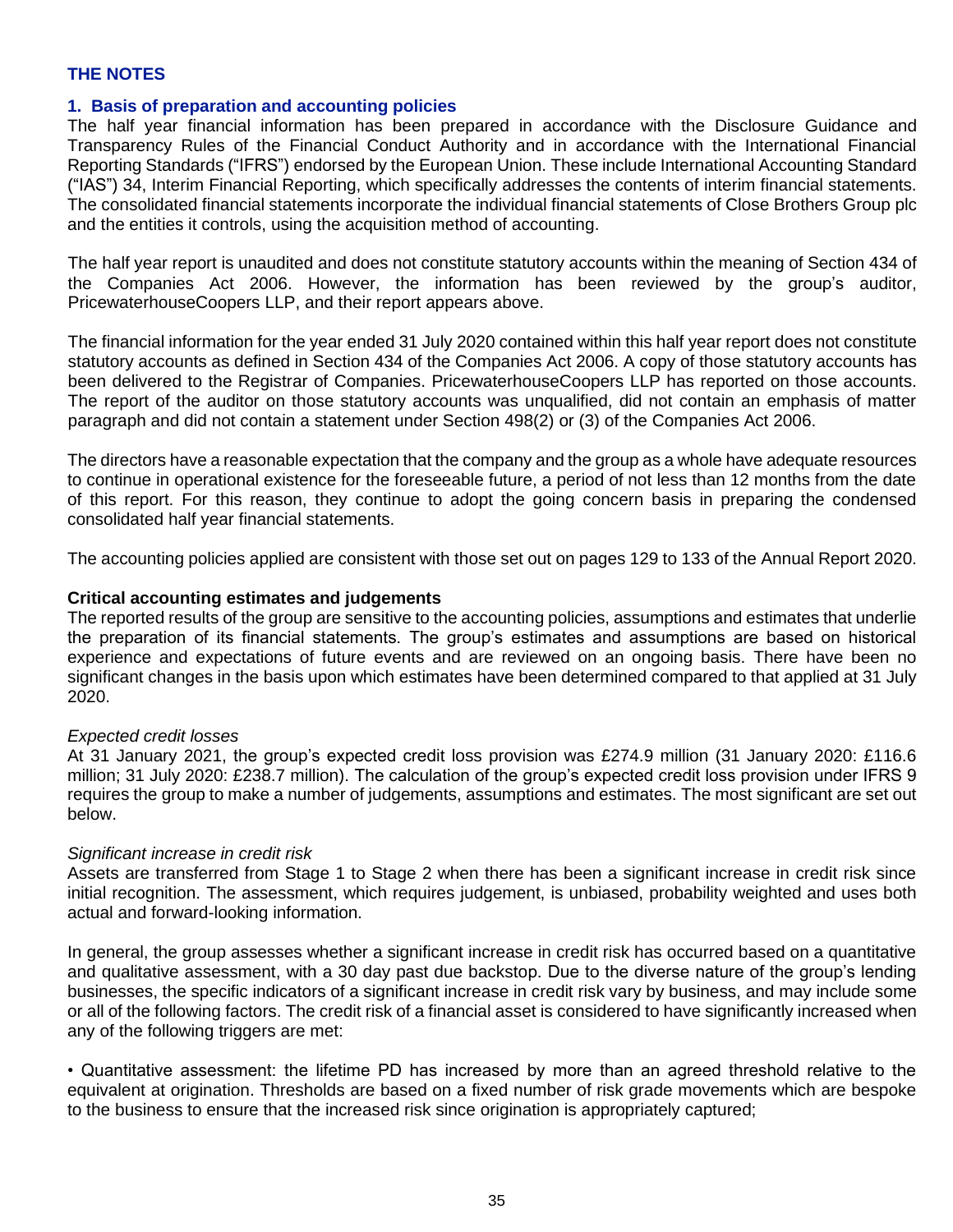• Qualitative assessment: events or observed behaviour indicate credit distress. This includes a wide range of information that is reasonably available including individual credit assessments of the financial performance of borrowers as appropriate during routine reviews, plus forbearance and watch list information; or

• Backstop criteria: the 30 days past due backstop is met.

Due to the ongoing impact and complexity of Covid-19, and to reflect the uncertainty in the external environment, a number of enhancements were made to the above-mentioned staging approach during the course of the 2020 financial year, and continue to be in place, to fully incorporate the effects of Covid-19 into the significant increase in credit risk assessment:

- A Covid-19 payment concession or loan extension has not in itself constituted a significant increase in credit risk (transfer to Stage 2). Instead Covid-19 related forbearance has been considered alongside usual indicators of a significant increase in credit risk, knowledge of recent customer payment history and whether the customer was up to date with payments at the time of requesting such a concession.
- Throughout the Covid-19 pandemic to date, and based on both initial regulatory guidance combined with observed customer behaviour, we have applied a distinction between the impact of the pandemic on consumers and businesses, with the expectation that businesses will be more materially impacted in the short and medium term therefore influencing the staging of these loans.

### *Definition of default*

The definition of default is an important building block for impairment models, and is considered a key judgement. A default is considered to have occurred if any unlikeliness to pay criteria are met or when a financial asset meets the 90 days past due backstop. These include an assessment of whether the borrower has significant financial difficulties which are expected to have a detrimental impact on their ability to pay interest or principal on the loan, and include events such as administration, insolvency, bankruptcy, distressed restructuring and fraud.

An asset is considered credit impaired when one or more events occur that have a detrimental impact on the estimated future cash flows of the financial asset. This comprises assets defined as defaulted and other individually assessed exposures where imminent default or actual loss is identified.

#### **Key sources of estimation uncertainty**

At the balance sheet date, the directors consider that expected credit loss provisions are a key source of estimation uncertainty which, depending on a range of factors, could result in a material future adjustment to the carrying amounts of assets and liabilities in the next financial year.

#### *Expected credit losses*

The accuracy of the expected credit loss calculation can be impacted by unpredictable effects or unanticipated changes to model assumptions, resulting in modelled risk parameters varying from actual outcomes observed. In addition, forecast errors could occur due to macroeconomic scenarios or weightings differing from actual outcomes observed. Regular model monitoring, validations and provision adequacy reviews are key mechanisms to manage estimation uncertainty.

In certain circumstances, management make appropriate overlays to model-calculated expected credit losses. These overlays are based on management judgements, to ensure the expected credit loss provision adequately reflects the expected outcome. These overlays are generally determined by taking into account the attributes or risks of a financial asset which are not captured by existing impairment model outputs. Judgemental management overlays are actively monitored, reviewed and incorporated into future model development where applicable.

#### *Forward-looking information*

Determining expected credit losses under IFRS 9 requires the incorporation of forward-looking macroeconomic information that is reasonable and supportable. To capture the effect of changes to the economic environment, the calculation of expected credit losses incorporates forward-looking information and assumptions linked to economic variables that impact losses in each portfolio. The introduction of macroeconomic information introduces additional volatility to provisions. In order to calculate forward-looking provisions, Moody's Baseline and Alternative Scenarios are deployed and include forecast economic data and scenarios which are used to project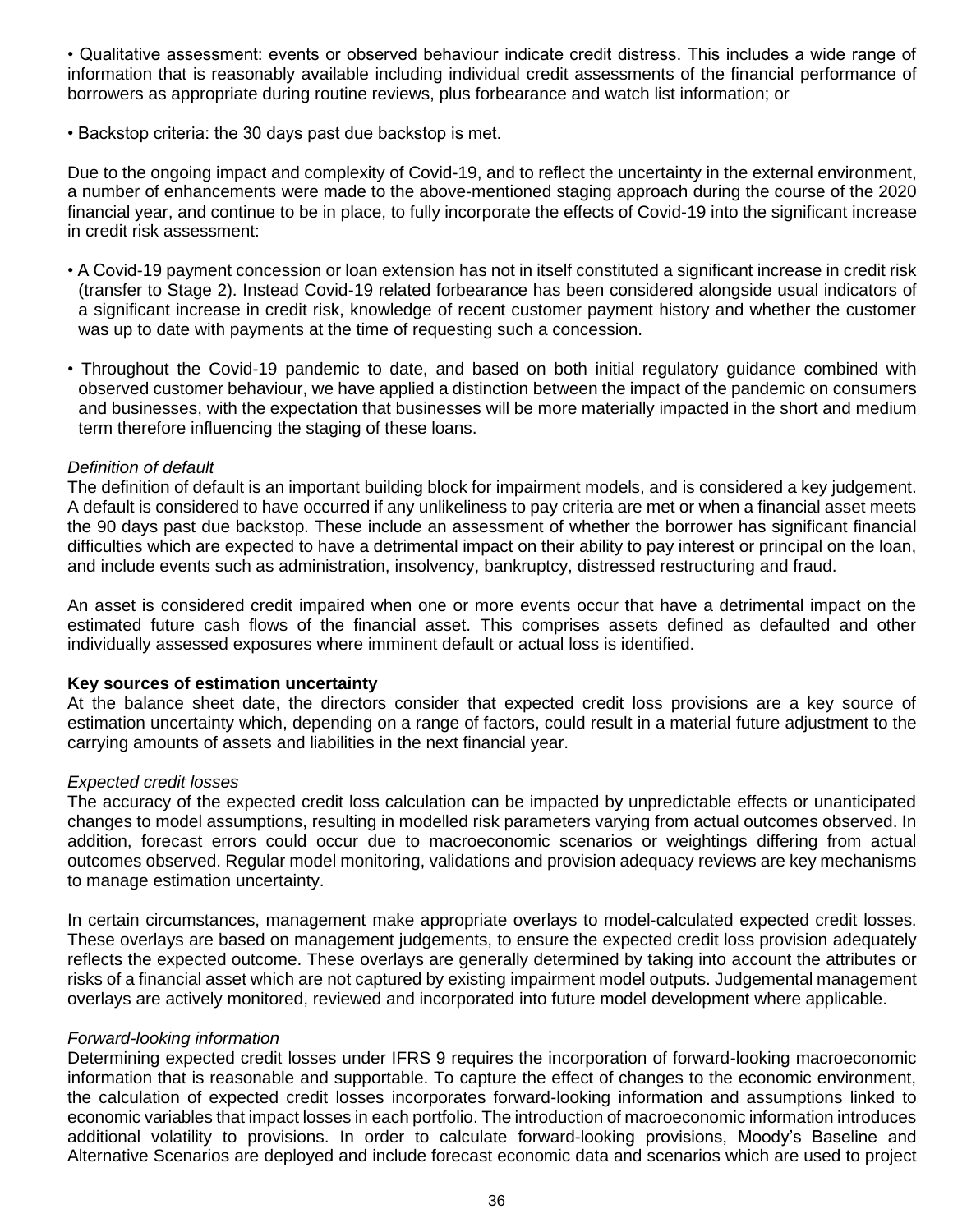potential credit conditions for each portfolio. Management exercises judgement in estimating future economic conditions by determining the suitability of these economic scenarios for deployment in our models.

Economic scenarios are assigned a probability weighting using a combination of quantitative analysis and expert judgement. Five different projected economic scenarios are currently considered to cover a range of possible outcomes, reflecting upside and downside relative to the baseline forecast economic conditions. The economic scenarios are generated to capture a range of possible economic outcomes to facilitate the calculation of unbiased and expected credit losses. Non-linearity of losses is considered by management when assessing provision adequacy at an individual and portfolio level.

The impact of probability weighted forward-looking information varies across the group's lending businesses because of the differing sensitivity of each portfolio to specific macroeconomic variables. The modelled impact of macroeconomic scenarios and their respective weightings is overlaid with expert judgement in relation to stage allocation and coverage ratios at the individual and portfolio level, incorporating management's experience and knowledge of customers, the sectors in which they operate, and the assets financed.

The Credit Risk Management Committee ("CRMC") including the group finance director, group chief risk officer, and chief credit risk officer meets at least quarterly to review, and if appropriate, agree changes to the economic scenarios and probability weightings assigned thereto. In light of the Covid-19 pandemic, this review has to date been conducted on a monthly basis.

Refreshed scenario forecasts have been deployed in the IFRS 9 model suite on a monthly basis throughout the Covid-19 pandemic, to ensure the most relevant outlook is used to calculate expected credit losses. As at 31 January 2021, the latest baseline scenario forecasted GDP growth in 2021 of 2.5%, with unemployment of 7.3%. The baseline Moody's scenario used incorporated the Brexit Withdrawal Agreement, which became operational on 1 January 2021, and the third national lockdown.

At 31 July 2020, the scenario weightings reflected the continued economic challenges and uncertainty, with 40% allocated to the baseline scenario, and 60% across the three downside scenarios. The baseline scenario at 31 July 2020 forecasted GDP contraction of 8.5% in 2020, with unemployment of 7.1% and forecasted economic recovery in Q2 2021, with positive GDP growth and falling unemployment.

At 31 January 2021, the scenario weightings were revised, with a 40% weighting remaining to the baseline, and 10% moved to the upside scenario from the downside. The decision to reweight the scenarios and move 10% to the upside scenario was driven by reduced Brexit uncertainty following formal separation at the start of the year, and Covid-19 vaccination developments. The UK entered a third national lockdown, illustrating a commitment from the government to deploy measures to reduce the number of cases in the near-term. Furthermore, success of the vaccine rollout results in a more positive outlook when compared to the 31 July 2020 position, and increases optimism regarding the economy partially reopening during the first half of 2021.

The tables below show the key UK economic assumptions within each scenario, and the weighting applied to each at 31 January 2021. The numbers shown are the forecasts for 2021, 2022, and an average over the fiveyear period from 2021 to 2025. The weightings ascribed are the point in time weightings applied to each scenario at 31 January 2021.

These periods have been included as they demonstrate the short, medium and long-term outlook for the key macroeconomic indicators which form the fundamental basis of the scenario forecasts. On average, the loan book has a residual maturity of 16 months, with c.98% of loan value having a maturity of five years or less.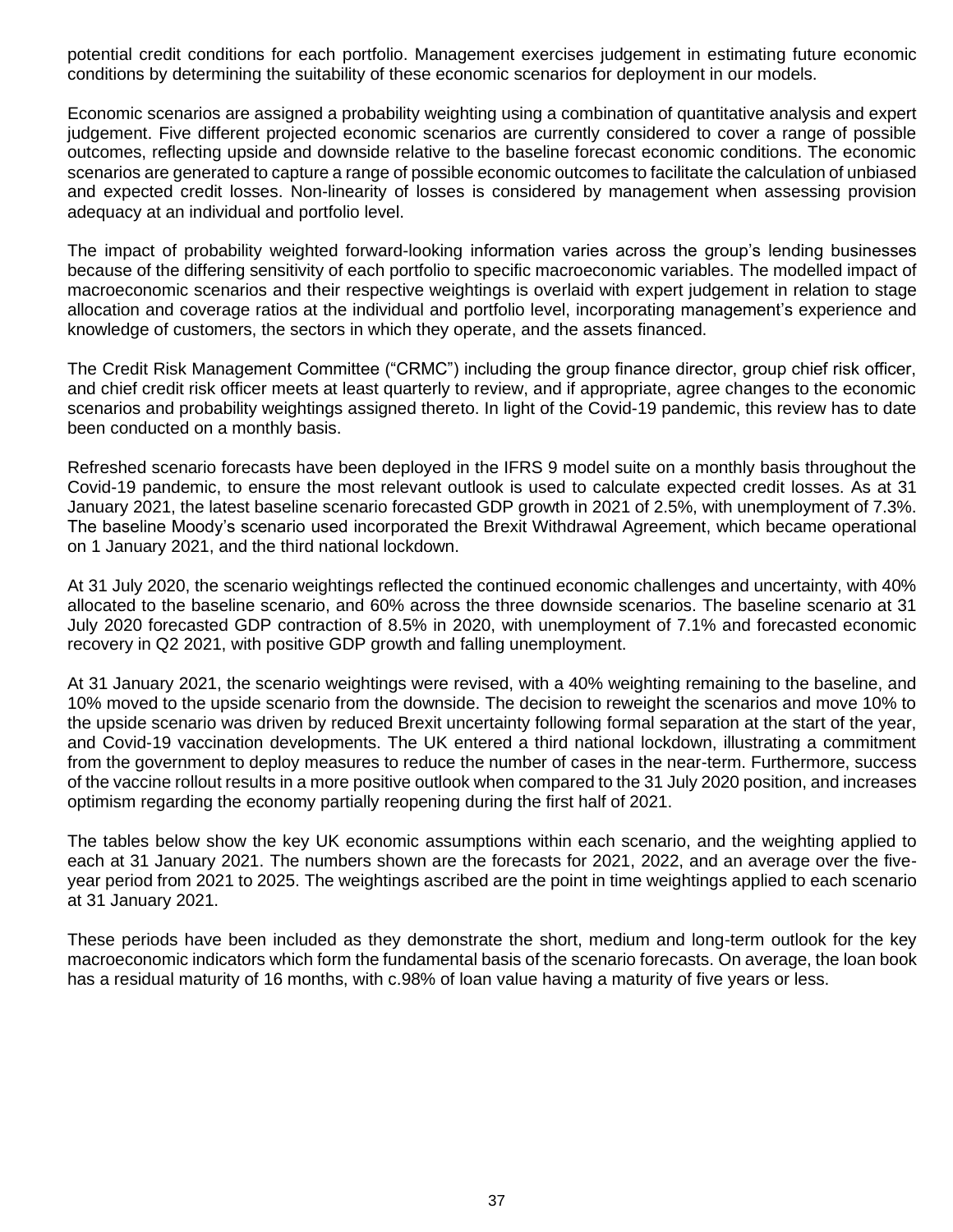|                      | <b>Baseline</b> |            | Downside (mild)<br><b>Upside (strong)</b> |           | Downside (moderate) |           | Downside (protracted) |           |                       |           |
|----------------------|-----------------|------------|-------------------------------------------|-----------|---------------------|-----------|-----------------------|-----------|-----------------------|-----------|
|                      | 2021            | 2022       | 2021                                      | 2022      | 2021                | 2022      | 2021                  | 2022      | 2021                  | 2022      |
| At 31 January 2021   |                 |            |                                           |           |                     |           |                       |           |                       |           |
| UK GDP Growth        | 2.5%            | 8.3%       | 5.7%                                      | 7.7%      | $(0.3\%)$           | 9.1%      | $(2.4\%)$             | 9.6%      | $(3.4\%)$             | $9.0\%$   |
| UK Unemployment      | 7.3%            | 7.2%       | 6.8%                                      | 6.1%      | $8.0\%$             | 8.3%      | 8.3%                  | 9.7%      | $8.8\%$               | 10.6%     |
| <b>HPI Growth</b>    | $(3.6\%)$       | 0.3%       | $(0.3\%)$                                 | 5.3%      | $(5.6\%)$           | $(4.4\%)$ | $(6.4\%)$             | $(5.8\%)$ | (7.5%)                | (8.7%)    |
| <b>BoE Base Rate</b> | 0.1%            | 0.2%       | 0.1%                                      | 0.4%      | 0.1%                | 0.1%      | 0.1%                  | 0.1%      | 0.1%                  | 0.1%      |
| Weighting            |                 | 40%        | 10%                                       |           |                     | 20%       | 20%                   |           |                       | 10%       |
|                      |                 |            |                                           |           |                     |           |                       |           |                       |           |
|                      | <b>Baseline</b> |            | Upside (strong)                           |           | Downside (mild)     |           | Downside (moderate)   |           | Downside (protracted) |           |
|                      | 2020            | 2021       | 2020                                      | 2021      | 2020                | 2021      | 2020                  | 2021      | 2020                  | 2021      |
| At 31 July 2020      |                 |            |                                           |           |                     |           |                       |           |                       |           |
| UK GDP Growth        | $(8.5\%)$       | 2.8%       | $(7.2\%)$                                 | 4.7%      | $(9.4\%)$           | 1.6%      | $(9.5\%)$             | 0.3%      | $(10.0\%)$            | $(0.6\%)$ |
| UK Unemployment      | 7.1%            | 8.4%       | 6.8%                                      | 6.9%      | 7.4%                | 9.3%      | 7.8%                  | 10.6%     | 7.9%                  | 11.4%     |
| <b>HPI Growth</b>    | $(6.9\%)$       | $(12.1\%)$ | $(5.9\%)$                                 | $(6.9\%)$ | $(7.7\%)$           | (16.4%)   | $(8.8\%)$             | (21.3%)   | $(9.3\%)$             | (24.5%)   |
| <b>BoE Base Rate</b> | $0.2\%$         | 0.1%       | 0.3%                                      | 0.4%      | 0.2%                | 0.1%      | 0.2%                  | 0.1%      | 0.2%                  | 0.1%      |
| Weighting            |                 | 40%        | 0%                                        |           |                     | 20%       | 25%                   |           |                       | 15%       |

|                      | 5 year average (2021-2025) |                 |                 |                     |                       |  |  |  |  |
|----------------------|----------------------------|-----------------|-----------------|---------------------|-----------------------|--|--|--|--|
|                      | <b>Baseline</b>            | Upside (strong) | Downside (mild) | Downside (moderate) | Downside (protracted) |  |  |  |  |
| At 31 January 2021   |                            |                 |                 |                     |                       |  |  |  |  |
| UK GDP Growth        | 3.3%                       | 3.7%            | 3.2%            | 2.8%                | 2.5%                  |  |  |  |  |
| UK Unemployment      | 6.4%                       | 5.6%            | 7.2%            | 8.4%                | 8.9%                  |  |  |  |  |
| <b>HPI Growth</b>    | 3.2%                       | 5.3%            | 2.1%            | 1.3%                | 0.1%                  |  |  |  |  |
| <b>BoE Base Rate</b> | 0.6%                       | 0.9%            | 0.1%            | 0.1%                | 0.1%                  |  |  |  |  |
| Weighting            | 40%                        | 10%             | 20%             | 20%                 | 10%                   |  |  |  |  |

| <b>Baseline</b> | Upside (strong) | Downside (mild) | Downside (moderate) | Downside (protracted)      |
|-----------------|-----------------|-----------------|---------------------|----------------------------|
|                 |                 |                 |                     |                            |
| .2%             | 1.8%            | 1.0%            | 0.7%                | 0.5%                       |
| 7.5%            | 6.3%            | 8.1%            | 9.4%                | 10.3%                      |
| $(0.2\%)$       | 1.3%            | $(1.1\%)$       | $(3.2\%)$           | $(5.1\%)$                  |
| 0.3%            | 0.8%            | 0.1%            | 0.1%                | 0.1%                       |
| 40%             | $0\%$           | 20%             | 25%                 | 15%                        |
|                 |                 |                 |                     | 5 year average (2020-2024) |

The tables below provide a summary for the subsequent five year period (31 January 2021 – 31 January 2025) of the peak to trough range of values of the key UK economic variables used within the economic scenarios at 31 January 2021 and 31 July 2020:

|                      | <b>Baseline</b> |                 | Upside (strong) |                 |       | Downside (mild) |                     | Downside (moderate) | Downside (protracted) |            |
|----------------------|-----------------|-----------------|-----------------|-----------------|-------|-----------------|---------------------|---------------------|-----------------------|------------|
|                      | Peak            | Trough          | Peak            | Trough          | Peak  | <b>Trough</b>   | Peak                | <b>Trough</b>       | Peak                  | Trough     |
| At 31 January 2021   |                 |                 |                 |                 |       |                 |                     |                     |                       |            |
| UK GDP Growth        | 19.0%           | $(16.0\%)$      | 22.3%           | $(15.1\%)$      | 16.3% | (17.2%)         | 12.5%               | $(17.1\%)$          | 11.8%                 | (17.6%)    |
| UK Unemployment      | 7.8%            | 5.5%            | 7.1%            | 4.8%            | 8.8%  | $6.0\%$         | $9.9\%$             | $6.0\%$             | 10.7%                 | 6.2%       |
| <b>HPI Growth</b>    | 7.5%            | $(7.4\%)$       | 10.6%           | (2.7%)          | 8.1%  | (11.2%)         | 7.4%                | (12.4%)             | 7.4%                  | (14.5%)    |
| <b>BoE Base Rate</b> | $1.2\%$         | 0.1%            | 1.6%            | 0.1%            | 0.1%  | 0.1%            | 0.1%                | 0.1%                | 0.1%                  | 0.1%       |
|                      |                 |                 |                 |                 |       |                 |                     |                     |                       |            |
| Weighting            |                 | 40%             |                 | 10%             |       | 20%             | 20%                 |                     |                       | 10%        |
|                      |                 |                 |                 |                 |       |                 |                     |                     |                       |            |
|                      |                 | <b>Baseline</b> |                 | Upside (strong) |       | Downside (mild) | Downside (moderate) |                     | Downside (protracted) |            |
|                      |                 |                 |                 |                 |       |                 |                     |                     |                       |            |
|                      | Peak            | Trough          | Peak            | Trough          | Peak  | Trough          | Peak                | Trough              | Peak                  | Trough     |
| At 31 July 2020      |                 |                 |                 |                 |       |                 |                     |                     |                       |            |
| UK GDP Growth        | 13.2%           | (12.3%)         | 17.4%           | $(10.5\%)$      | 10.5% | $(12.4\%)$      | 8.9%                | $(13.1\%)$          | 7.3%                  | $(14.0\%)$ |
| UK Unemployment      | 8.5%            | 6.4%            | 8.3%            | 5.4%            | 9.4%  | 6.9%            | 10.7%               | 8.4%                | 11.7%                 | 9.4%       |
| <b>HPI Growth</b>    | 9.9%            | (19.3%)         | 8.3%            | (14.6%)         | 11.8% | $(21.4\%)$      | 12.4%               | (24.6%)             | 12.4%                 | (28.2%)    |
| <b>BoE Base Rate</b> | 0.8%            | 0.1%            | 1.4%            | 0.2%            | 0.1%  | 0.1%            | 0.1%                | 0.1%                | 0.1%                  | 0.1%       |
| Weighting            |                 | 40%             |                 | 0%              |       | 20%             | 25%                 |                     |                       | 15%        |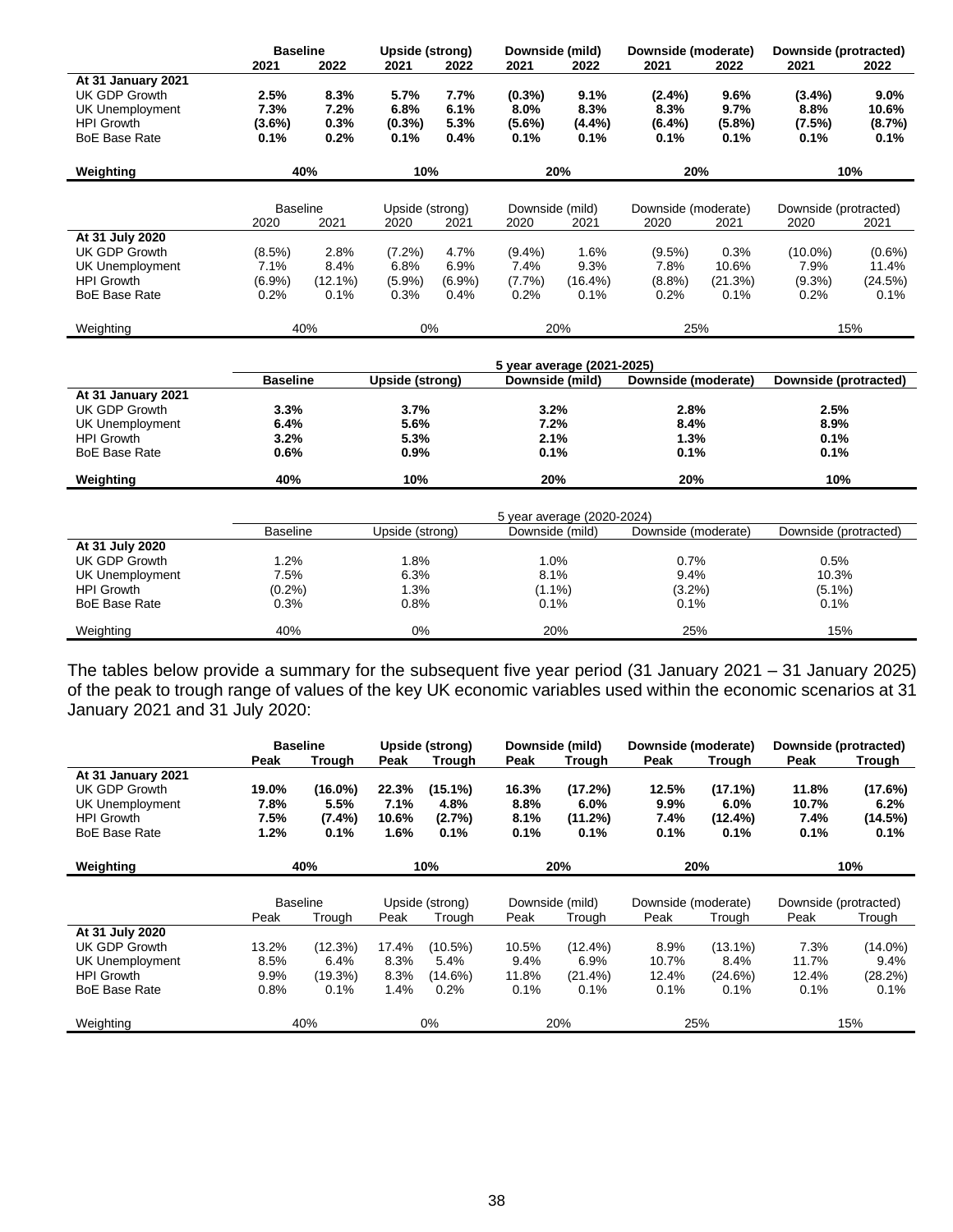The expected credit loss provision is sensitive to judgement and estimations made with regard to the selection and weighting of multiple economic scenarios. As a result, management has assessed and considered the sensitivity of the provision as follows:

- For the majority of our portfolios the expected credit loss provision has been recalculated under the upside strong and downside protracted scenarios described above, applying a 100% weighting to each scenario in turn. The change in provision is driven by the movement in risk metrics under each scenario and resulting impact on stage allocation as well as the measurement of the resulting provision.
- For some loans within Retail a specific sensitivity approach has been adopted to assess the response of short tenor loans to modelled economic forecasts. For these short tenor loans, PD has been extrapolated from emerging default rates and then proportionally scaled to reflect a sharp recovery in the upside scenario and a slower recovery in a downside scenario.
- All sensitivity analysis excludes expected credit loss provisions and loans and advances to customers in Stage 3 because the measurement of expected credit losses in this population is considered more sensitive to credit factors specific to the borrower than economic scenarios.

Based on the above analysis, at 31 January 2021, application of 100% weighting to the upside strong scenario would decrease the expected credit loss by £5.9 million whilst application to the downside protracted scenario would increase the expected credit loss by £9.5 million driven by the aforementioned changes in risk metrics and stage allocation of the portfolios. Since 31 July 2020 the range of Moody's macro scenarios have narrowed, the resulting impact is a lower and narrower output to our sensitivity analysis at 31 January 2021.

When performing sensitivity analysis there is a high degree of estimation uncertainty. On this basis, 100% weighted expected credit loss provisions presented for the upside and downside scenarios should not be taken to represent the lower or upper range of possible and actual expected credit loss outcomes. The recalculated expected credit loss provision for each of the scenarios should be read in the context of the sensitivity analysis as a whole. The modelled impact presented is based on gross loans and advances to customers at 31 January 2021; it does not incorporate future changes relating to performance, growth or credit risk. In addition, given the change in the macroeconomic conditions, as well as the underlying modelled provisions, comparison between the sensitivity results at 31 January 2021 and 31 July 2020 is not appropriate.

The economic environment remains highly uncertain and future impairment charges may be subject to further volatility (including from changes to macroeconomic variable forecasts) depending on the length and severity of the Covid-19 pandemic, as well as the withdrawal of government support measures.

#### **2. Segmental analysis**

The directors manage the group by class of business and we present the segmental analysis on that basis. The group's activities are presented in five (2020: five) operating segments: Commercial, Retail, Property, Asset Management and Securities (which comprises Winterflood only).

In the segmental reporting information that follows, Group consists of central functions as well as various nontrading head office companies and consolidation adjustments and is presented in order that the information presented reconciles to the consolidated income statement. The Group balance sheet primarily includes treasury assets and liabilities comprising cash and balances at central banks, debt securities, customer deposits and other borrowings.

Divisions continue to charge market prices for the limited services rendered to other parts of the group. Funding charges between segments take into account commercial demands. More than 90% of the group's activities, revenue and assets are located in the UK.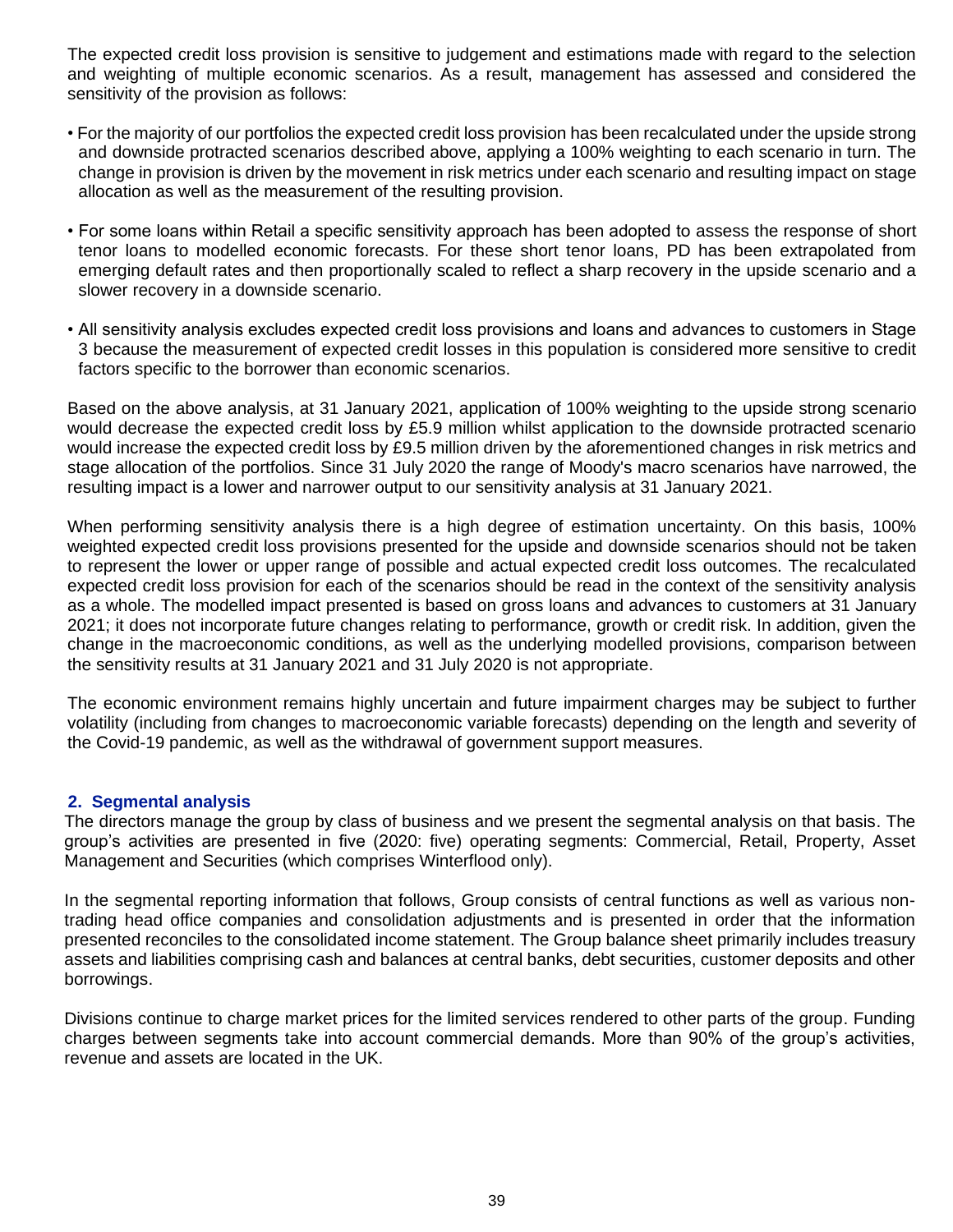**Summary Income Statement for the six months ended 31 January 2021**

|                                |                   | <b>Banking</b> |                 |                   |                   |           |              |
|--------------------------------|-------------------|----------------|-----------------|-------------------|-------------------|-----------|--------------|
|                                |                   |                |                 | <b>Asset</b>      |                   |           |              |
|                                | <b>Commercial</b> | <b>Retail</b>  | <b>Property</b> | <b>Management</b> | <b>Securities</b> | Group     | <b>Total</b> |
|                                | £ million         | £ million      | £ million       | £ million         | £ million         | £ million | £ million    |
| Net interest                   |                   |                |                 |                   |                   |           |              |
| income/(expense)               | 104.0             | 101.8          | 60.5            |                   | (0.6)             | (0.1)     | 265.6        |
| Non-interest                   |                   |                |                 |                   |                   |           |              |
| income/(expense)               | 32.6              | 10.3           | (0.2)           | 67.1              | 98.6              | ۰         | 208.4        |
|                                |                   |                |                 |                   |                   |           |              |
| Operating income               | 136.6             | 112.1          | 60.3            | 67.1              | 98.0              | (0.1)     | 474.0        |
| Administrative                 |                   |                |                 |                   |                   |           |              |
| expenses                       | (67.7)            | (58.0)         | (14.8)          | (52.1)            | (62.3)            | (12.2)    | (267.1)      |
| Depreciation and               |                   |                |                 |                   |                   |           |              |
| amortisation                   | (8.5)             | (9.8)          | (2.2)           | (2.7)             | (1.6)             | (0.8)     | (25.6)       |
| Impairment losses              |                   |                |                 |                   |                   |           |              |
| on financial assets            | (33.0)            | (16.4)         | (3.5)           |                   | 0.1               |           | (52.8)       |
| <b>Total operating</b>         |                   |                |                 |                   |                   |           |              |
| expenses                       | (109.2)           | (84.2)         | (20.5)          | (54.8)            | (63.8)            | (13.0)    | (345.5)      |
| <b>Adjusted operating</b>      |                   |                |                 |                   |                   |           |              |
| profit/(loss) <sup>1</sup>     | 27.4              | 27.9           | 39.8            | 12.3              | 34.2              | (13.1)    | 128.5        |
| Amortisation of                |                   |                |                 |                   |                   |           |              |
| intangible assets              |                   |                |                 |                   |                   |           |              |
| on acquisition                 | (0.9)             | (0.1)          |                 | (0.5)             |                   |           | (1.5)        |
| <b>Operating profit/(loss)</b> |                   |                |                 |                   |                   |           |              |
| before tax                     | 26.5              | 27.8           | 39.8            | 11.8              | 34.2              | (13.1)    | 127.0        |
|                                |                   |                |                 |                   |                   |           |              |
| <b>External operating</b>      |                   |                |                 |                   |                   |           |              |
| income/(expense)               | 164.2             | 132.7          | 70.7            | 67.1              | 98.0              | (58.7)    | 474.0        |
| Inter segment                  |                   |                |                 |                   |                   |           |              |
| operating                      |                   |                |                 |                   |                   |           |              |
| (expense)/income               | (27.6)            | (20.6)         | (10.4)          |                   |                   | 58.6      |              |
| Segment operating              |                   |                |                 |                   |                   |           |              |
| income                         | 136.6             | 112.1          | 60.3            | 67.1              | 98.0              | (0.1)     | 474.0        |

1 Adjusted operating profit/(loss) is stated before amortisation of intangible assets on acquisition, profit from discontinued operations and tax.

#### **Balance Sheet Information at 31 January 2021**

|                                          |                   | <b>Banking</b> |                 |                   |                   |                    |           |
|------------------------------------------|-------------------|----------------|-----------------|-------------------|-------------------|--------------------|-----------|
|                                          |                   |                |                 | Asset             |                   |                    |           |
|                                          | <b>Commercial</b> | Retail         | <b>Property</b> | <b>Management</b> | <b>Securities</b> | Group <sup>2</sup> | Total     |
|                                          | £ million         | £ million      | £ million       | £ million         | £ million         | £ million          | £ million |
| Total assets $^{\text{\tiny{\text{1}}}}$ | 3,727.0           | 2.843.8        | 1,600.3         | 104.7             | 1.207.4           | 2,839.0            | 12,322.2  |
| <b>Total liabilities</b>                 | $\blacksquare$    |                |                 | 43.7              | 1,134.5           | 9,663.6            | 10,841.8  |

1 Total assets for the Banking operating segments comprise the loan book and operating lease assets only.

2 Balance sheet includes £2,803.7 million assets and £9,737.9 million liabilities attributable to the Banking division primarily comprising the treasury balances described in the second paragraph of this note.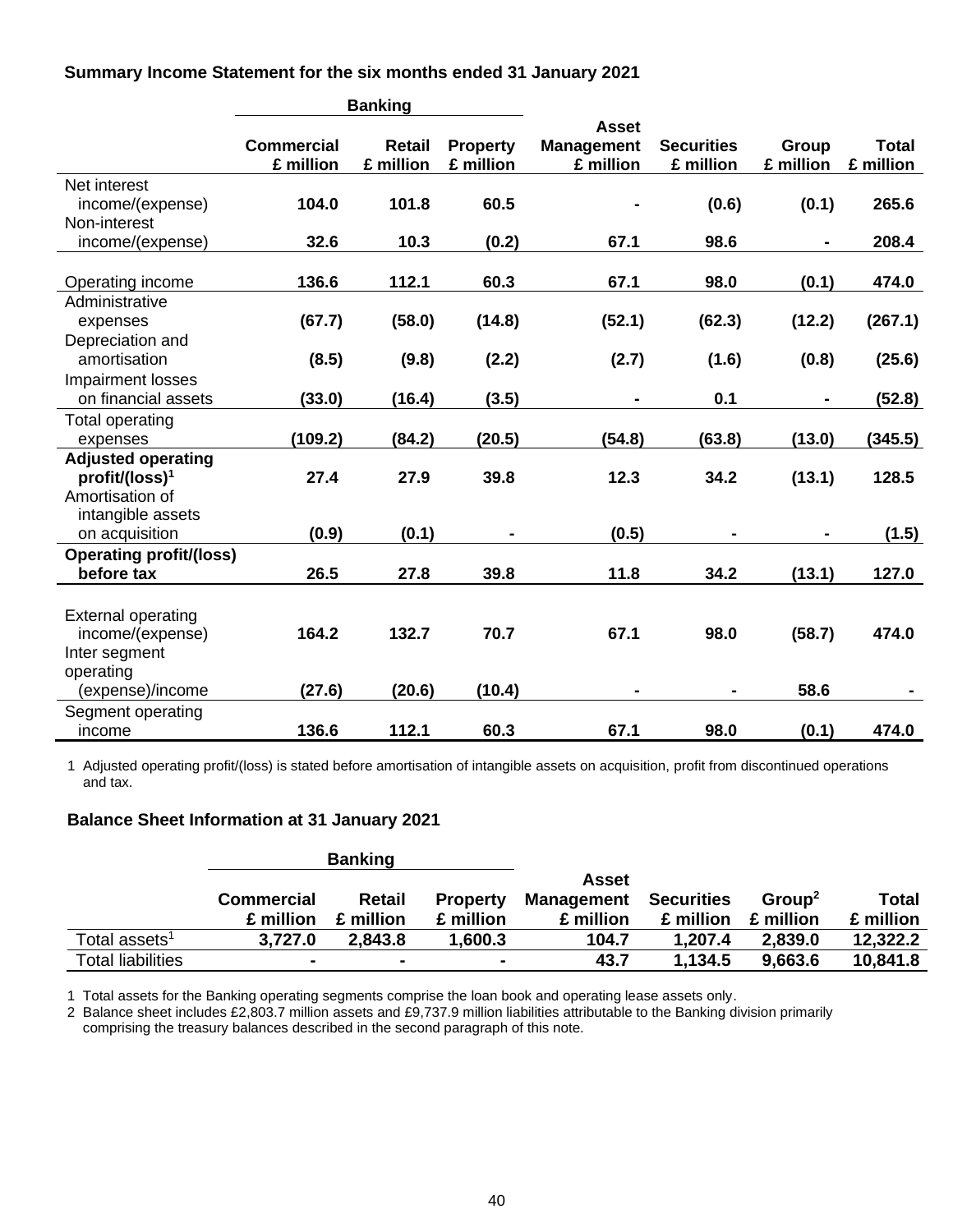Equity is allocated across the group as shown below. Banking division equity, which is managed as a whole rather than on a segmental basis, reflects loan book and operating lease assets of £8,171.1 million, in addition to assets and liabilities of £2,803.7 million and £9,737.9 million respectively primarily comprising treasury balances which are included within the Group column above.

|        |                | <b>Asset</b>                 |           |           |              |
|--------|----------------|------------------------------|-----------|-----------|--------------|
|        | <b>Banking</b> | <b>Management Securities</b> |           | Group     | <b>Total</b> |
|        | £ million      | £ million                    | £ million | £ million | £ million    |
| Equity | 1,236.9        | 61.0                         | 72.9      | 109.6     | 1,480.4      |

#### Summary Income Statement for the six months ended 31 January 2020

|                                |            | Banking   |           |            |                   |                          |           |
|--------------------------------|------------|-----------|-----------|------------|-------------------|--------------------------|-----------|
|                                |            |           |           | Asset      |                   |                          |           |
|                                | Commercial | Retail    | Property  | Management | <b>Securities</b> | Group                    | Total     |
|                                | £ million  | £ million | £ million | £ million  | £ million         | £ million                | £ million |
| Net interest                   |            |           |           |            |                   |                          |           |
| income/(expense)               | 90.8       | 100.3     | 63.4      |            | (0.4)             |                          | 254.1     |
| Non-interest income            | 38.8       | 13.1      |           | 65.7       | 48.3              |                          | 165.9     |
|                                |            |           |           |            |                   |                          |           |
| Operating income               | 129.6      | 113.4     | 63.4      | 65.7       | 47.9              |                          | 420.0     |
| Administrative                 |            |           |           |            |                   |                          |           |
| expenses                       | (64.2)     | (56.3)    | (14.9)    | (50.6)     | (35.7)            | (12.9)                   | (234.6)   |
| Depreciation and               |            |           |           |            |                   |                          |           |
| amortisation                   | (8.5)      | (7.6)     | (2.8)     | (2.5)      | (1.6)             |                          | (23.0)    |
| Impairment losses              |            |           |           |            |                   |                          |           |
| on financial assets            | (18.4)     | (15.4)    | (2.9)     |            |                   |                          | (36.7)    |
| <b>Total operating</b>         |            |           |           |            |                   |                          |           |
| expenses                       | (91.1)     | (79.3)    | (20.6)    | (53.1)     | (37.3)            | (12.9)                   | (294.3)   |
| <b>Adjusted operating</b>      |            |           |           |            |                   |                          |           |
| $profit/ (loss)^1$             | 38.5       | 34.1      | 42.8      | 12.6       | 10.6              | (12.9)                   | 125.7     |
| Amortisation of                |            |           |           |            |                   |                          |           |
| intangible assets              |            |           |           |            |                   |                          |           |
| on acquisition                 | (0.9)      | (0.1)     |           | (0.6)      |                   |                          | (1.6)     |
| <b>Operating profit/(loss)</b> |            |           |           |            |                   |                          |           |
| before tax                     | 37.6       | 34.0      | 42.8      | 12.0       | 10.6              | (12.9)                   | 124.1     |
|                                |            |           |           |            |                   |                          |           |
| <b>External operating</b>      |            |           |           |            |                   |                          |           |
| income/(expense)               | 156.7      | 134.9     | 77.5      | 65.7       | 47.9              | (62.7)                   | 420.0     |
| Inter segment                  |            |           |           |            |                   |                          |           |
| operating                      |            |           |           |            |                   |                          |           |
| (expense)/income               | (27.1)     | (21.5)    | (14.1)    |            |                   | 62.7                     |           |
| Segment operating              |            |           |           |            |                   |                          |           |
| income                         | 129.6      | 113.4     | 63.4      | 65.7       | 47.9              | $\overline{\phantom{a}}$ | 420.0     |

1 Adjusted operating profit/(loss) is stated before amortisation of intangible assets on acquisition, loss from discontinued operations and tax.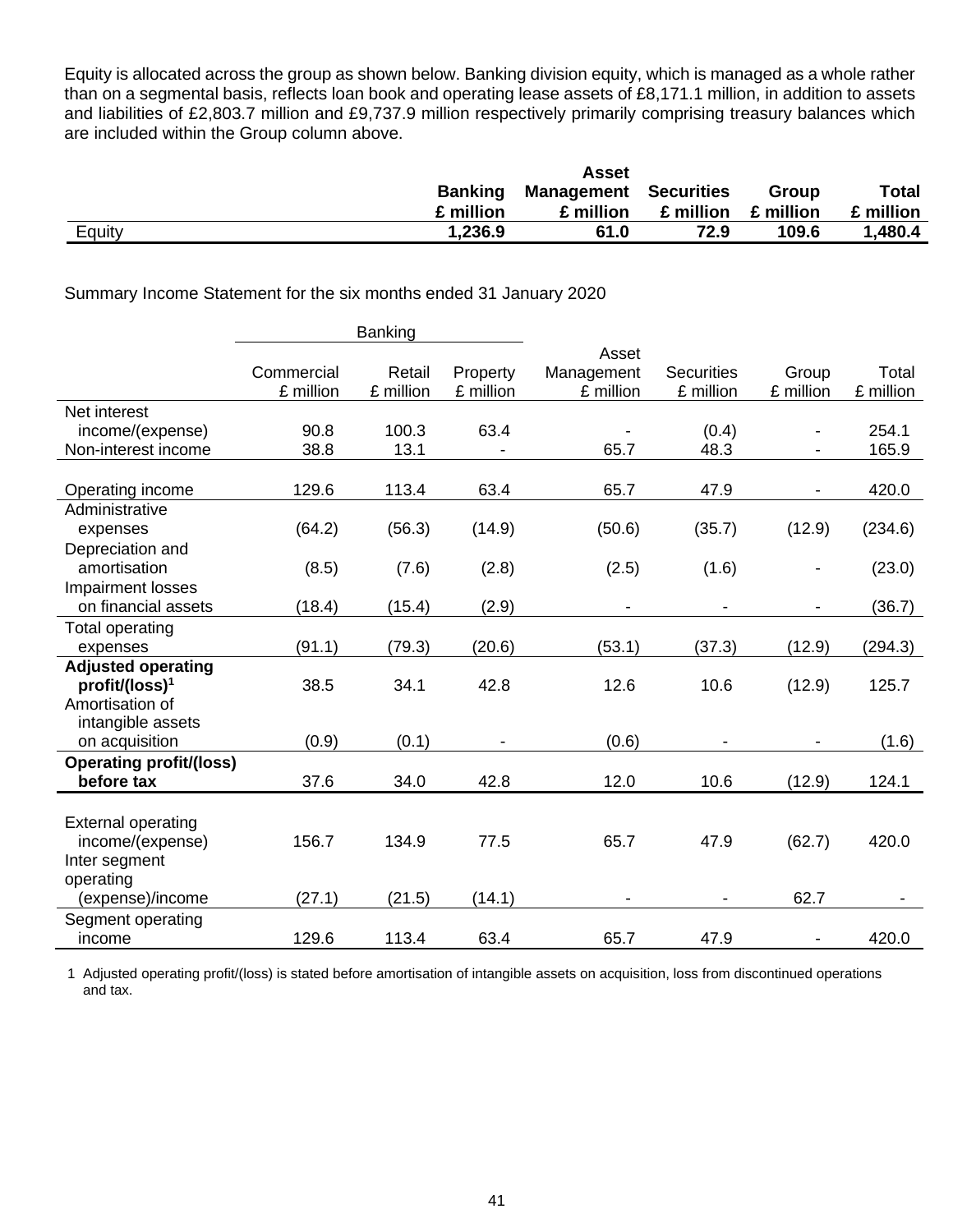Summary Income Statement for the year ended 31 July 2020

|                                |            | Banking   |           |            |                   |           |           |
|--------------------------------|------------|-----------|-----------|------------|-------------------|-----------|-----------|
|                                |            |           |           | Asset      |                   |           |           |
|                                | Commercial | Retail    | Property  | Management | <b>Securities</b> | Group     | Total     |
|                                | £ million  | £ million | £ million | £ million  | £ million         | £ million | £ million |
| Net interest                   |            |           |           |            |                   |           |           |
| income/(expense)               | 180.0      | 194.0     | 120.9     | (0.1)      | (1.0)             | 0.2       | 494.0     |
| Non-interest income            | 66.6       | 24.4      | 0.1       | 128.3      | 152.9             | (0.2)     | 372.1     |
|                                |            |           |           |            |                   |           |           |
| Operating income               | 246.6      | 218.4     | 121.0     | 128.2      | 151.9             |           | 866.1     |
| Administrative                 |            |           |           |            |                   |           |           |
| expenses                       | (126.2)    | (110.8)   | (28.2)    | (102.4)    | (100.7)           | (21.7)    | (490.0)   |
| Depreciation and               |            |           |           |            |                   |           |           |
| amortisation                   | (16.4)     | (16.1)    | (5.7)     | (5.3)      | (3.1)             | (1.8)     | (48.4)    |
| Impairment losses on           |            |           |           |            |                   |           |           |
| financial assets               | (99.2)     | (56.6)    | (27.6)    | (0.1)      | (0.2)             |           | (183.7)   |
| <b>Total operating</b>         |            |           |           |            |                   |           |           |
| expenses                       | (241.8)    | (183.5)   | (61.5)    | (107.8)    | (104.0)           | (23.5)    | (722.1)   |
| <b>Adjusted operating</b>      |            |           |           |            |                   |           |           |
| profit/(loss) <sup>1</sup>     | 4.8        | 34.9      | 59.5      | 20.4       | 47.9              | (23.5)    | 144.0     |
| Amortisation of                |            |           |           |            |                   |           |           |
| intangible assets on           |            |           |           |            |                   |           |           |
| acquisition                    | (1.7)      | (0.3)     |           | (1.1)      |                   |           | (3.1)     |
| <b>Operating profit/(loss)</b> |            |           |           |            |                   |           |           |
| before tax                     | 3.1        | 34.6      | 59.5      | 19.3       | 47.9              | (23.5)    | 140.9     |
|                                |            |           |           |            |                   |           |           |
| <b>External operating</b>      |            |           |           |            |                   |           |           |
| income/(expense)               | 302.2      | 261.8     | 147.0     | 128.3      | 151.9             | (125.1)   | 866.1     |
| Inter segment operating        |            |           |           |            |                   |           |           |
| (expense)/income               | (55.6)     | (43.4)    | (26.0)    | (0.1)      |                   | 125.1     |           |
| Segment operating              |            |           |           |            |                   |           |           |
| income                         | 246.6      | 218.4     | 121.0     | 128.2      | 151.9             |           | 866.1     |

1 Adjusted operating profit/(loss) is stated before amortisation of intangible assets on acquisition, loss from discontinued operations and tax.

## Balance Sheet Information at 31 July 2020

|                                            |                          | <b>Banking</b> |           |            |            |                    |           |
|--------------------------------------------|--------------------------|----------------|-----------|------------|------------|--------------------|-----------|
|                                            |                          |                |           | Asset      |            |                    |           |
|                                            | Commercial               | Retail         | Property  | Management | Securities | Group <sup>2</sup> | Total     |
|                                            | £ million                | £ million      | £ million | £ million  | £ million  | £ million          | £ million |
| Total assets $^{\rm \scriptscriptstyle 1}$ | 3,269.9                  | 2,834.5        | .734.2    | 115.7      | 779.7      | 2,337.5            | 1,071.5   |
| <b>Total liabilities</b>                   | $\overline{\phantom{0}}$ | ۰              | ۰         | 54.8       | 707.6      | 8,859.5            | 9,621.9   |

1 Total assets for the Banking operating segments comprise the loan book and operating lease assets only.

2 Balance sheet includes £2,305.7 million assets and £8,930.1 million liabilities attributable to the Banking division primarily comprising the treasury balances described in the second paragraph of this note.

|                     |                | Asset      |                   |         |           |
|---------------------|----------------|------------|-------------------|---------|-----------|
|                     | <b>Banking</b> | Management | <b>Securities</b> | Group   | Total     |
|                     | £ million      | £ million  | £ million         | million | £ million |
| Equity <sup>1</sup> | 1,214.2        | 60.9       | 72.               | 102.4   | .449.6    |

1 Equity of the Banking division reflects loan book and operating lease assets of £7,838.6 million, in addition to assets and liabilities of £2,305.7 million and £8,930.1 million respectively primarily comprising treasury balances which are included within the Group column above.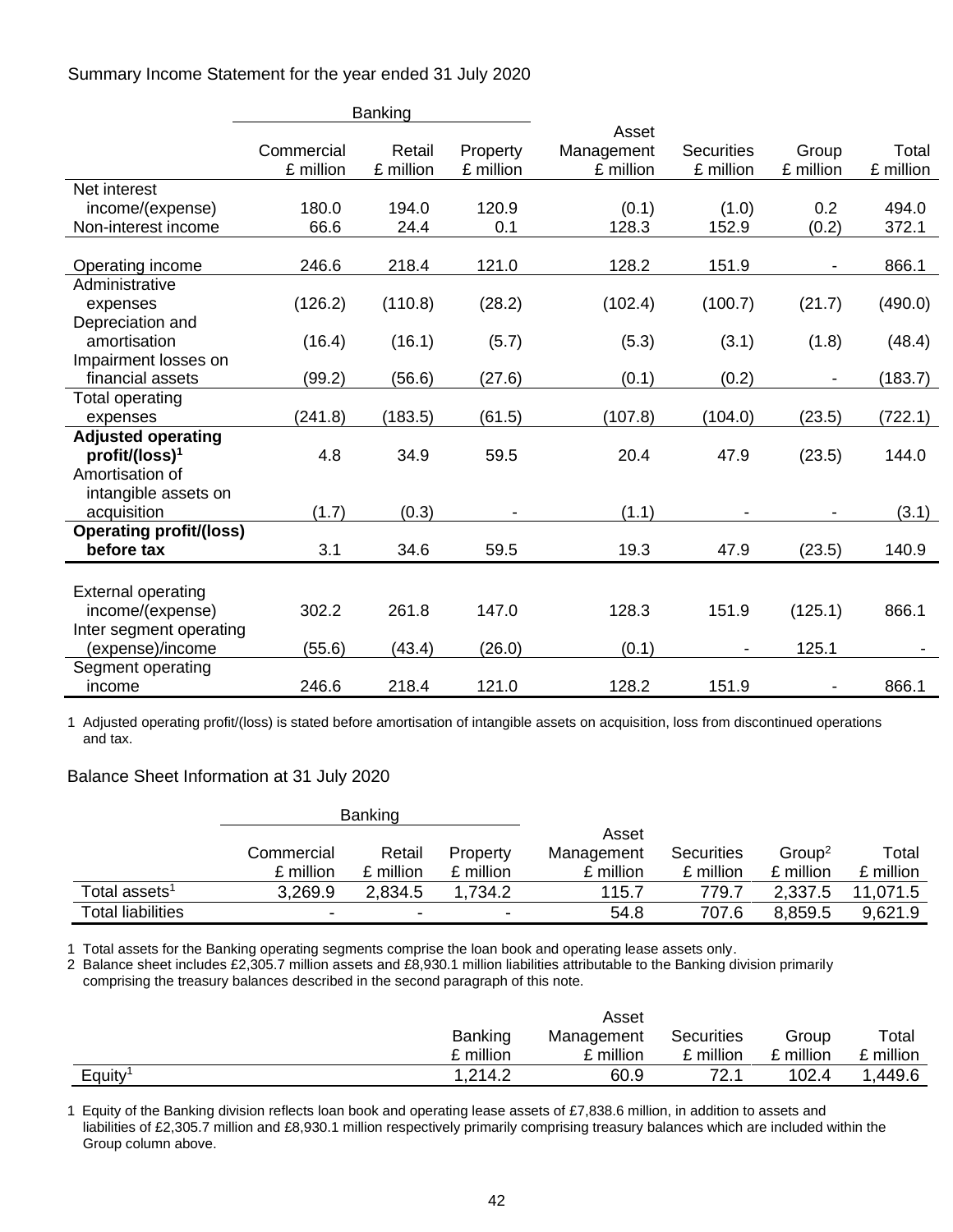|                                                              | Six months ended |                   | Year ended |  |
|--------------------------------------------------------------|------------------|-------------------|------------|--|
|                                                              | 31 January       |                   | 31 July    |  |
|                                                              | 2021             | $\overline{20}20$ | 2020       |  |
|                                                              | £ million        | £ million         | £ million  |  |
| Tax charged/(credited) to the income statement               |                  |                   |            |  |
| Current tax:                                                 |                  |                   |            |  |
| UK corporation tax                                           | 32.7             | 26.7              | 35.4       |  |
| Foreign tax                                                  | 0.6              | 0.6               | 0.2        |  |
| Adjustments in respect of previous periods                   | 0.4              |                   | (10.0)     |  |
|                                                              | 33.7             | 27.3              | 25.6       |  |
| Deferred tax:                                                |                  |                   |            |  |
| Deferred tax charge for the current period                   | (1.1)            | 2.3               | (3.1)      |  |
| Adjustments in respect of previous periods                   | (0.4)            |                   | 8.9        |  |
|                                                              |                  |                   |            |  |
|                                                              | 32.2             | 29.6              | 31.4       |  |
|                                                              |                  |                   |            |  |
| Tax on items not (credited)/charged to the income statement  |                  |                   |            |  |
| Current tax relating to:                                     |                  |                   |            |  |
| Share-based payments                                         |                  | (0.1)             | (0.1)      |  |
| Deferred tax relating to:                                    |                  |                   |            |  |
| Cash flow hedging                                            | 0.6              | 0.3               | (0.6)      |  |
| Defined benefit pension scheme                               | 0.1              |                   | 0.3        |  |
| Financial instruments classified at fair value through other |                  |                   |            |  |
| comprehensive income                                         | 0.1              | (0.1)             | (0.1)      |  |
| Share-based payments                                         | (0.6)            | (0.2)             |            |  |
| Currency translation gains                                   |                  |                   | (0.3)      |  |
| Acquisitions                                                 |                  |                   | (0.2)      |  |
|                                                              |                  |                   |            |  |
|                                                              | 0.2              | (0.1)             | (1.0)      |  |
|                                                              |                  |                   |            |  |
| <b>Reconciliation to tax expense</b>                         |                  |                   |            |  |
| UK corporation tax for the period at 19.0% (six months ended |                  |                   |            |  |
| 31 January 2020: 18.3%; year ended 31 July 2020: 19.0%)      |                  |                   |            |  |
| on operating profit                                          | 24.1             | 22.7              | 26.8       |  |
| Effect of different tax rates in other jurisdictions         | (0.2)            | (0.1)             | (0.2)      |  |
| Disallowable items and other permanent differences           | 0.5              | 0.9               | 1.6        |  |
| Banking surcharge                                            | 7.8              | 6.2               | 7.2        |  |
| Deferred tax impact of increased tax rates                   |                  | (0.1)             | (2.9)      |  |
| Prior year tax provision                                     |                  |                   | (1.1)      |  |
|                                                              |                  |                   |            |  |
|                                                              | 32.2             | 29.6              | 31.4       |  |

The effective tax rate for the period is 25.4% (six months ended 31 January 2020: 23.9%; year ended 31 July 2020: 22.3%).

The standard UK corporation tax rate for the financial year is 19.0% (six months ended 31 January 2020: 18.3%; year ended 31 July 2020: 19.0%). However, an additional 8% surcharge applies to banking company profits as defined in legislation. The effective tax rate is above the UK corporation tax rate primarily due to the surcharge applying to the majority of the group's profits.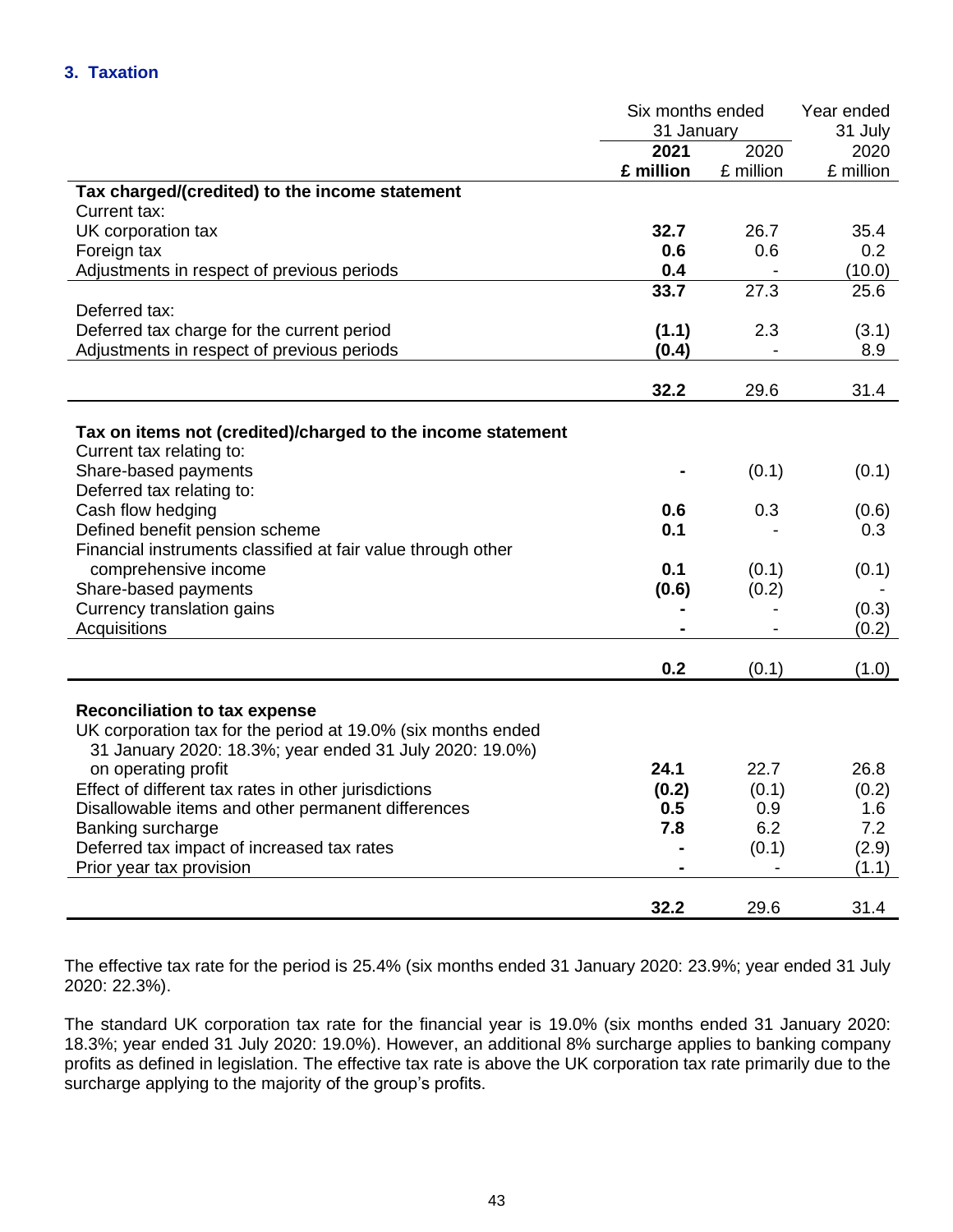### **4. Earnings per share**

The calculation of basic earnings per share is based on the profit attributable to shareholders and the number of basic weighted average shares. When calculating the diluted earnings per share, the weighted average number of shares in issue is adjusted for the effects of all dilutive share options and awards.

|                               | Six months ended<br>31 January |       | Year ended |  |
|-------------------------------|--------------------------------|-------|------------|--|
|                               |                                |       | 31 July    |  |
|                               | 2021                           | 2020  | 2020       |  |
| <b>Basic</b>                  | 63.2p                          | 63.0p | 72.8p      |  |
| <b>Diluted</b>                | 62.8p                          | 62.7p | 72.5p      |  |
| Adjusted basic <sup>1</sup>   | 64.0 <sub>p</sub>              | 63.8p | 74.5p      |  |
| Adjusted diluted <sup>1</sup> | 63.6p                          | 63.5p | 74.2p      |  |

1 Excludes amortisation of intangible assets on acquisition and their tax effects.

|                                                  | Six months ended<br>31 January |           | Year ended<br>31 July |  |
|--------------------------------------------------|--------------------------------|-----------|-----------------------|--|
|                                                  |                                |           |                       |  |
|                                                  | 2020<br>2021                   | 2020      |                       |  |
|                                                  | £ million                      | £ million | £ million             |  |
| <b>Profit attributable to shareholders</b>       | 94.8                           | 94.5      | 109.5                 |  |
| Adjustments:                                     |                                |           |                       |  |
| Amortisation of intangible assets on acquisition | 1.5                            | 1.6       | 3.1                   |  |
| Tax effect of adjustment                         | (0.3)                          | (0.3)     | (0.5)                 |  |
| Adjusted profit attributable to shareholders     | 96.0                           | 95.8      | 112.1                 |  |

|                                             | Six months ended<br>31 January |         | Year ended<br>31 July |  |
|---------------------------------------------|--------------------------------|---------|-----------------------|--|
|                                             | 2021                           | 2020    | 2020                  |  |
|                                             | million                        | million | million               |  |
| Average number of shares                    |                                |         |                       |  |
| <b>Basic weighted</b>                       | 150.1                          | 150.1   | 150.4                 |  |
| Effect of dilutive share options and awards | 0.8                            | 0.7     | 0.7                   |  |
| <b>Diluted weighted</b>                     | 150.9                          | 150.8   | 151.1                 |  |

#### **5. Dividends**

|                                                                         | Six months ended<br>31 January<br>2020<br>2021 |           | Year ended |  |
|-------------------------------------------------------------------------|------------------------------------------------|-----------|------------|--|
|                                                                         |                                                |           | 31 July    |  |
|                                                                         |                                                |           | 2020       |  |
|                                                                         | £ million                                      | £ million | £ million  |  |
| For each ordinary share                                                 |                                                |           |            |  |
| Final dividend for previous financial year paid in November 2020: 40.0p |                                                |           |            |  |
| (November 2019: 44.0p)                                                  | 59.8                                           | 65.8      | 65.8       |  |
|                                                                         |                                                |           |            |  |
|                                                                         | 59.8                                           | 65.8      | 65.8       |  |

An interim dividend relating to the six months ended 31 January 2021 of 18.0p, amounting to an estimated £26.8 million, is declared. This interim dividend, which is due to be paid on 28 April 2021 to shareholders on the register at 26 March 2021, is not reflected in these condensed half year financial statements.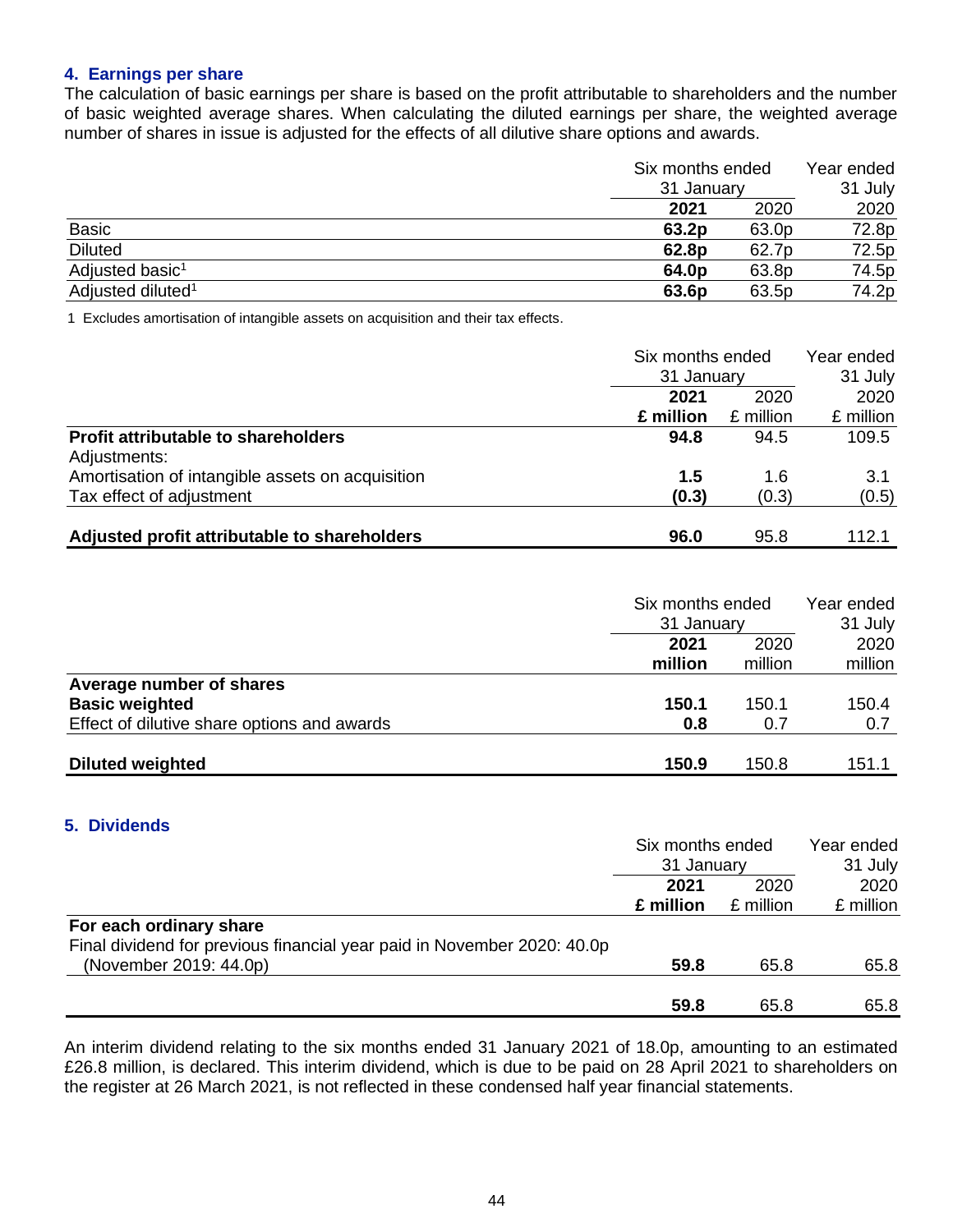#### **6. Loans and advances to customers**

The following table sets out a maturity analysis of loans and advances to customers. At 31 January 2021 loans and advances to customers with a maturity of two years or less was £6,102.2 million (31 July 2020: £6,031.6 million) representing 74.2% (31 July 2020: 76.8%) of total loans and advances to customers:

|                           |           |           | <b>Between</b> |                |                |           |             |            |             |
|---------------------------|-----------|-----------|----------------|----------------|----------------|-----------|-------------|------------|-------------|
|                           |           |           | three          |                |                | After     | Total gross |            | Total net   |
|                           |           | Within    | months         | <b>Between</b> | <b>Between</b> | more      | loans and   |            | loans and   |
|                           | On        | three     | and one        | one and        | two and        | than five | advances to | Impairment | advances to |
|                           | demand    | months    | year           | two years      | five years     | years     | customers   | provisions | customers   |
|                           | £ million | £ million | £ million      | £ million      | £ million      | £ million | £ million   | £ million  | £ million   |
| <b>At 31 January 2021</b> | 79.1      | 2.175.5   | 2,393.3        | 1.454.3        | .950.9         | 175.3     | 8.228.4     | (274.9)    | 7,953.5     |
| At 31 July 2020           | 78.1      | 2,174.0   | 2,348.2        | 1,431.3        | .680.5         | 143.3     | 7,855.4     | (238.7)    | 7,616.7     |

#### **(a) Loans and advances to customers and impairment provisions by stage**

Gross loans and advances to customers by stage and the corresponding impairment provisions and provision coverage ratios are set out below:

|                                 |           |           | Stage 2             |           |           |              |
|---------------------------------|-----------|-----------|---------------------|-----------|-----------|--------------|
|                                 |           | Less than | <b>Greater than</b> |           |           |              |
|                                 |           | 30 days   | or equal to 30      |           |           |              |
|                                 | Stage 1   | past due  | days past due       | Total     | Stage 3   | <b>Total</b> |
| At 31 January 2021              | £ million | £ million | £ million           | £ million | £ million | £ million    |
| <b>Gross loans and</b>          |           |           |                     |           |           |              |
| advances to customers           |           |           |                     |           |           |              |
| Commercial                      | 2,617.3   | 848.7     | 66.3                | 915.0     | 121.4     | 3,653.7      |
| Retail                          | 2,626.4   | 242.1     | 9.0                 | 251.1     | 46.1      | 2,923.6      |
| Property                        | 1,291.6   | 100.8     | 44.4                | 145.2     | 214.3     | 1,651.1      |
| <b>Total</b>                    | 6,535.3   | 1,191.6   | 119.7               | 1,311.3   | 381.8     | 8,228.4      |
|                                 |           |           |                     |           |           |              |
| <b>Impairment provisions</b>    |           |           |                     |           |           |              |
| Commercial                      | 35.6      | 46.6      | 10.9                | 57.5      | 51.2      | 144.3        |
| Retail                          | 25.3      | 24.0      | 2.6                 | 26.6      | 27.9      | 79.8         |
| Property                        | 11.3      | 7.0       | 0.6                 | 7.6       | 31.9      | 50.8         |
| <b>Total</b>                    | 72.2      | 77.6      | 14.1                | 91.7      | 111.0     | 274.9        |
|                                 |           |           |                     |           |           |              |
| <b>Provision coverage ratio</b> |           |           |                     |           |           |              |
| Commercial                      | 1.4%      | 5.5%      | 16.4%               | 6.3%      | 42.2%     | 3.9%         |
| Retail                          | 1.0%      | 9.9%      | 28.9%               | 10.6%     | 60.5%     | 2.7%         |
| Property                        | 0.9%      | 6.9%      | 1.4%                | 5.2%      | 14.9%     | 3.1%         |
| <b>Total</b>                    | 1.1%      | 6.5%      | 11.8%               | 7.0%      | 29.1%     | 3.3%         |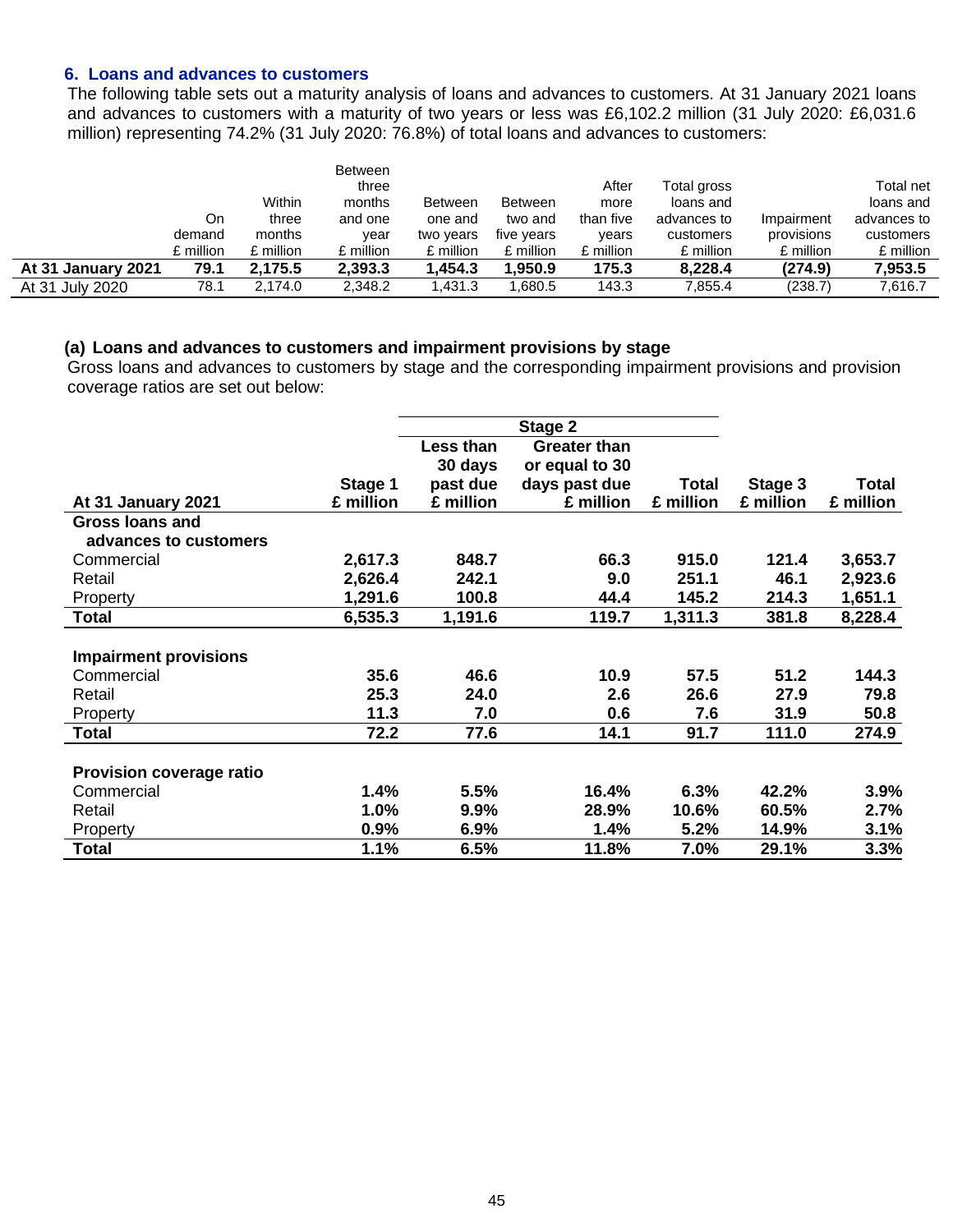|                                 |           |           | Stage 2        |           |           |           |
|---------------------------------|-----------|-----------|----------------|-----------|-----------|-----------|
|                                 |           | Less than | Greater than   |           |           |           |
|                                 |           | 30 days   | or equal to 30 |           |           |           |
|                                 | Stage 1   | past due  | days past due  | Total     | Stage 3   | Total     |
| At 31 July 2020                 | £ million | £ million | £ million      | £ million | £ million | £ million |
| <b>Gross loans and</b>          |           |           |                |           |           |           |
| advances to customers           |           |           |                |           |           |           |
| Commercial                      | 1,913.4   | 1,110.9   | 21.1           | 1,132.0   | 126.4     | 3,171.8   |
| Retail                          | 2,604.9   | 208.1     | 49.4           | 257.5     | 43.4      | 2,905.8   |
| Property                        | 1,388.3   | 125.3     | 59.4           | 184.7     | 204.8     | 1,777.8   |
| <b>Total</b>                    | 5,906.6   | 1,444.3   | 129.9          | 1,574.2   | 374.6     | 7,855.4   |
|                                 |           |           |                |           |           |           |
| <b>Impairment provisions</b>    |           |           |                |           |           |           |
| Commercial                      | 18.1      | 59.9      | 1.5            | 61.4      | 44.3      | 123.8     |
| Retail                          | 28.4      | 11.1      | 7.5            | 18.6      | 24.3      | 71.3      |
| Property                        | 11.1      | 6.6       | 0.7            | 7.3       | 25.2      | 43.6      |
| <b>Total</b>                    | 57.6      | 77.6      | 9.7            | 87.3      | 93.8      | 238.7     |
|                                 |           |           |                |           |           |           |
| <b>Provision coverage ratio</b> |           |           |                |           |           |           |
| Commercial                      | 0.9%      | 5.4%      | 7.1%           | 5.4%      | 35.0%     | 3.9%      |
| Retail                          | 1.1%      | 5.3%      | 15.2%          | 7.2%      | 56.0%     | 2.5%      |
| Property                        | 0.8%      | 5.3%      | 1.2%           | 4.0%      | 12.3%     | 2.5%      |
| <b>Total</b>                    | 1.0%      | 5.4%      | 7.5%           | 5.5%      | 25.0%     | 3.0%      |

Overall impairment provisions increased to £274.9 million (31 July 2020: £238.7 million) to reflect growth in the loan book and a review of staging and provision coverage for individual loans and portfolios.

Over the course of the first half of this financial year, we have revised the macroeconomic scenarios and the weightings assigned to them, with a 40% weighting remaining to the baseline, and 10% moved to the upside scenario. However, at the same time, we have continued to develop our understanding of the profile of customers impacted by Covid-19 as more granular information has become available. This enhanced visibility and the continued uncertainty in the UK economic outlook have impacted judgemental management overlays and coverage has been reviewed accordingly to reflect the perceived underlying credit risk, resulting in overall increase in provision coverage to 3.3% (31 July 2020: 3.0%).

Stage 1 loans and advances to customers have increased during the first half of the year to £6,535.3 million (31 July 2020: £5,906.6 million) as a result of growth in the loan book combined with a proportion of Stage 2 Covid-19 forborne loans curing and migrating back to Stage 1. These same factors have driven an increase in the Stage 1 impairment provisions to £72.2 million (31 July 2020: £57.6 million). Overall, the provision coverage marginally increased to 1.1% (31 July 2020: 1.0%).

Stage 2 loans and advances to customers decreased by £262.9 million to £1,311.3 million (31 July 2020: £1,574.2 million) across all segments driven by repayments of Stage 2 forborne loans and a proportion of loans curing and migrating back to Stage 1. Stage 2 impairment provisions increased to £91.7 million (31 July 2020: £87.3 million) and resulted in an increase in the provision coverage ratio to 7.0% (31 July 2020: 5.5%).

Stage 3 loans and advances to customers have increased marginally to £381.8 million (31 July 2020: £374.6 million). Stage 3 impairment provisions increased to £111.0 million (31 July 2020: £93.8 million) following a review of coverage across the portfolio, which in turn increased the coverage ratio to 29.1% (31 July 2020: 25.0%).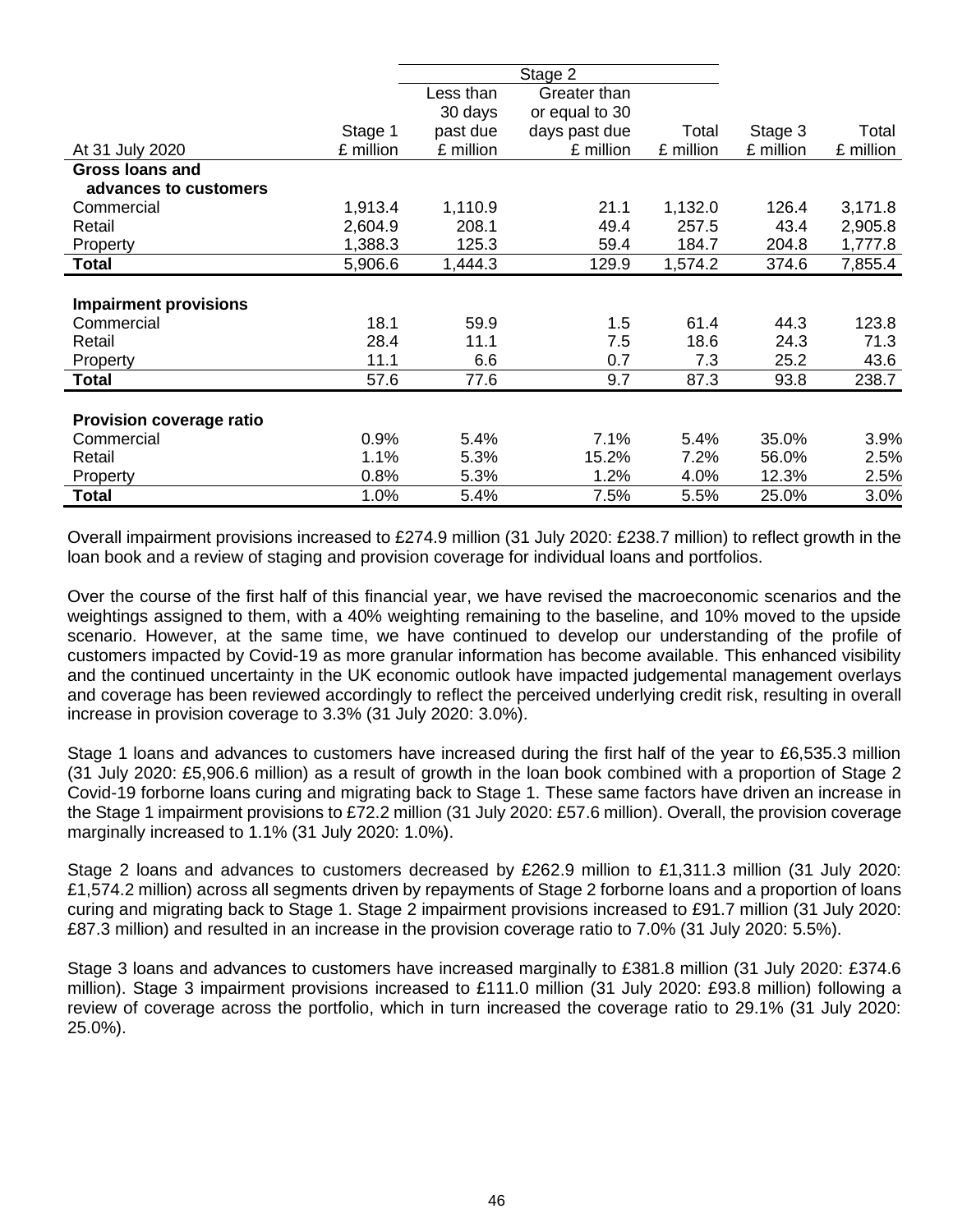#### **(b) Reconciliation of loans and advances to customers and impairment provisions**

Reconciliations of gross loans and advances to customers and associated impairment provisions are set out below.

New loans originate in Stage 1 only, and the amount presented represents the value at origination.

Subsequently, a loan may transfer between stages, and the presentation of such transfers is based on a comparison of the loan at the beginning of the period (or at origination if this occurred during the period) and the end of the period (or just prior to final repayment or write off).

Repayments relating to loans which transferred between stages during the period are presented within the transfers between stages lines. All other repayments are presented in a separate line.

ECL model methodologies may be updated or enhanced from time to time and the impacts of such changes are presented on a separate line. Enhancements to our model suite during the course of the financial year are a contributory factor to ECL movements and such factors, when known, have been taken into consideration when assessing any required adjustments to modelled output and ensuring appropriate provision coverage levels.

A loan is written off when there is no reasonable expectation of further recovery following realisation of all associated collateral and available recovery actions against the customer.

|                                                          | Stage 1<br>£ million | Stage 2<br>£ million | Stage 3<br>£ million | Total<br>£ million |
|----------------------------------------------------------|----------------------|----------------------|----------------------|--------------------|
| Gross loans and advances to customers                    |                      |                      |                      |                    |
| At 1 August 2020                                         | 5,906.6              | 1,574.2              | 374.6                | 7,855.4            |
| New financial assets originated                          | 3,395.2              |                      | $\blacksquare$       | 3,395.2            |
| Transfers to Stage 1                                     | 270.7                | (288.4)              | (15.5)               | (33.2)             |
| Transfers to Stage 2                                     | (680.3)              | 602.7                | (3.5)                | (81.1)             |
| Transfers to Stage 3                                     | (57.8)               | (76.5)               | 120.3                | (14.0)             |
| Net transfers between stages and repayments <sup>1</sup> | (467.4)              | 237.8                | 101.3                | (128.3)            |
| Repayments while stage remain unchanged                  |                      |                      |                      |                    |
| and final repayments                                     | (2, 298.7)           | (501.0)              | (55.7)               | (2,855.4)          |
| Changes to model methodologies                           | 1.9                  | 0.9                  | (2.8)                |                    |
| Write offs                                               | (2.3)                | (0.6)                | (35.6)               | (38.5)             |
| At 31 January 2021                                       | 6,535.3              | 1,311.3              | 381.8                | 8,228.4            |
|                                                          |                      |                      |                      |                    |

|                                                          | Stage 1<br>£ million | Stage 2<br>£ million | Stage 3<br>£ million | Total<br>£ million |
|----------------------------------------------------------|----------------------|----------------------|----------------------|--------------------|
| Gross loans and advances to customers                    |                      |                      |                      |                    |
| At 1 August 2019                                         | 6,864.0              | 703.7                | 186.2                | 7,753.9            |
| New financial assets originated                          | 5,859.1              |                      |                      | 5,859.1            |
| Transfers to Stage 1                                     | 105.4                | (164.7)              | (14.3)               | (73.6)             |
| Transfers to Stage 2                                     | (2,206.1)            | 1,670.5              | (0.8)                | (536.4)            |
| Transfers to Stage 3                                     | (303.0)              | (157.9)              | 365.9                | (95.0)             |
| Net transfers between stages and repayments <sup>1</sup> | (2,403.7)            | 1,347.9              | 350.8                | (705.0)            |
| Repayments while stage remain unchanged                  |                      |                      |                      |                    |
| and final repayments                                     | (4, 511.7)           | (386.5)              | (57.8)               | (4,956.0)          |
| Changes to model methodologies                           | 100.9                | (89.4)               | (11.5)               |                    |
| Write offs                                               | (2.0)                | (1.5)                | (93.1)               | (96.6)             |
|                                                          |                      |                      |                      |                    |
| At 31 July 2020                                          | 5,906.6              | 1,574.2              | 374.6                | 7,855.4            |

1 Repayments relate only to financial assets which transferred between stages during the year. Other repayments are shown in the line below.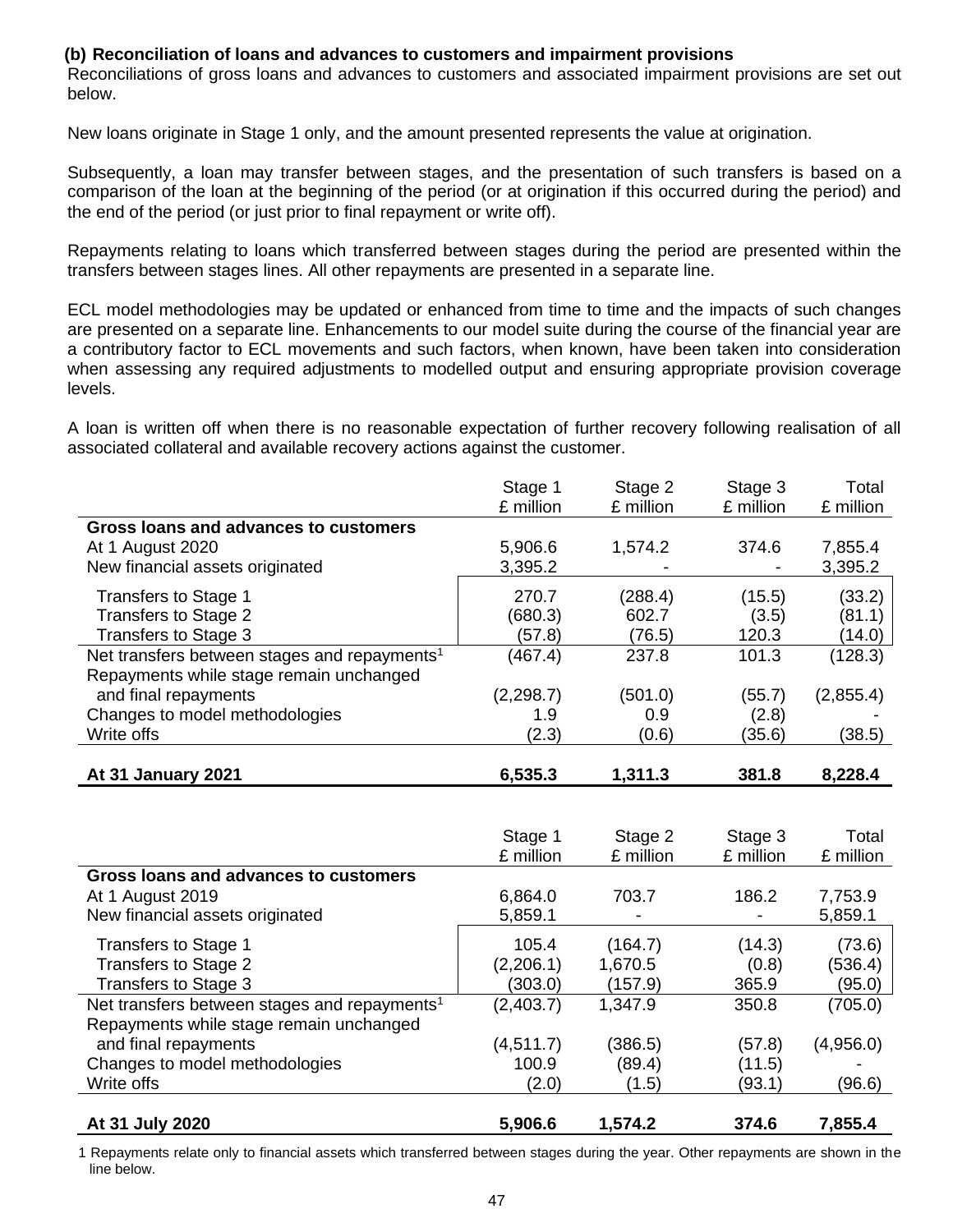The gain recognised in the income statement relating to the modifications of loans and advances to customers was £1.9 million (six months ended 31 January 2020: £nil; year ended 31 July 2020: £5.9 million loss). This gain is due to the partial unwinding of modification losses recognised during the year ended 31 July 2020.

|                                             | Stage 1<br>£ million | Stage 2<br>£ million | Stage 3<br>£ million | Total<br>£ million |
|---------------------------------------------|----------------------|----------------------|----------------------|--------------------|
| Impairment provisions on loans and          |                      |                      |                      |                    |
| advances to customers                       |                      |                      |                      |                    |
| At 1 August 2020                            | 57.6                 | 87.3                 | 93.8                 | 238.7              |
| New financial assets originated             | 22.7                 |                      |                      | 22.7               |
| Transfers to Stage 1                        | 1.3                  | (4.4)                | (0.7)                | (3.8)              |
| Transfers to Stage 2                        | (11.3)               | 32.9                 | (1.1)                | 20.5               |
| Transfers to Stage 3                        | (1.1)                | (7.0)                | 37.7                 | 29.6               |
| Net remeasurement of expected credit losses |                      |                      |                      |                    |
| arising from transfers between stages and   |                      |                      |                      |                    |
| repayments <sup>1</sup>                     | (11.1)               | 21.5                 | 35.9                 | 46.3               |
| Repayments and ECL movements while stage    |                      |                      |                      |                    |
| remained unchanged and final repayments     | 2.6                  | (16.9)               | (4.0)                | (18.3)             |
| Changes to model methodologies              | 0.8                  | 0.2                  |                      | 1.0                |
| Charge to the income statement              | 15.0                 | 4.8                  | 31.9                 | 51.7               |
| Write offs                                  | (0.4)                | (0.4)                | (14.7)               | (15.5)             |
|                                             |                      |                      |                      |                    |
| At 31 January 2021                          | 72.2                 | 91.7                 | 111.0                | 274.9              |
|                                             |                      |                      |                      |                    |

|                                             | Stage 1<br>£ million | Stage 2<br>£ million | Stage 3<br>£ million | Total<br>£ million |
|---------------------------------------------|----------------------|----------------------|----------------------|--------------------|
| Impairment provisions on loans and          |                      |                      |                      |                    |
| advances to customers<br>At 1 August 2019   | 24.9                 | 27.1                 | 52.3                 | 104.3              |
| New financial assets originated             | 28.1                 |                      |                      | 28.1               |
| Transfers to Stage 1                        | 0.9                  | (4.1)                | (0.1)                | (3.3)              |
| Transfers to Stage 2                        | (13.9)               | 69.1                 | (0.1)                | 55.1               |
| Transfers to Stage 3                        | (2.5)                | (8.5)                | 82.9                 | 71.9               |
| Net remeasurement of expected credit losses |                      |                      |                      |                    |
| arising from transfers between stages and   |                      |                      |                      |                    |
| repayments <sup>1</sup>                     | (15.5)               | 56.5                 | 82.7                 | 123.7              |
| Repayments and ECL movements while stage    |                      |                      |                      |                    |
| remained unchanged and final repayments     | 3.6                  | 3.0                  | (0.3)                | 6.3                |
| Changes to model methodologies              | 16.9                 | 1.3                  | (3.6)                | 14.6               |
| Charge to the income statement              | 33.1                 | 60.8                 | 78.8                 | 172.7              |
| Write offs                                  | (0.4)                | (0.6)                | (37.3)               | (38.3)             |
|                                             |                      |                      |                      |                    |
| At 31 July 2020                             | 57.6                 | 87.3                 | 93.8                 | 238.7              |

1 Repayments relate only to financial assets which transferred between stages during the year. Other repayments are shown in the line below.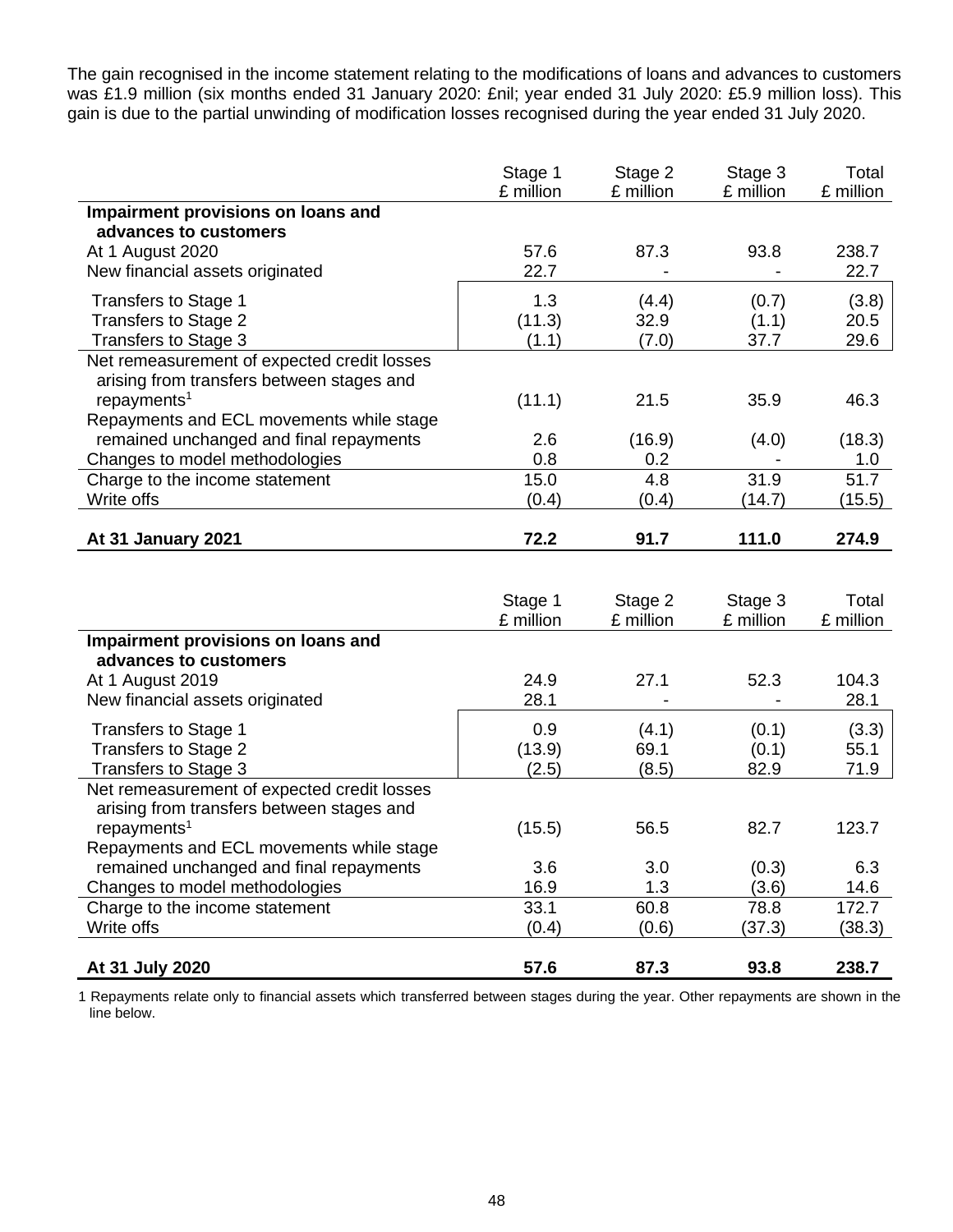|                                                                              | Six months ended 31<br>Januarv |           | Year ended<br>31 July |
|------------------------------------------------------------------------------|--------------------------------|-----------|-----------------------|
|                                                                              | 2021                           | 2020      | 2020                  |
|                                                                              | £ million                      | £ million | £ million             |
| Impairment losses relating to loans and advances to customers:               |                                |           |                       |
| Charge to income statement arising from movement in impairment<br>provisions | 51.7                           | 35.0      | 172.7                 |
| Amounts written off directly to income statement, net of recoveries          |                                |           |                       |
| and other costs                                                              | 0.2                            | 1.2       | 7.8                   |
|                                                                              | 51.9                           | 36.2      | 180.5                 |
| Impairment losses relating to other financial assets                         | 0.9                            | 0.5       | 3.2                   |
| Impairment losses on financial assets recognised in income                   |                                |           |                       |
| statement                                                                    | 52.8                           | 36.7      | 183.7                 |

## **7. Debt securities**

|                                           | <b>Fair value</b><br>through<br>profit or loss<br>£ million | <b>Fair value</b><br>through other<br>comprehensive<br>income<br>£ million | <b>Amortised</b><br>cost<br>£ million | Total<br>£ million |
|-------------------------------------------|-------------------------------------------------------------|----------------------------------------------------------------------------|---------------------------------------|--------------------|
| Long trading positions in debt securities | 27.6                                                        | ۰                                                                          |                                       | 27.6               |
| Certificates of deposit                   | $\blacksquare$                                              | ۰                                                                          | 179.5                                 | 179.5              |
| Sovereign and central bank debt           | $\blacksquare$                                              | 94.1                                                                       | $\blacksquare$                        | 94.1               |
| At 31 January 2021                        | 27.6                                                        | 94.1                                                                       | 179.5                                 | 301.2              |

|                                           | Fair value<br>through<br>profit or loss<br>£ million | Fair value<br>through other<br>comprehensive<br>income<br>£ million | Amortised<br>cost<br>£ million | Total<br>£ million |
|-------------------------------------------|------------------------------------------------------|---------------------------------------------------------------------|--------------------------------|--------------------|
| Long trading positions in debt securities | 24.4                                                 |                                                                     |                                | 24.4               |
| Certificates of deposit                   | -                                                    | $\overline{\phantom{0}}$                                            | 285.9                          | 285.9              |
| Sovereign and central bank debt           | -                                                    | 72.2                                                                |                                | 72.2               |
| At 31 July 2020                           | 24.4                                                 | 72.2                                                                | 285.9                          | 382.5              |

Movements in the book value of sovereign and central bank debt comprise:

|                                                        | <b>Six months</b> |            |
|--------------------------------------------------------|-------------------|------------|
|                                                        | ended             | Year ended |
|                                                        | 31 January        | 31 July    |
|                                                        | 2021              | 2020       |
|                                                        | £ million         | £ million  |
| Sovereign and central bank debt at beginning of period | 72.2              | 48.3       |
| Additions                                              | 23.7              | 22.7       |
| Currency translation difference                        | (2.6)             | (0.8)      |
| Changes in fair value                                  | 0.8               | 2.0        |
|                                                        |                   |            |
| Sovereign and central bank debt at end of period       | 94.1              | 72.2       |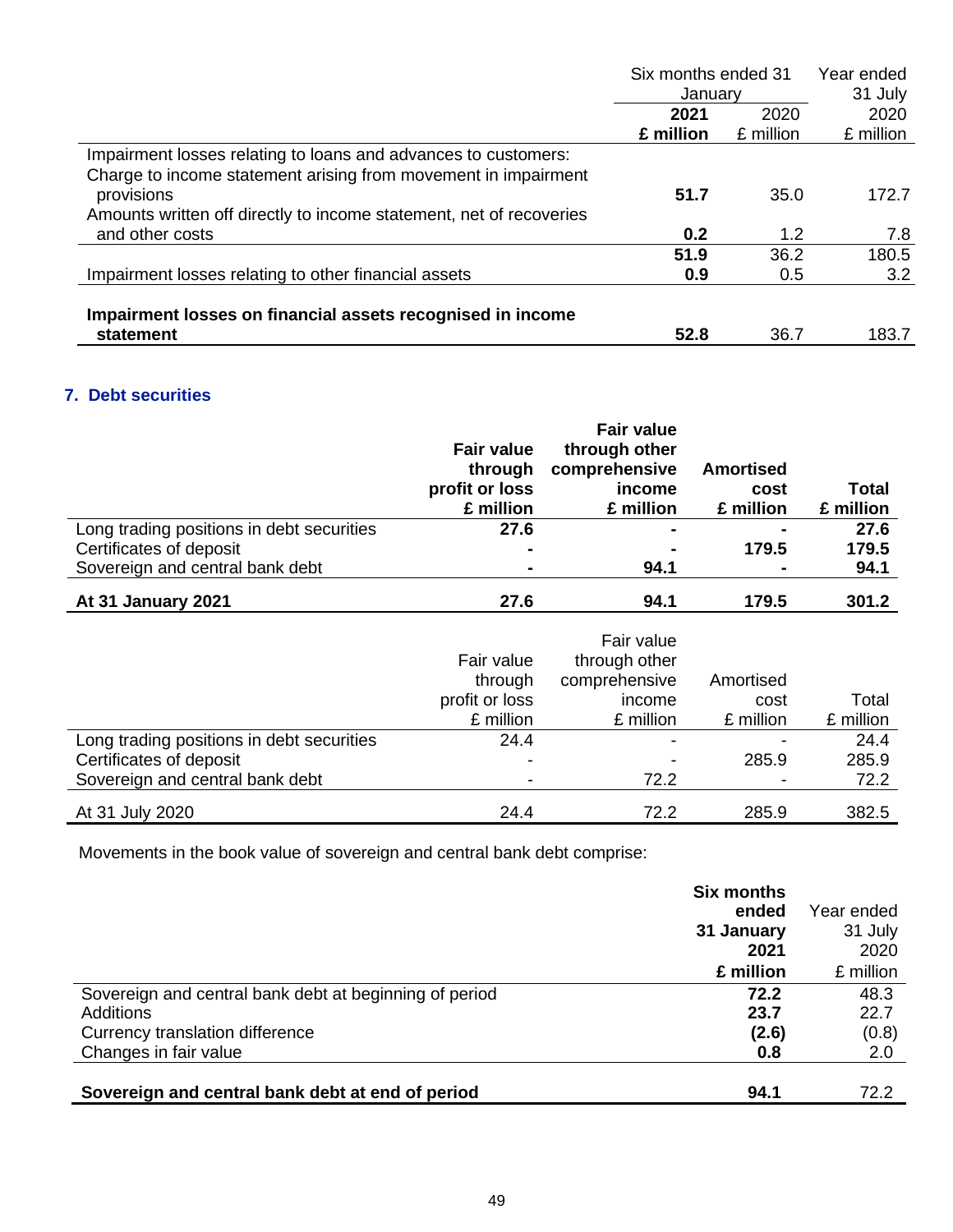## **8. Equity shares**

|                        | 31 January | 31 July   |
|------------------------|------------|-----------|
|                        | 2021       | 2020      |
|                        | £ million  | £ million |
| Long trading positions | 29.3       | 29.2      |
| Other equity shares    | 1.3        | 0.8       |
|                        |            |           |
|                        | 30.6       | 30.0      |

## **9. Intangible assets**

|                                        |              |               | Intangible               |               |
|----------------------------------------|--------------|---------------|--------------------------|---------------|
|                                        | Goodwill     | Software      | assets on<br>acquisition | Total         |
|                                        | £ million    | £ million     | £ million                | £ million     |
| <b>Cost</b>                            |              |               |                          |               |
| At 1 August 2019                       | 150.8        | 201.2         | 67.5                     | 419.5         |
| <b>Additions</b>                       |              | 22.3          |                          | 22.3          |
| <b>Disposals</b>                       | (0.1)        | (0.3)         | (0.1)                    | (0.5)         |
|                                        |              |               |                          |               |
| At 31 January 2020<br><b>Additions</b> | 150.7<br>2.3 | 223.2<br>24.6 | 67.4                     | 441.3<br>26.9 |
| <b>Disposals</b>                       |              | (14.5)        | 0.1                      | (14.4)        |
|                                        |              |               |                          |               |
| At 31 July 2020                        | 153.0        | 233.3         | 67.5                     | 453.8         |
| <b>Additions</b>                       |              | 20.6          |                          | 20.6          |
| <b>Disposals</b>                       |              | (0.6)         |                          | (0.6)         |
|                                        |              |               |                          |               |
| At 31 January 2021                     | 153.0        | 253.3         | 67.5                     | 473.8         |
| <b>Amortisation and impairment</b>     |              |               |                          |               |
| At 1 August 2019                       | 47.9         | 105.0         | 47.2                     | 200.1         |
| Amortisation charge for the period     |              | 11.5          | 1.6                      | 13.1          |
| <b>Disposals</b>                       |              | (0.3)         | (0.1)                    | (0.4)         |
|                                        |              |               |                          |               |
| At 31 January 2020                     | 47.9         | 116.2         | 48.7                     | 212.8         |
| Amortisation charge for the period     |              | 13.8          | 1.5                      | 15.3          |
| <b>Disposals</b>                       |              | (14.5)        | 0.1                      | (14.4)        |
| At 31 July 2020                        | 47.9         | 115.5         | 50.3                     | 213.7         |
| Amortisation charge for the period     |              | 13.7          | 1.5                      | 15.2          |
| <b>Disposals</b>                       |              |               |                          |               |
|                                        |              |               |                          |               |
| At 31 January 2021                     | 47.9         | 129.2         | 51.8                     | 228.9         |
| Net book value at 31 January 2021      | 105.1        | 124.1         | 15.7                     | 244.9         |
|                                        |              |               |                          |               |
| Net book value at 31 July 2020         | 105.1        | 117.8         | 17.2                     | 240.1         |
| Net book value at 31 January 2020      | 102.8        | 107.0         | 18.7                     | 228.5         |
|                                        |              |               |                          |               |
| Net book value at 1 August 2019        | 102.9        | 96.2          | 20.3                     | 219.4         |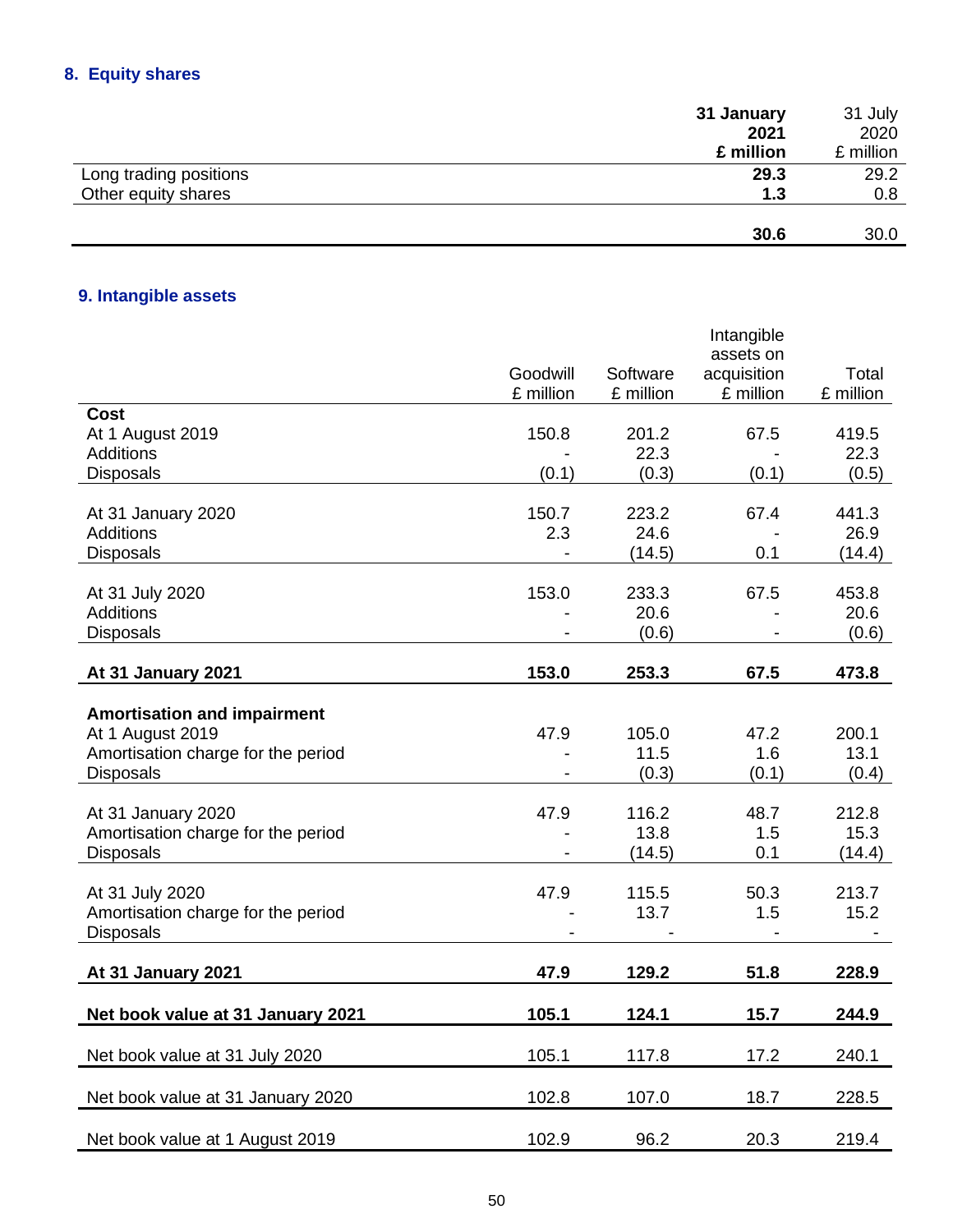Intangible assets on acquisition relate to broker and customer relationships and are amortised over a period of eight to 20 years.

In the six months ended 31 January 2021, £1.5 million (six months ended 31 January 2020: £1.6 million; year ended 31 July 2020: £3.1 million) of the amortisation charge is included in amortisation of intangible assets on acquisition and £13.7 million (six months ended 31 January 2020: £11.5 million; year ended 31 July 2020: £25.3 million) of the amortisation charge is included in administrative expenses shown in the consolidated income statement.

#### **10. Property, plant and equipment**

|                                    |           |           | <b>Assets</b> |                |           |           |
|------------------------------------|-----------|-----------|---------------|----------------|-----------|-----------|
|                                    |           | Fixtures, | held          |                |           |           |
|                                    |           | fittings  | under         |                | Right     |           |
|                                    | Leasehold | and       | operating     | Motor          | of use    |           |
|                                    | property  | equipment | leases        | vehicles       | assets    | Total     |
|                                    | £ million | £ million | £ million     | £ million      | £ million | £ million |
| <b>Cost</b>                        |           |           |               |                |           |           |
| At 1 August 2019                   | 27.1      | 55.5      | 314.1         | 0.1            | 44.8      | 441.6     |
| <b>Additions</b>                   | 0.1       | 2.0       | 38.9          |                | 12.7      | 53.7      |
| <b>Disposals</b>                   | (2.9)     | (3.1)     | (13.3)        |                | (0.1)     | (19.4)    |
|                                    |           |           |               |                |           |           |
| At 31 January 2020                 | 24.3      | 54.4      | 339.7         | 0.1            | 57.4      | 475.9     |
| <b>Additions</b>                   | 0.6       | 8.8       | 15.7          |                | 3.6       | 28.7      |
| <b>Disposals</b>                   | 0.6       | (3.1)     | (14.0)        |                | (0.6)     | (17.1)    |
|                                    |           |           |               |                |           |           |
| At 31 July 2020                    | 25.5      | 60.1      | 341.4         | 0.1            | 60.4      | 487.5     |
| <b>Additions</b>                   | 0.7       | 11.8      | 24.1          | 0.2            | 8.8       | 45.6      |
| <b>Disposals</b>                   |           | (0.1)     | (17.9)        |                | (2.5)     | (20.5)    |
|                                    |           |           |               |                |           |           |
| At 31 January 2021                 | 26.2      | 71.8      | 347.6         | 0.3            | 66.7      | 512.6     |
| <b>Depreciation</b>                |           |           |               |                |           |           |
| At 1 August 2019                   | 14.6      | 40.2      | 93.7          | 0.1            |           | 148.6     |
| Depreciation charge for the period | 1.2       | 4.0       | 19.8          |                | 6.3       | 31.3      |
| <b>Disposals</b>                   | (2.9)     | (2.9)     | (9.1)         |                |           | (14.9)    |
|                                    |           |           |               |                |           |           |
| At 31 January 2020                 | 12.9      | 41.3      | 104.4         | 0.1            | 6.3       | 165.0     |
| Depreciation charge for the period | 1.2       | 3.5       | 24.5          |                | 6.9       | 36.1      |
| <b>Disposals</b>                   | 0.7       | (1.9)     | (9.4)         |                | (0.2)     | (10.8)    |
|                                    |           |           |               |                |           |           |
| At 31 July 2020                    | 14.8      | 42.9      | 119.5         | 0.1            | 13.0      | 190.3     |
| Depreciation charge for the period | 1.1       | 3.3       | 22.9          |                | 7.5       | 34.8      |
| <b>Disposals</b>                   |           | (0.3)     | (12.4)        |                | (1.8)     | (14.5)    |
|                                    |           |           |               |                |           |           |
| At 31 January 2021                 | 15.9      | 45.9      | 130.0         | 0.1            | 18.7      | 210.6     |
|                                    |           |           |               |                |           |           |
| Net book value at 31 January 2021  | 10.3      | 25.9      | 217.6         | 0.2            | 48.0      | 302.0     |
|                                    |           |           |               |                |           |           |
| Net book value at 31 July 2020     | 10.7      | 17.2      | 221.9         | $\blacksquare$ | 47.4      | 297.2     |
|                                    |           |           |               |                |           |           |
| Net book value at 31 January 2020  | 11.4      | 13.1      | 235.3         | -              | 51.1      | 310.9     |
|                                    |           |           |               |                |           |           |
| Net book value at 1 August 2019    | 12.5      | 15.3      | 220.4         | Ξ.             | 44.8      | 293.0     |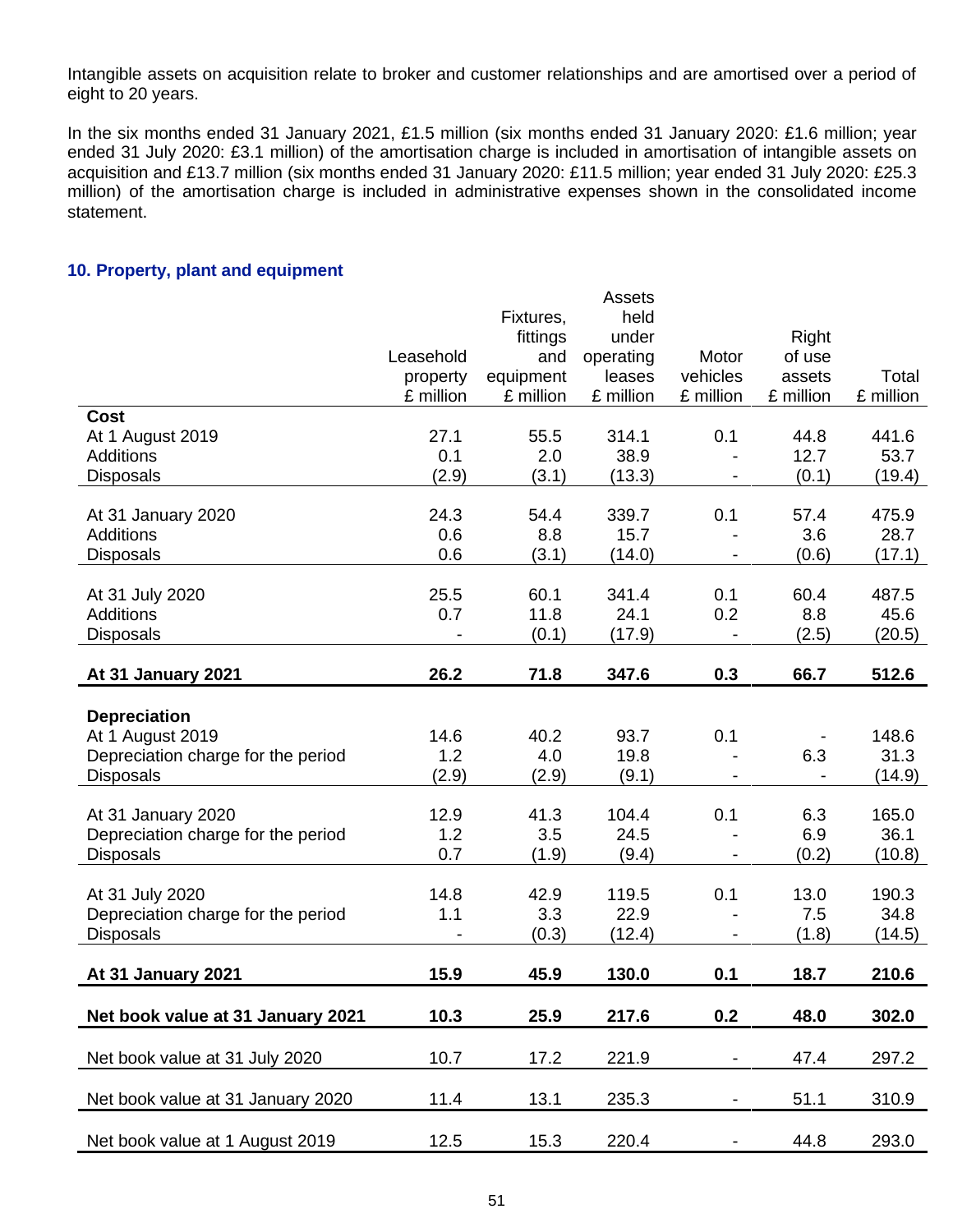## **11. Settlement balances and short positions**

|                                   | 31 January | 31 July   |
|-----------------------------------|------------|-----------|
|                                   | 2021       | 2020      |
|                                   | £ million  | £ million |
| Settlement balances               | 951.2      | 587.5     |
| Short positions held for trading: |            |           |
| Debt securities                   | 10.0       | 8.3       |
| <b>Equity shares</b>              | 7.3        | 9.1       |
|                                   | 17.3       | 17.4      |
|                                   |            |           |
|                                   | 968.5      | 604.9     |

#### **12. Financial liabilities**

The contractual maturity of financial liabilities, which largely relate to treasury funding balances, is set out below.

|                                           | On<br>demand<br>£ million | Within<br>three<br>months<br>£ million | <b>Between</b><br>three months<br>and one year<br>£ million | <b>Between</b><br>one and<br>two years<br>£ million | <b>Between</b><br>two and<br>five years<br>£ million | After<br>more than<br>five years<br>£ million | <b>Total</b><br>£ million |
|-------------------------------------------|---------------------------|----------------------------------------|-------------------------------------------------------------|-----------------------------------------------------|------------------------------------------------------|-----------------------------------------------|---------------------------|
| Deposits by banks                         | 19.2                      | 75.2                                   | 47.3                                                        | $\blacksquare$                                      |                                                      | $\blacksquare$                                | 141.7                     |
| Deposits by customers                     | 116.1                     | 1,334.7                                | 3,379.3                                                     | 1,121.0                                             | 493.7                                                |                                               | 6,444.8                   |
| Loans and overdrafts<br>from banks        | 26.7                      | 20.0                                   | -                                                           | $\blacksquare$                                      | 490.0                                                | $\blacksquare$                                | 536.7                     |
| Debt securities in issue                  | 18.1                      | 27.1                                   | 498.4                                                       | 659.7                                               | 357.4                                                | 616.5                                         | 2,177.2                   |
| Subordinated Ioan<br>capital <sup>1</sup> | 1.4                       | 46.5                                   | 0.2                                                         |                                                     | ۰                                                    | 174.6                                         | 222.7                     |
| At 31 January 2021                        | 181.5                     | 1,503.5                                | 3,925.2                                                     | 1,780.7                                             | 1,341.1                                              | 791.1                                         | 9,523.1                   |

1 Comprises issuances of £175 million and £45 million with contractual maturity dates of 2027 and 2026 and optional prepayment dates of 2022 and 2021 respectively.

|                          |           | Within    | <b>Between</b> | <b>Between</b> | <b>Between</b> | After                    |           |
|--------------------------|-----------|-----------|----------------|----------------|----------------|--------------------------|-----------|
|                          | On        | three     | three months   | one and        | two and        | more than                |           |
|                          | demand    | months    | and one year   | two years      | five years     | five years               | Total     |
|                          | £ million | £ million | £ million      | £ million      | £ million      | £ million                | £ million |
| Deposits by banks        | 25.5      | 123.3     | 4.0            |                |                | $\blacksquare$           | 152.8     |
| Deposits by customers    | 543.3     | 1,103.9   | 2,799.2        | 1,151.8        | 319.5          | $\blacksquare$           | 5,917.7   |
| Loans and overdrafts     |           |           |                |                |                |                          |           |
| from banks               | 6.9       | 1.0       |                | 262.0          | 228.0          | $\overline{\phantom{a}}$ | 497.9     |
| Debt securities in issue | 27.1      | 37.1      | 914.9          | 212.4          | 407.7          | 271.1                    | 1,870.3   |
| Subordinated Ioan        |           |           |                |                |                |                          |           |
| capital <sup>1</sup>     | 1.9       | 1.4       | 0.2            |                |                | 219.5                    | 223.0     |
|                          |           |           |                |                |                |                          |           |
| At 31 July 2020          | 604.7     | 1,266.7   | 3,718.3        | 1,626.2        | 955.2          | 490.6                    | 8,661.7   |

1 Comprises issuances of £175 million and £45 million with contractual maturity dates of 2027 and 2026 and optional prepayment dates of 2022 and 2021 respectively.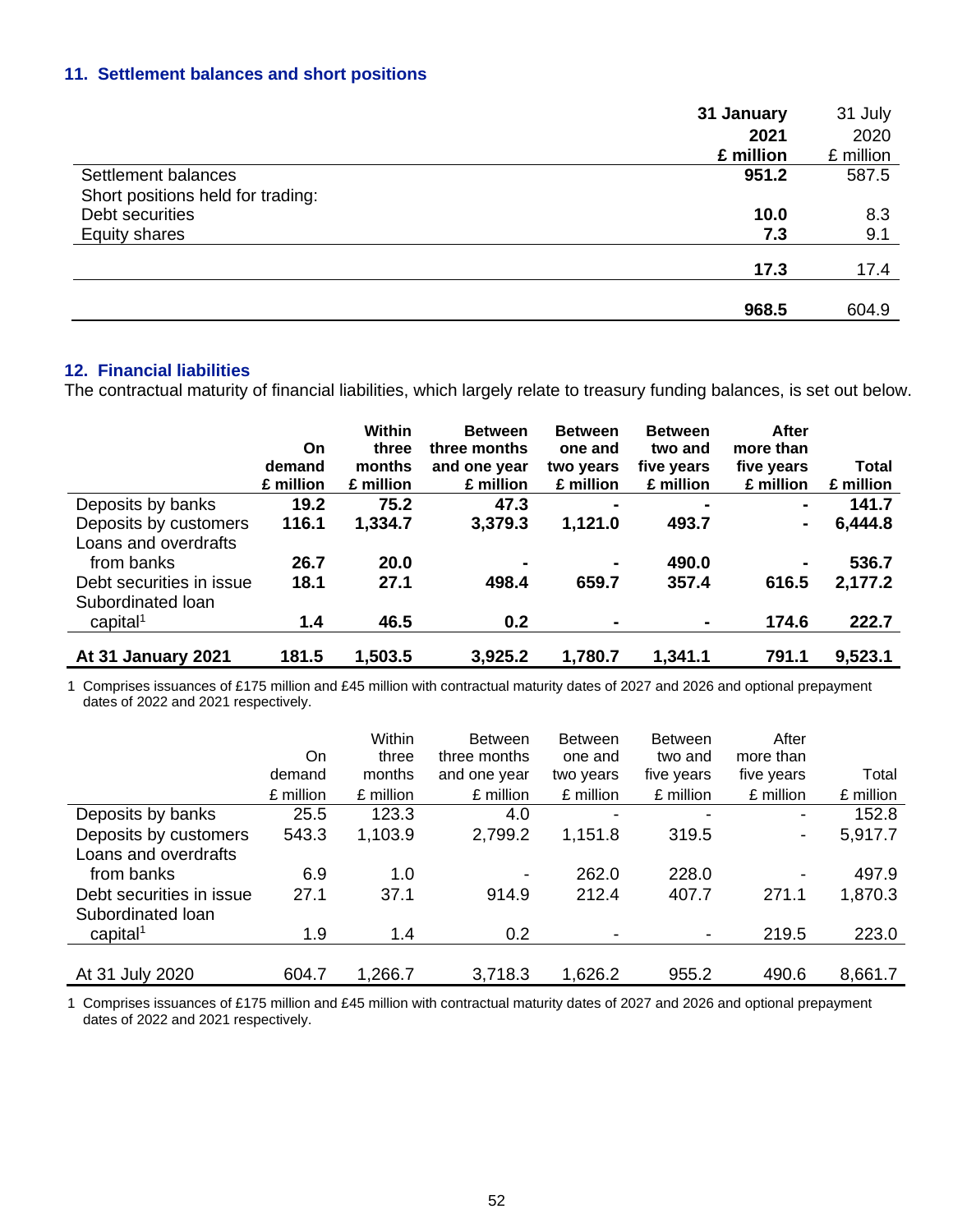At 31 January 2021, the group was a participant of the Bank of England's Term Funding Scheme with Additional Incentives for SMEs ("TFSME"). At 31 July 2020, in addition to TFSME, the group was also a participant of the Bank of England's Term Funding Scheme ("TFS"). Under these schemes, asset finance loan receivables of £617.5 million (31 July 2020: £758.5 million), UK gilts of £39.0 million (31 July 2020: £nil) and retained notes relating to Motor Finance loan receivables of £100.0 million (31 July 2020: £109.0 million) were positioned as collateral with the Bank of England, against which £490.0 million of cash was drawn (31 July 2020: £228.0 million under TFSME and £262.0 million under TFS).

The term of these transactions is four years from the date of each drawdown but the group may choose to repay earlier at its discretion. The risks and rewards of the loan receivables remain with the group and continue to be recognised in loans and advances to customers on the consolidated balance sheet.

The group has securitised without recourse and restrictions £1,500.4 million (31 July 2020: £1,601.1 million) of its insurance premium and motor loan receivables in return for cash and asset-backed securities in issue of £799.4 million (31 July 2020: £1,037.1 million). This includes the £100.0 million (31 July 2020: £109.0 million) retained notes positioned as collateral with the Bank of England. As the group has retained exposure to substantially all the credit risk and rewards of the residual benefit of the underlying assets it continues to recognise these assets in loans and advances to customers in its consolidated balance sheet.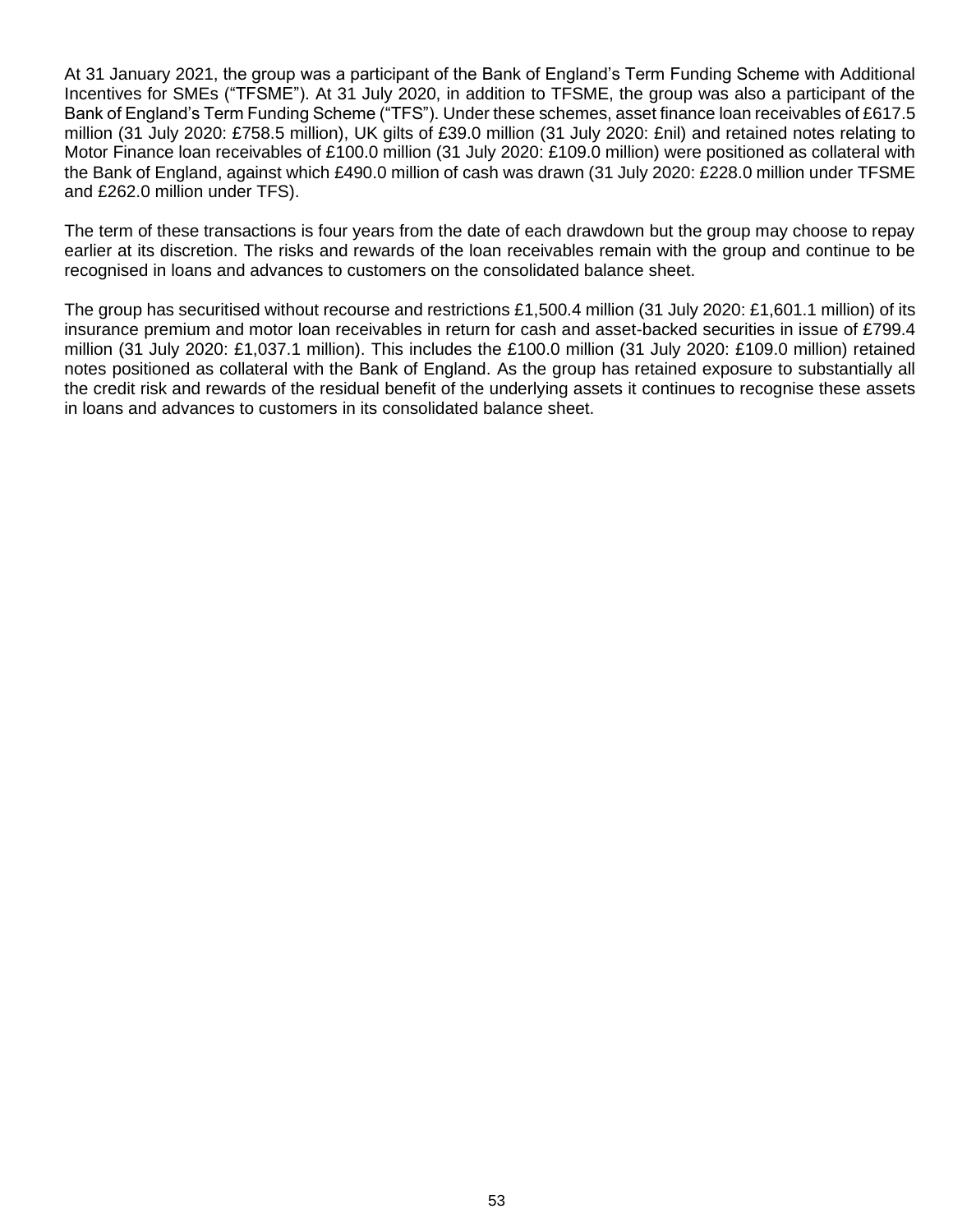## **13. Capital**

The group's individual regulated entities and the group as a whole complied with all of the externally imposed capital requirements to which they were subject for the period to 31 January 2021 and the year ended 31 July 2020. The table below summarises the composition of regulatory capital and Pillar 1 risk weighted assets at those financial period ends. The information presented in this note is outside the scope of the independent review performed by PricewaterhouseCoopers LLP.

|                                                                            | 31 January | 31 July   |
|----------------------------------------------------------------------------|------------|-----------|
|                                                                            | 2021       | 2020      |
|                                                                            | £ million  | £ million |
| Common equity tier 1 ("CET1") capital                                      |            |           |
| Called up share capital                                                    | 38.0       | 38.0      |
| Retained earnings <sup>1</sup>                                             | 1,472.0    | 1,435.0   |
| Other reserves recognised for CET1 capital                                 | 14.0       | 17.2      |
| <b>Regulatory adjustments to CET1 capital</b>                              |            |           |
| Intangible assets, net of associated deferred tax liabilities <sup>2</sup> | (196.8)    | (236.9)   |
| Foreseeable dividend <sup>3</sup>                                          | (51.2)     | (59.8)    |
| Investment in own shares                                                   | (38.7)     | (33.9)    |
| Pension asset, net of associated deferred tax liabilities                  | (6.0)      | (5.7)     |
| Prudent valuation adjustment                                               | (0.2)      | (0.2)     |
| IFRS 9 transitional arrangements <sup>4</sup>                              | 119.1      | 100.3     |
|                                                                            |            |           |
| <b>CET1 capital</b>                                                        | 1,350.2    | 1,254.0   |
| Tier 2 capital – subordinated debt                                         | 181.2      | 187.0     |
| Total regulatory capital <sup>5</sup>                                      | 1,531.4    | 1,441.0   |
|                                                                            |            |           |
| Risk weighted assets (notional) <sup>5</sup>                               |            |           |
| Credit and counterparty risk                                               | 7,770.7    | 7,789.0   |
| Operational risk <sup>6</sup>                                              | 945.7      | 945.7     |
| Market risk <sup>6</sup>                                                   | 110.1      | 128.5     |
|                                                                            | 8,826.5    | 8,863.2   |
|                                                                            | 15.3%      | 14.1%     |
| CET1 capital ratio <sup>5</sup><br>Total capital ratio <sup>5</sup>        | 17.4%      | 16.3%     |
|                                                                            |            |           |

1 Retained earnings for the period ended 31 January 2021 include all profits (both verified and unverified) for the six month period.

2 In line with the amended Capital Requirements Regulation, effective on 23 December 2020, the CET1 ratio at 31 January 2021 includes a c.45bps benefit related to software assets which are exempt from the deduction requirement for intangible assets from CET1. The PRA launched a consultation on 12 February 2021 including a proposal to revert to the earlier position, which if implemented would result in a future reversal of this benefit and reduction of the CET1 capital ratio.

3 Under the Regulatory Technical Standard on own funds, a deduction has been recognised for a foreseeable dividend. In accordance with this standard, for 31 January 2021 a foreseeable dividend has been determined based on the payout ratio for the previous year applied to the retained earnings for the period. For 31 July 2020 a foreseeable dividend was determined as the proposed final dividend.

4 The group has elected to apply IFRS 9 transitional arrangements, which allow the capital impact of expected credit losses to be phased in over the transitional period.

5 Shown after applying IFRS 9 transitional arrangements and the Capital Requirement Regulations transitional and qualifying own funds arrangements. At 31 January 2021 the fully loaded CET1 capital ratio is 14.1% (31 July 2020: 13.1%) and total capital ratio is 16.1% (31 July 2020: 15.1%).

6 Operational and market risks include a notional adjustment at 8% in order to determine notional risk weighted assets.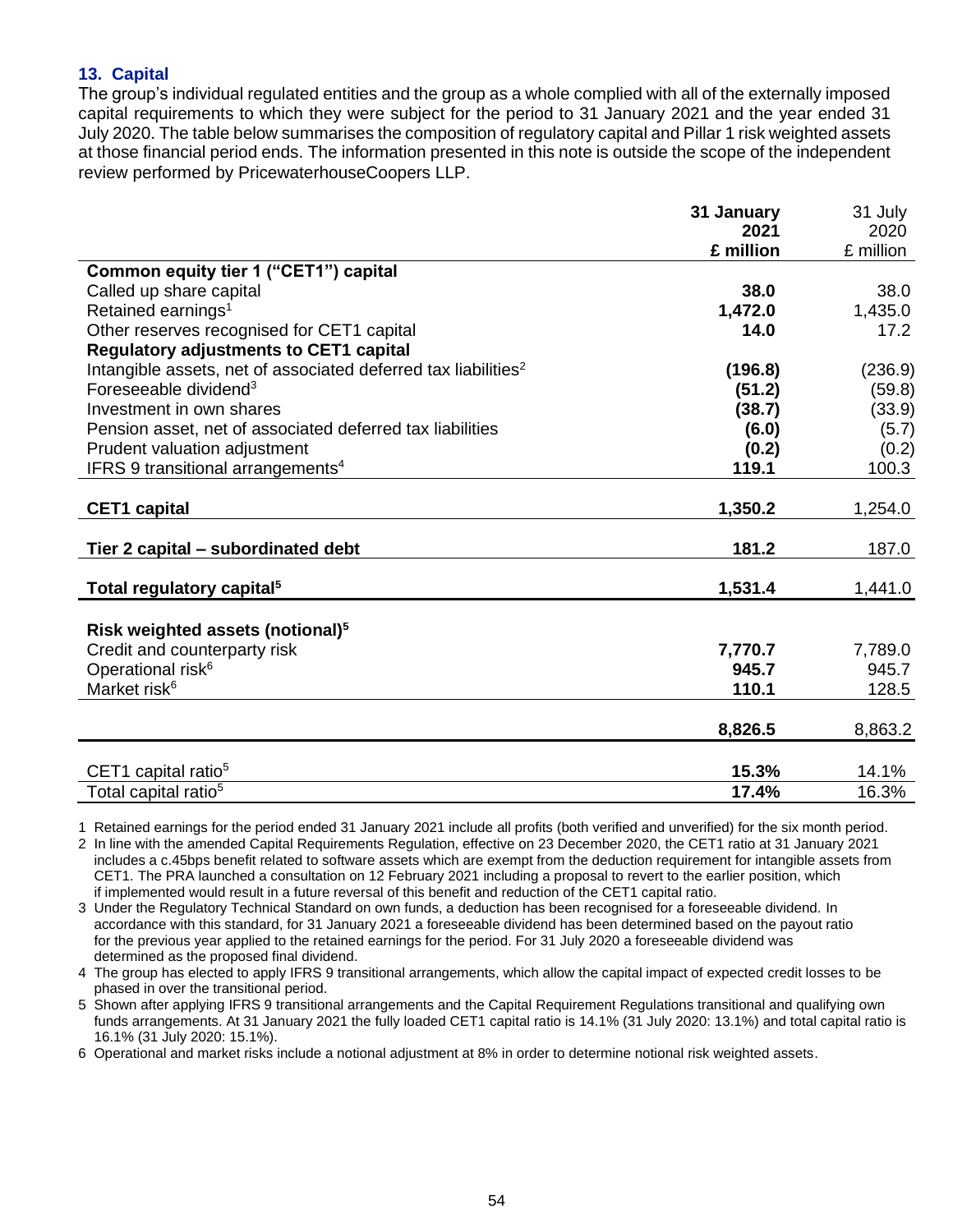The following table shows a reconciliation between equity and CET1 capital after deductions:

|                                                               | 31 January | 31 July   |
|---------------------------------------------------------------|------------|-----------|
|                                                               | 2021       | 2020      |
|                                                               | £ million  | £ million |
| Equity                                                        | 1,480.4    | 1,449.6   |
| Regulatory adjustments to CET1 capital:                       |            |           |
| Intangible assets, net of associated deferred tax liabilities | (196.8)    | (236.9)   |
| Foreseeable dividend <sup>1</sup>                             | (51.2)     | (59.8)    |
| <b>IFRS 9 transitional arrangements</b>                       | 119.1      | 100.3     |
| Pension asset, net of associated deferred tax liabilities     | (6.0)      | (5.7)     |
| Prudent valuation adjustment                                  | (0.2)      | (0.2)     |
| Other reserves not recognised for CET1 capital:               |            |           |
| Cash flow hedging reserve                                     | 3.9        | 5.7       |
| Non-controlling interests                                     | 1.0        | 1.0       |
|                                                               |            |           |
| <b>CET1</b> capital                                           | 1,350.2    | 1,254.0   |

1 Under the Regulatory Technical Standard on own funds, a deduction has been recognised for a foreseeable dividend. In accordance with this standard, for 31 January 2021 a foreseeable dividend has been determined based on the payout ratio for the previous year applied to the retained earnings for the period. For 31 July 2020 a foreseeable dividend was determined as the proposed final dividend.

The following table shows the movement in CET1 capital during the period:

|                                                                           | £ million |
|---------------------------------------------------------------------------|-----------|
| CET1 capital at 31 July 2020                                              | 1,254.0   |
| Profit in the period attributable to shareholders                         | 94.8      |
| Dividends paid and foreseen                                               | (51.2)    |
| Change in software assets treatment <sup>1</sup>                          | 45.1      |
| <b>IFRS 9 transitional arrangements</b>                                   | 18.8      |
| Increase in intangible assets, net of associated deferred tax liabilities | (5.0)     |
| Other movements in reserves recognised for CET1 capital                   | (1.2)     |
| Other movements in deductions from CET1 capital                           | (5.1)     |
|                                                                           |           |

1 In line with the amended Capital Requirements Regulation, effective on 23 December 2020, the CET1 ratio at 31 January 2021 includes a c.45bps benefit related to software assets which are exempt from the deduction requirement for intangible assets from CET1. The PRA launched a consultation on 12 February 2021 including a proposal to revert to the earlier position, which if implemented would result in a future reversal of this benefit and reduction of the CET1 capital ratio.

**CET1 capital at 31 January 2021 1,350.2**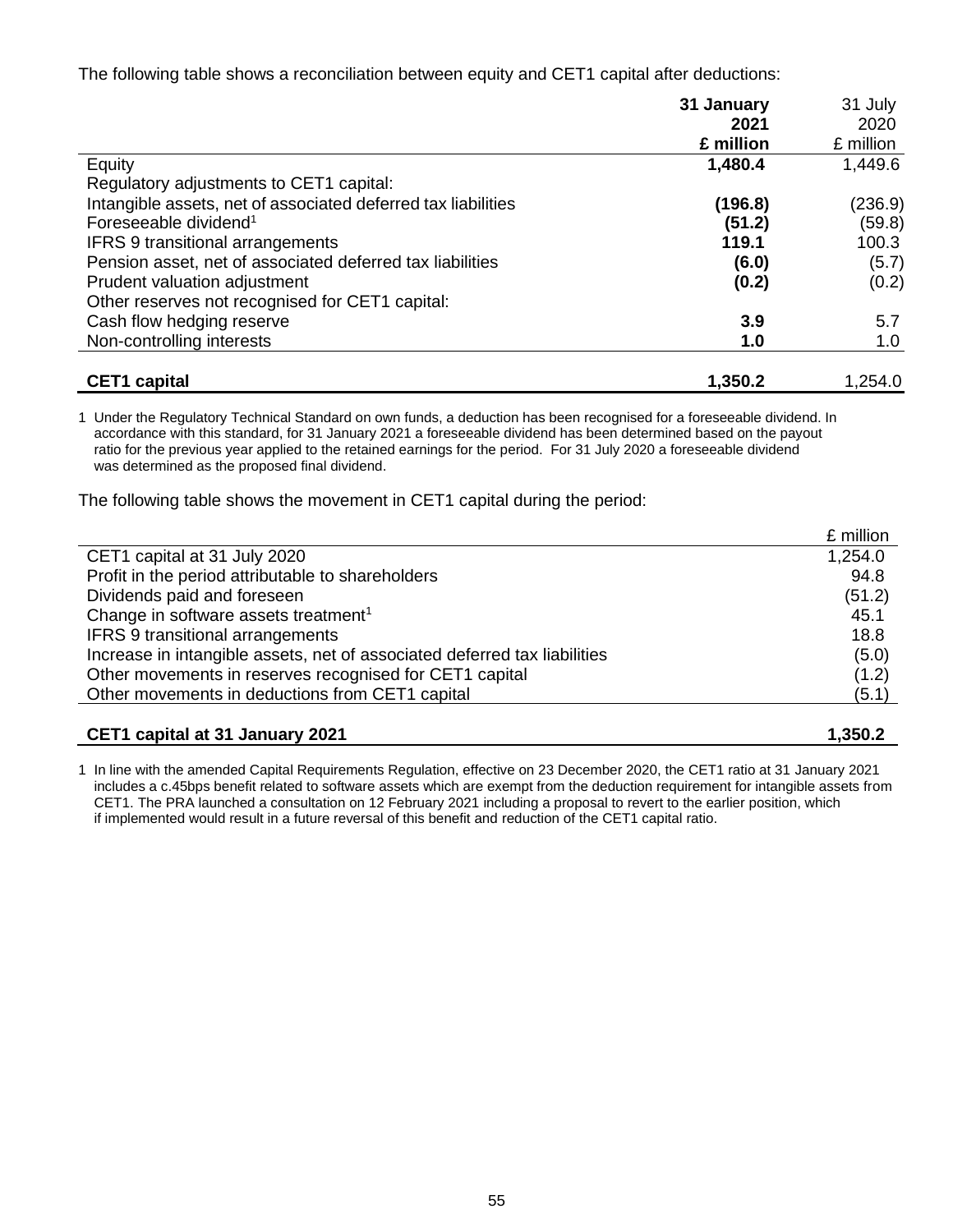### **14. Contingent liabilities**

#### *Financial Services Compensation Scheme ("FSCS")*

As disclosed in note 23 of the Annual Report 2020, the group is exposed to the FSCS which provides compensation to customers of financial institutions in the event that an institution is unable, or is likely to be unable, to pay claims against it.

Compensation has previously been paid out by the FSCS funded by loan facilities provided by HM Treasury to FSCS in support of the FSCS's obligations to the depositors of banks declared in default. The facilities are expected to be repaid wholly from recoveries from the failed deposit-takers. In the event of a shortfall, the FSCS will recover the shortfall by raising levies on the industry. The amount of future levies payable by the group depends on a number of factors including the potential recoveries of assets by the FSCS, the group's participation in the deposit-taking market at 31 December, the level of protected deposits and the population of FSCS members.

#### **15. Related party transactions**

Related party transactions, including salary and benefits provided to directors and key management, did not have a material effect on the financial position or performance of the group during the period. There were no changes to the type and nature of the related party transactions disclosed in the Annual Report 2020 that could have a material effect on the financial position and performance of the group in the six months to 31 January 2021.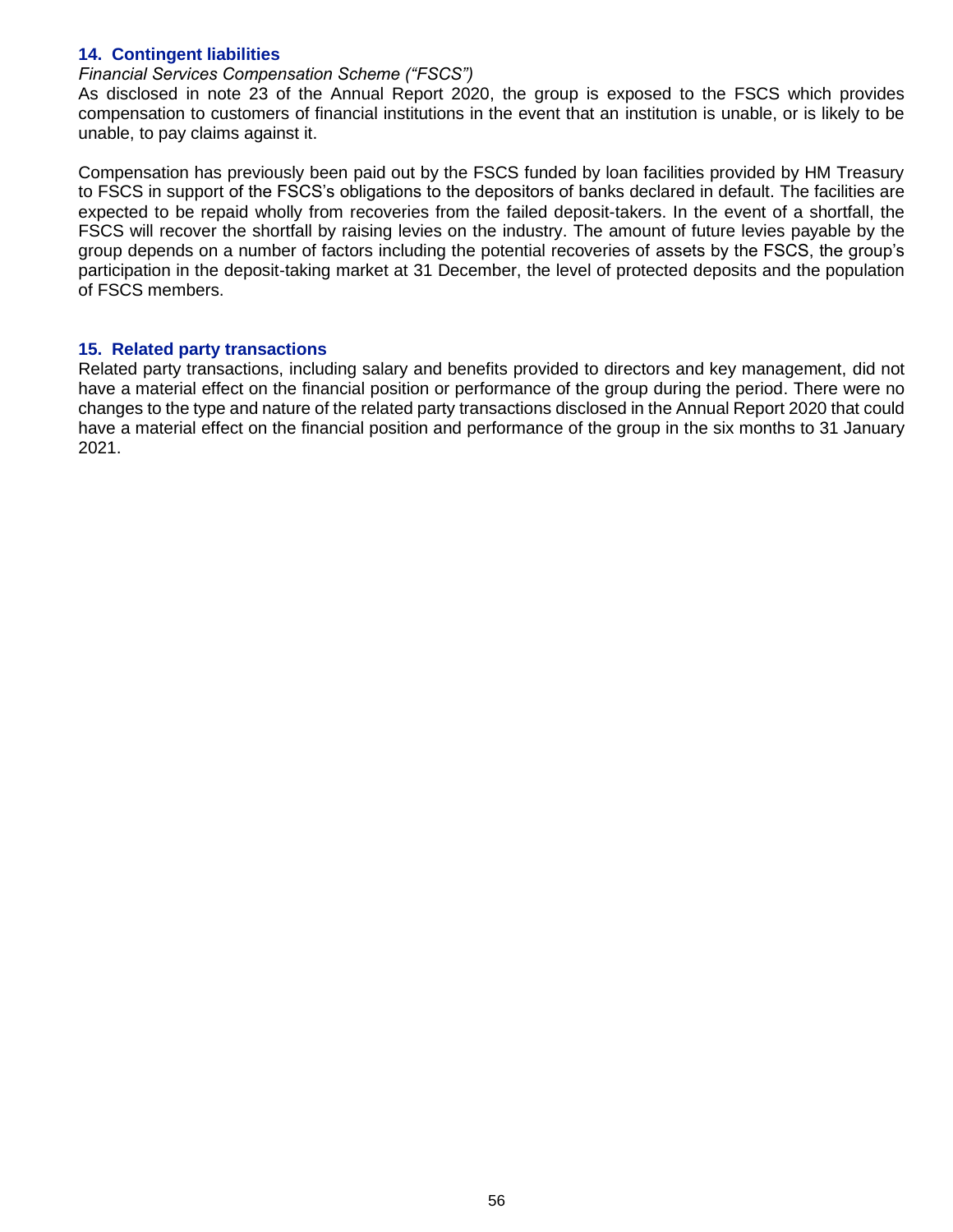## **16. Consolidated cash flow statement reconciliation**

|                                                                | 31 January |           | 31 July   |  |
|----------------------------------------------------------------|------------|-----------|-----------|--|
|                                                                | 2021       | 2020      | 2020      |  |
|                                                                | £ million  | £ million | £ million |  |
| (a) Reconciliation of operating profit before tax to net cash  |            |           |           |  |
| inflow from operating activities                               |            |           |           |  |
| Operating profit before tax                                    | 127.0      | 124.1     | 140.9     |  |
| Tax paid                                                       | (24.0)     | (64.6)    | (86.6)    |  |
| Depreciation and amortisation                                  | 50.0       | 44.4      | 95.8      |  |
| (Increase)/decrease in:                                        |            |           |           |  |
| Interest receivable and prepaid expenses                       | (1.1)      | (15.5)    | (14.5)    |  |
| Net settlement balances and trading positions                  | (36.2)     | (7.7)     | (12.9)    |  |
| Net loans to/from money broker against stock advanced          | 31.6       | 27.3      | 0.3       |  |
| (Decrease)/increase in interest payable and accrued expenses   | (12.2)     | (40.5)    | 15.2      |  |
| Net cash inflow from trading activities                        | 135.1      | 67.5      | 138.2     |  |
| (Increase)/decrease in:                                        |            |           |           |  |
| Loans and advances to banks not repayable on demand            | 1.7        | (0.3)     | (13.3)    |  |
| Loans and advances to customers                                | (385.2)    | 18.6      | (87.8)    |  |
| Assets held under operating leases                             | (18.1)     | (34.8)    | (45.6)    |  |
| Certificates of deposit                                        | 106.4      | (60.3)    | (45.2)    |  |
| Sovereign and central bank debt                                | (23.7)     |           | (22.7)    |  |
| Other assets less other liabilities                            | 32.7       | 33.5      | 142.6     |  |
| (Decrease)/increase in:                                        |            |           |           |  |
| Deposits by banks                                              | (9.4)      | 77.5      | 93.4      |  |
| Deposits by customers                                          | 537.1      | (75.9)    | 284.3     |  |
| Loans and overdrafts from banks                                | 38.8       | (9.0)     | (21.4)    |  |
| Issuance/(redemption) of debt securities                       | 317.8      | (32.6)    | 6.9       |  |
|                                                                |            |           |           |  |
| Net cash inflow/(outflow) from operating activities            | 733.2      | (15.8)    | 429.4     |  |
| (b) Analysis of net cash outflow in respect of the purchase of |            |           |           |  |
| subsidiaries and equity shares held for investment             |            |           |           |  |
| Cash consideration paid                                        | (0.4)      | (3.3)     | (4.6)     |  |
|                                                                |            |           |           |  |
| (c) Analysis of net cash inflow in respect of the sale of      |            |           |           |  |
| subsidiaries and discontinued operations                       |            |           |           |  |
| Cash consideration received                                    | 2.1        | 0.5       | 0.5       |  |
|                                                                |            |           |           |  |
|                                                                | 31 January |           | 31 July   |  |
|                                                                | 2021       | 2020      | 2020      |  |
|                                                                | £ million  | £ million | £ million |  |
| (d) Analysis of cash and cash equivalents <sup>1</sup>         |            |           |           |  |
| Cash and balances at central banks                             | 1,894.6    | 903.9     | 1,362.8   |  |
| Loans and advances to banks repayable on demand                | 181.5      | 151.5     | 98.5      |  |
|                                                                |            |           |           |  |
|                                                                | 2,076.1    | 1,055.4   | 1,461.3   |  |

1 Excludes Bank of England cash reserve account and amounts held as collateral.

During the period ended 31 January 2021, the non-cash changes on debt financing amounted to £6.5 million (31 January 2020: £7.0 million; 31 July 2020: £16.2 million) arising from interest accretion and fair value hedging movements.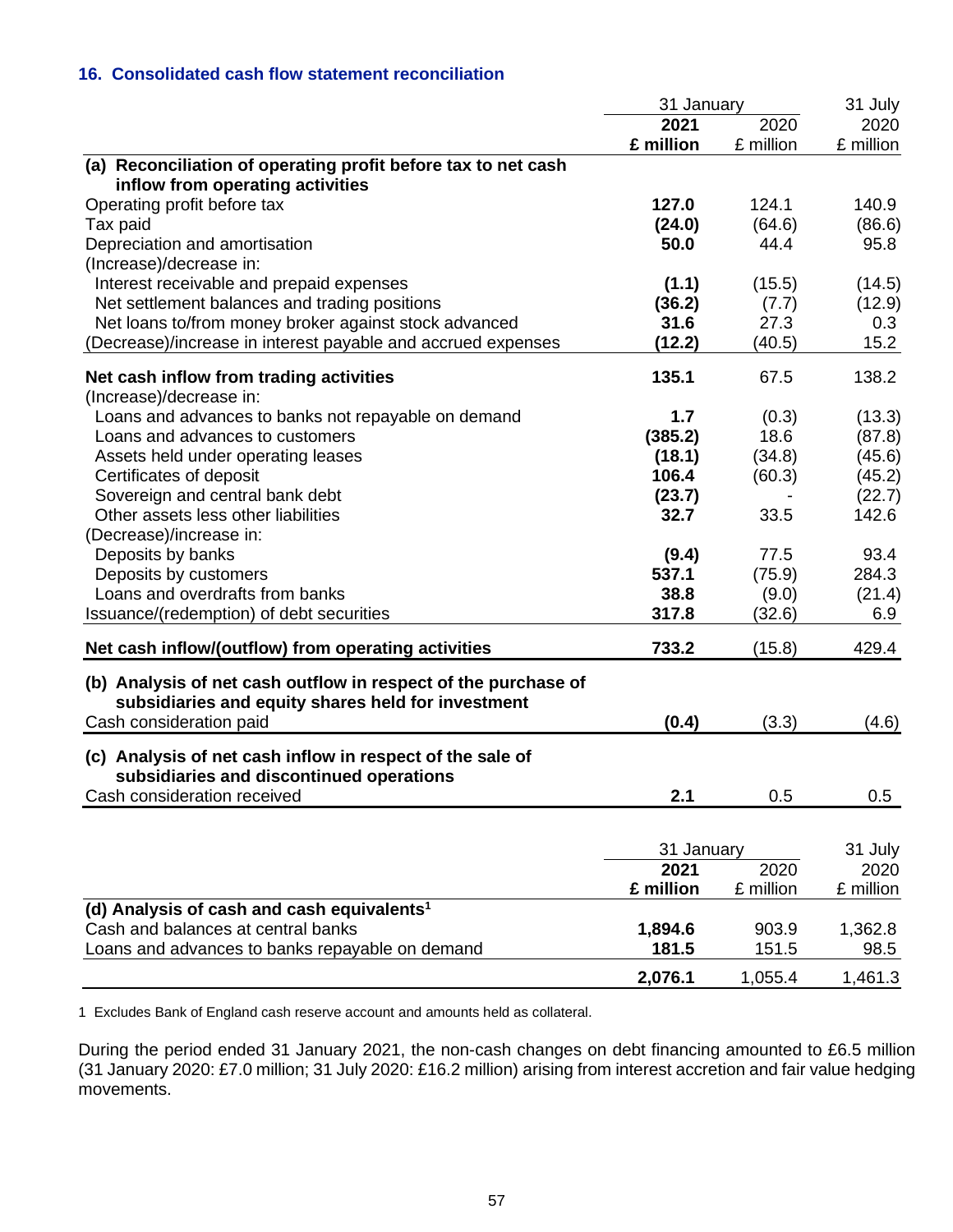#### **17. Fair value of financial assets and liabilities**

The main differences between the fair values and the carrying values of the group's financial assets and financial liabilities are as follows:

|                           | 31 January 2021 |           | 31 July 2020 |           |
|---------------------------|-----------------|-----------|--------------|-----------|
|                           | Fair            | Carrying  | Fair         | Carrying  |
|                           | value           | value     | value        | value     |
|                           | £ million       | £ million | £ million    | £ million |
| Subordinated Ioan capital | 226.8           | 222.7     | 227.0        | 223.0     |
| Debt securities in issue  | 2,211.7         | 2.177.2   | 1,885.8      | 1,870.3   |

The group holds financial instruments that are measured at fair value subsequent to initial recognition. Each instrument has been categorised within one of three levels using a fair value hierarchy that reflects the significance of the inputs used in making the measurements. These levels are based on the degree to which the fair value is observable and are defined in note 28 "Financial risk management" of the Annual Report 2020. The table below shows the classification of financial instruments held at fair value into the valuation hierarchy:

|                                           | Level 1<br>£ million | Level 2<br>£ million | Level 3<br>£ million | Total<br>£ million |
|-------------------------------------------|----------------------|----------------------|----------------------|--------------------|
| At 31 January 2021                        |                      |                      |                      |                    |
| <b>Assets</b>                             |                      |                      |                      |                    |
| Debt securities:                          |                      |                      |                      |                    |
| Long trading positions in debt securities | 26.2                 | 1.4                  |                      | 27.6               |
| Sovereign and central bank debt           | 94.1                 |                      |                      | 94.1               |
| Equity shares                             | 6.7                  | 23.5                 | 0.4                  | 30.6               |
| Derivative financial instruments          |                      | 29.7                 |                      | 29.7               |
| Contingent consideration                  | ٠                    |                      | 0.5                  | 0.5                |
|                                           | 127.0                | 54.6                 | 0.9                  | 182.5              |
| <b>Liabilities</b>                        |                      |                      |                      |                    |
| Short positions:                          |                      |                      |                      |                    |
| Debt securities                           | 8.9                  | 1.1                  |                      | 10.0               |
| Equity shares                             | 1.9                  | 5.4                  |                      | 7.3                |
| Derivative financial instruments          | $\blacksquare$       | 17.7                 |                      | 17.7               |
| Contingent consideration                  | $\blacksquare$       |                      | 3.9                  | 3.9                |
|                                           | 10.8                 | 24.2                 | 3.9                  | 38.9               |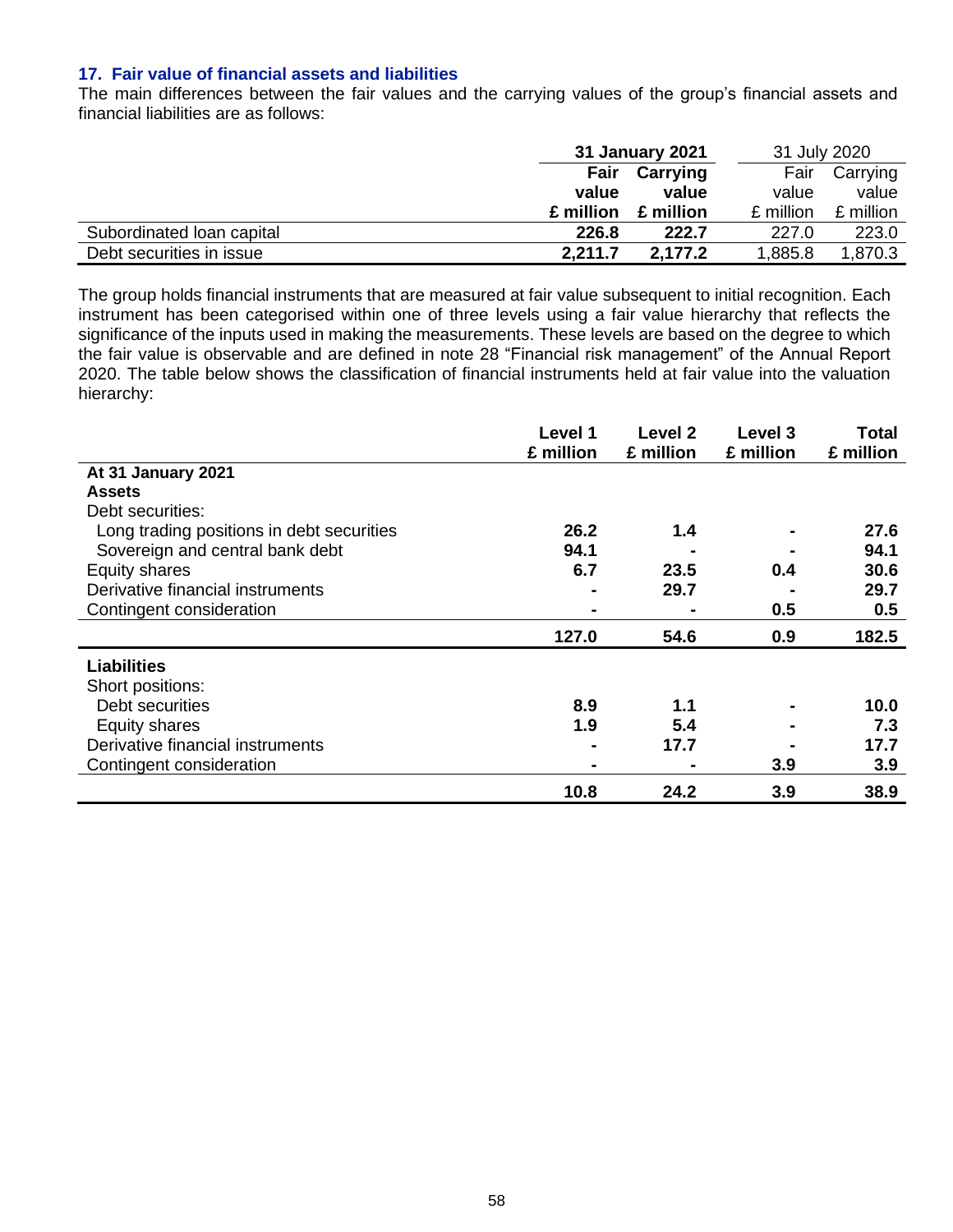|                                           | Level 1   | Level <sub>2</sub> | Level 3   | Total     |
|-------------------------------------------|-----------|--------------------|-----------|-----------|
|                                           | £ million | £ million          | £ million | £ million |
| At 31 July 2020                           |           |                    |           |           |
| <b>Assets</b>                             |           |                    |           |           |
| Debt securities:                          |           |                    |           |           |
| Long trading positions in debt securities | 23.1      | 1.3                |           | 24.4      |
| Sovereign and central bank debt           | 72.2      |                    |           | 72.2      |
| <b>Equity shares</b>                      | 6.1       | 23.6               | 0.3       | 30.0      |
| Derivative financial instruments          |           | 39.9               |           | 39.9      |
| Contingent consideration                  |           |                    | 2.7       | 2.7       |
|                                           |           |                    |           |           |
|                                           | 101.4     | 64.8               | 3.0       | 169.2     |
| <b>Liabilities</b>                        |           |                    |           |           |
| Short positions:                          |           |                    |           |           |
| Debt securities                           | 6.3       | 2.0                |           | 8.3       |
| Equity shares                             | 3.1       | 6.0                |           | 9.1       |
| Derivative financial instruments          |           | 20.8               |           | 20.8      |
| Contingent consideration                  |           |                    | 3.5       | 3.5       |
|                                           |           |                    |           |           |
|                                           | 9.4       | 28.8               | 3.5       | 41.7      |

There is no significant change to the valuation methodologies relating to Level 2 and 3 financial instruments disclosed in note 28 "Financial risk management" of the Annual Report 2020.

Financial instruments classified as Level 3 predominantly comprise contingent consideration payable and receivable in relation to the acquisitions and disposal of subsidiaries. The valuation of contingent consideration is determined on a discounted expected cash flow basis. The group believes that there is no reasonably possible change to the technique or inputs used in the valuation of these positions which would have a material effect on the group's consolidated income statement.

There were no significant transfers between Level 1, 2 and 3 during the six months ended 31 January 2021 (six months ended 31 January 2020: none).

There were no significant movements in financial instruments categorised as Level 3 during the six months ended 31 January 2021 (six months ended 31 January 2020: none).

The losses recognised in the consolidated income statement relating to financial instruments held at 31 January 2021 amounted to £0.5 million (31 January 2020: £0.3 million gain; 31 July 2020: £0.4 million loss).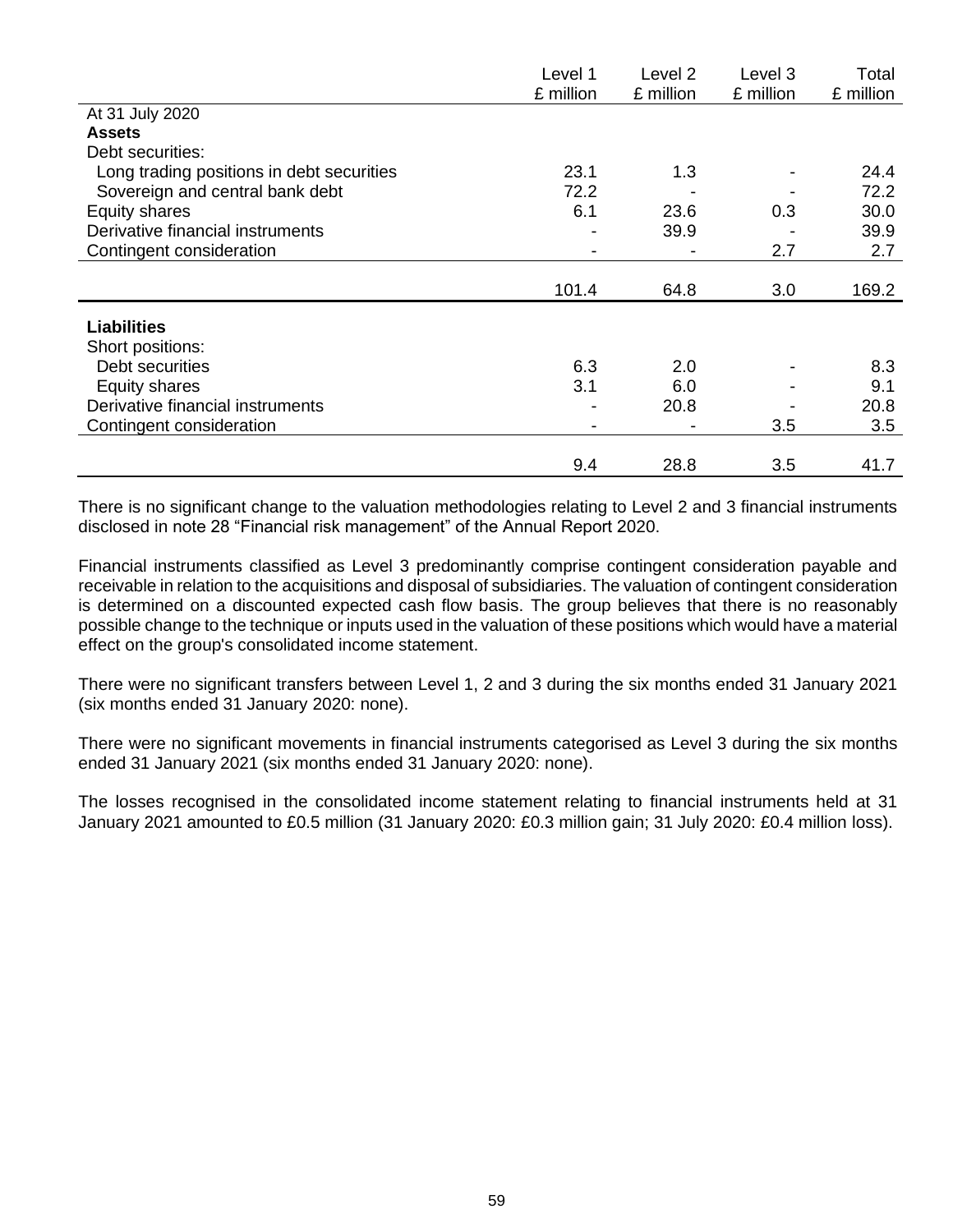### **18. Additional support for customers**

#### **Forbearance**

Forbearance occurs when a customer is experiencing difficulty in meeting their financial commitments and a concession is granted, by changing the terms of the financial arrangement, which would not otherwise be considered. This arrangement can be temporary or permanent depending on the customer's circumstances.

During the first half, we have continued to offer additional forbearance measures to those of our customers who find themselves in difficulty as a result of the ongoing impact from Covid-19. Concessions granted to customers are varied across our lending businesses but typically would relate to a form of payment deferral or the waiving of fees.

In all instances, where further support is required this is considered on a case by case basis as we seek to assist our customers during these unpredictable times. The number of customers supported via Covid-19 concessions offered has fallen to 55,418 from 66,153 at the end of the prior financial year.

A customer will be treated as forborne until a cure period has been met. Cure periods are subject to expert judgement and are underpinned by carefully considered assumptions. These are subject to regular review, and during the course of this financial year, have been adjusted in some portfolios to reflect the ongoing implications of Covid-19.

Our cure approach varies by division and ranges from instant cure when a concession ends (subject to confirmation of no adverse performance) to a cure period between 3 and 12 months. The latter applies to Covid-19 forborne exposures in Commercial, which comprises the majority of forborne loan balances. In some instances where the loan is of short tenor the exposure may remain forborne for the residual life of the loan.

#### **Forbearance analysis**

At 31 January 2021, the gross carrying amount of loans with forbearance measures decreased £310.2 million to £1,286.0 million (31 July 2020: £1,596.2 million) driven by an increase in the proportion of customers resuming repayments but remaining in cure periods and in loans curing and thus no longer being considered forborne, partially offset by requests for further concessions. Requests for support remain significantly below the peak experienced at the height of the Covid-19 pandemic.

Covid-19 forbearance continues to account for the vast majority of overall forbearance (31 January 2021: 85.8% of the forborne book; 31 July 2020: 88.4%). This reflects the proportion of customers who have sought additional support as a result of the impacts of the Covid-19 pandemic.

An analysis of forborne loans as at 31 January 2021 is shown in the table below:

|                          | Gross Ioans<br>and advances<br>to customers<br>£ million | <b>Forborne</b><br><b>loans</b><br>£ million | <b>Forborne</b><br>loans as a<br>percentage of<br>gross loans<br>and advances<br>to customers<br>% | <b>Provision</b><br><b>on</b><br>forborne<br><b>loans</b><br>£ million | Number of<br>customers<br>supported |
|--------------------------|----------------------------------------------------------|----------------------------------------------|----------------------------------------------------------------------------------------------------|------------------------------------------------------------------------|-------------------------------------|
| <b>31 January 2021</b>   | 8,228.4                                                  |                                              |                                                                                                    |                                                                        |                                     |
| Covid-19 forbearance     |                                                          | 1,103.7                                      | 13.4%                                                                                              | 74.1                                                                   | 55,418                              |
| Non-Covid-19 forbearance |                                                          | 182.3                                        | 2.2%                                                                                               | 34.4                                                                   | 1,999                               |
|                          | 8,228.4                                                  | 1,286.0                                      | 15.6%                                                                                              | 108.5                                                                  | 57,417                              |
|                          |                                                          |                                              |                                                                                                    |                                                                        |                                     |
| 31 July 2020             | 7,855.4                                                  |                                              |                                                                                                    |                                                                        |                                     |
| Covid-19 forbearance     |                                                          | 1,410.4                                      | 18.0%                                                                                              | 71.9                                                                   | 66,153                              |
| Non-Covid-19 forbearance |                                                          | 185.8                                        | 2.3%                                                                                               | 34.5                                                                   | 3,039                               |
|                          | 7,855.4                                                  | 1,596.2                                      | 20.3%                                                                                              | 106.4                                                                  | 69,192                              |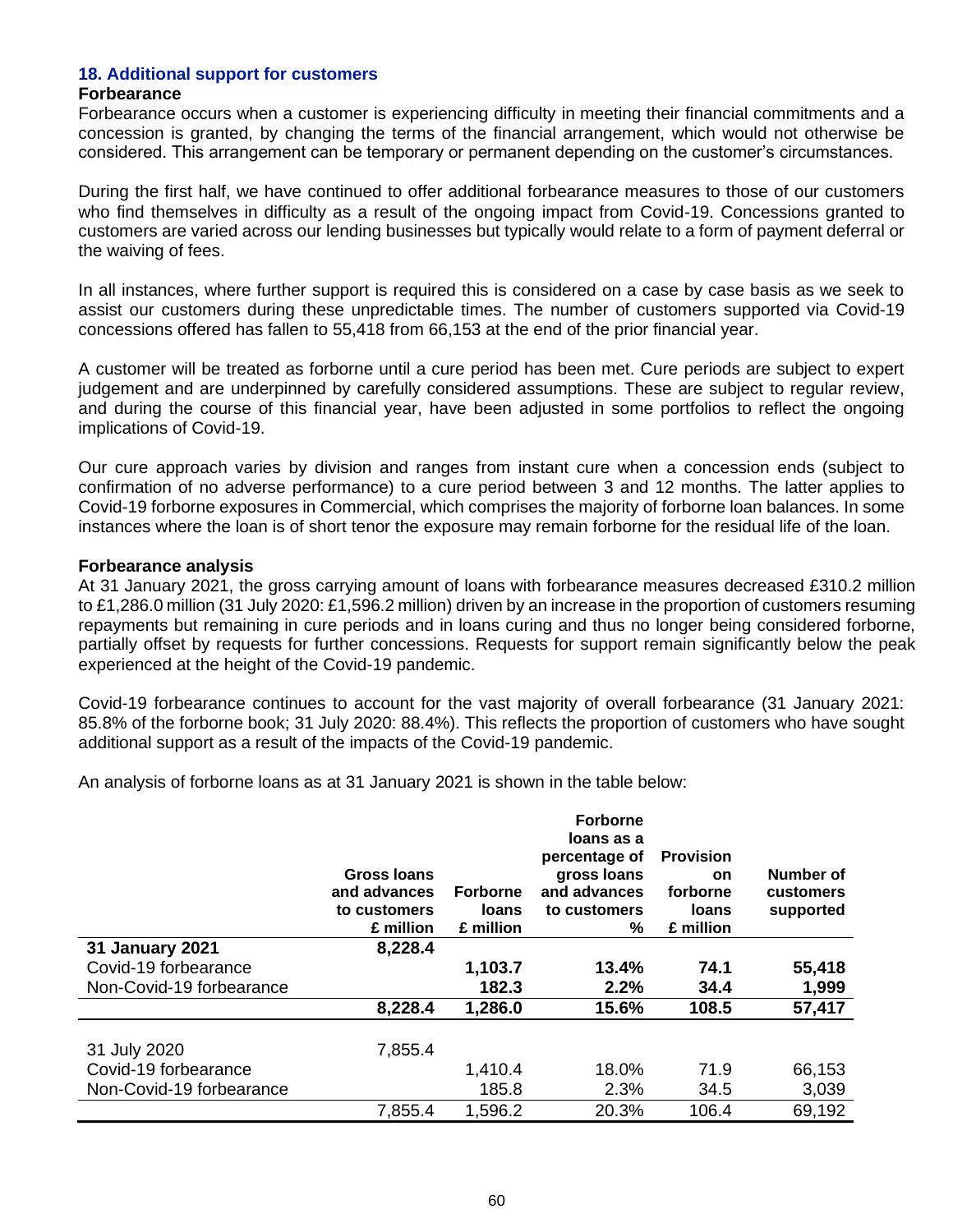The following is a breakdown of forborne loans by segment split by those driven by Covid-19 compared to concessions that have arisen in the normal course of business:

|            | 31 January 2021 |           |              | 31 July 2020 |           |           |
|------------|-----------------|-----------|--------------|--------------|-----------|-----------|
|            |                 |           | Total        |              |           | Total     |
|            |                 | Non-      | forborne     |              | Non-      | forborne  |
|            | Covid-19        | Covid-19  | <b>loans</b> | Covid-19     | Covid-19  | loans     |
|            | £ million       | £ million | £ million    | £ million    | £ million | £ million |
| Commercial | 728.7           | 23.5      | 752.2        | 832.8        | 50.1      | 882.9     |
| Retail     | 165.0           | 3.1       | 168.1        | 251.0        | 4.1       | 255.1     |
| Property   | 210.0           | 155.7     | 365.7        | 326.6        | 131.6     | 458.2     |
|            | 1,103.7         | 182.3     | 1,286.0      | 1,410.4      | 185.8     | 1,596.2   |

The following is a breakdown of the number of customers supported by segment:

|            |          | <b>31 January 2021</b> |                           |          | 31 July 2020 |              |  |
|------------|----------|------------------------|---------------------------|----------|--------------|--------------|--|
|            |          |                        | <b>Total</b><br>number of |          |              | Total number |  |
|            |          | Non-                   | customers                 |          | Non-         | of customers |  |
|            | Covid-19 | Covid-19               | supported                 | Covid-19 | Covid-19     | supported    |  |
| Commercial | 6,816    | 176                    | 6,992                     | 7,322    | 284          | 7,606        |  |
| Retail     | 48,528   | 1,756                  | 50,284                    | 58,644   | 2,700        | 61,344       |  |
| Property   | 74       | 67                     | 141                       | 187      | 55           | 242          |  |
|            | 55,418   | 1,999                  | 57,417                    | 66,153   | 3,039        | 69,192       |  |

The following is a breakdown of forborne loans by concession type split by those driven by Covid-19 compared to concessions that have arisen in the normal course of business:

|                         | 31 January 2021 |          | 31 July 2020    |          |          |          |
|-------------------------|-----------------|----------|-----------------|----------|----------|----------|
|                         |                 | Non-     | <b>Forborne</b> |          | Non-     | Forborne |
|                         | Covid-19        | Covid-19 | <b>loans</b>    | Covid-19 | Covid-19 | loans    |
| Extension outside terms | 275.1           | 143.5    | 418.6           | 440.1    | 138.0    | 578.1    |
| Refinancing             | 4.4             | 8.4      | 12.8            | 0.5      | 15.2     | 15.7     |
| Moratorium              | 823.5           | 14.6     | 838.1           | 969.8    | 28.6     | 998.4    |
| Other modifications     | 0.7             | 15.8     | 16.5            |          | 4.0      | 4.0      |
|                         | 1,103.7         | 182.3    | 1,286.0         | .410.4   | 185.8    | .596.2   |

## **Government lending schemes**

In addition to the Covid-19 specific forbearance measures covered in this note, as an accredited lender, we have continued to offer many of our customers facilities under the UK government-introduced Coronavirus Business Interruption Loan Scheme ("CBILS"), the Coronavirus Large Business Interruption Loan Scheme ("CLBILS") and the Bounce Back Loan Scheme ("BBLS"), thereby enabling us to maximise our support for small businesses. We have seen strong demand for loans under these schemes with 4,069 (31 July 2020: 1,430) of these loans approved within our Invoice Finance, Property Finance, and Asset Finance and Leasing businesses.

We maintain a regular reporting cycle of the uptake of these facilities and monitor usage compared to approved overall credit limits. In addition to facilities already approved and drawn we have a strong pipeline of applications that are undergoing eligibility assessment. At 31 January 2021, lending under the CBILS and associated schemes totalled £729.7 million across 3,418 loans (31 July 2020: £193.8 million across 901 loans) with CBILS constituting the vast majority of such exposures. Additionally, at 31 January 2021, £186.0 million across 651 loans (31 July 2020: £159.1 million across 529 loans) had been credit approved and were awaiting drawdown. Our lending under these government-supported schemes is well spread across industry sectors and across the whole of the UK.